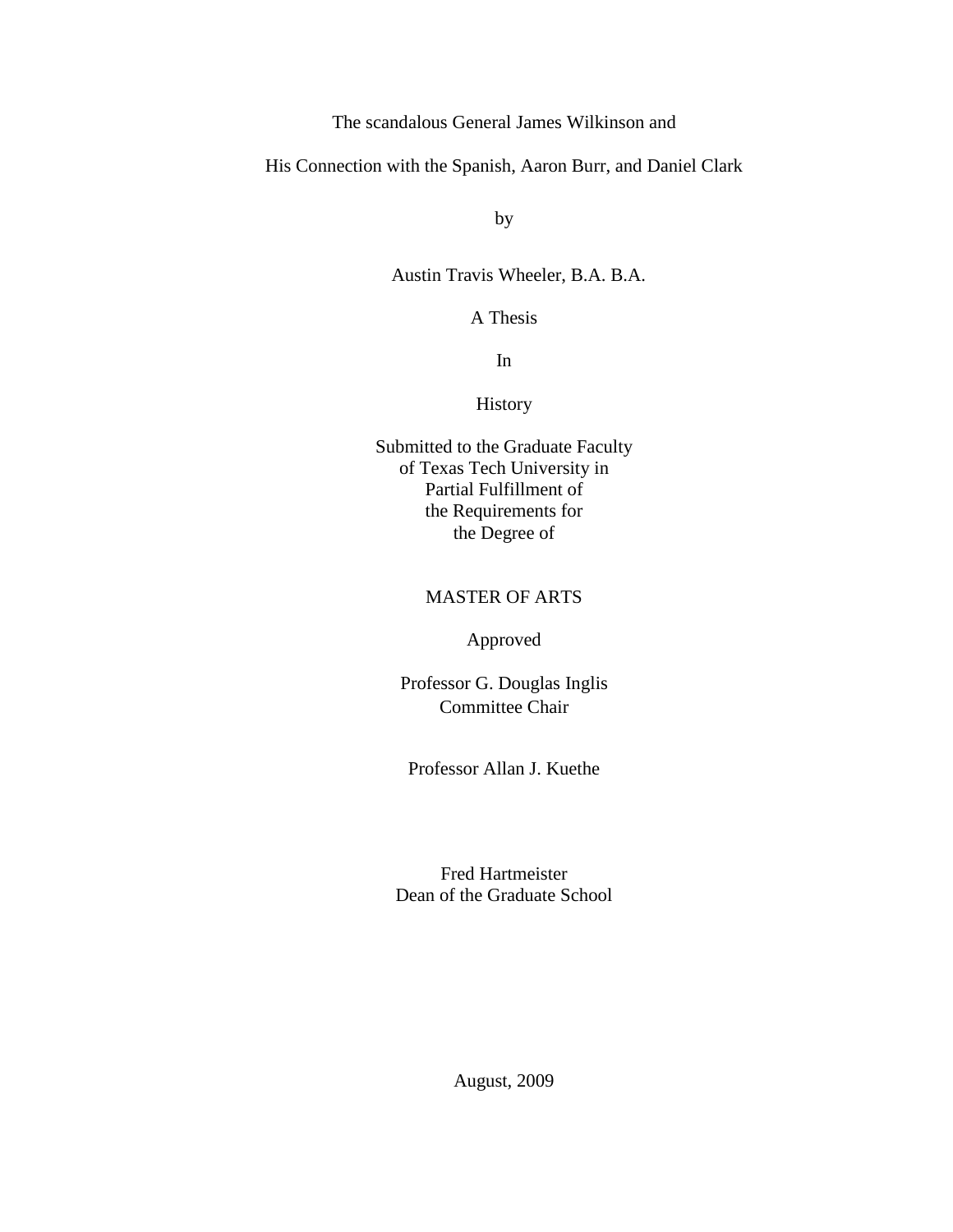# ACKNOWLEDGMENTS

I would like to give special thanks to Dr. Douglas Inglis for his patience, guidance, and understanding throughout this process. Also, I would like to thank Dr. Allan Kuethe for his generous advice.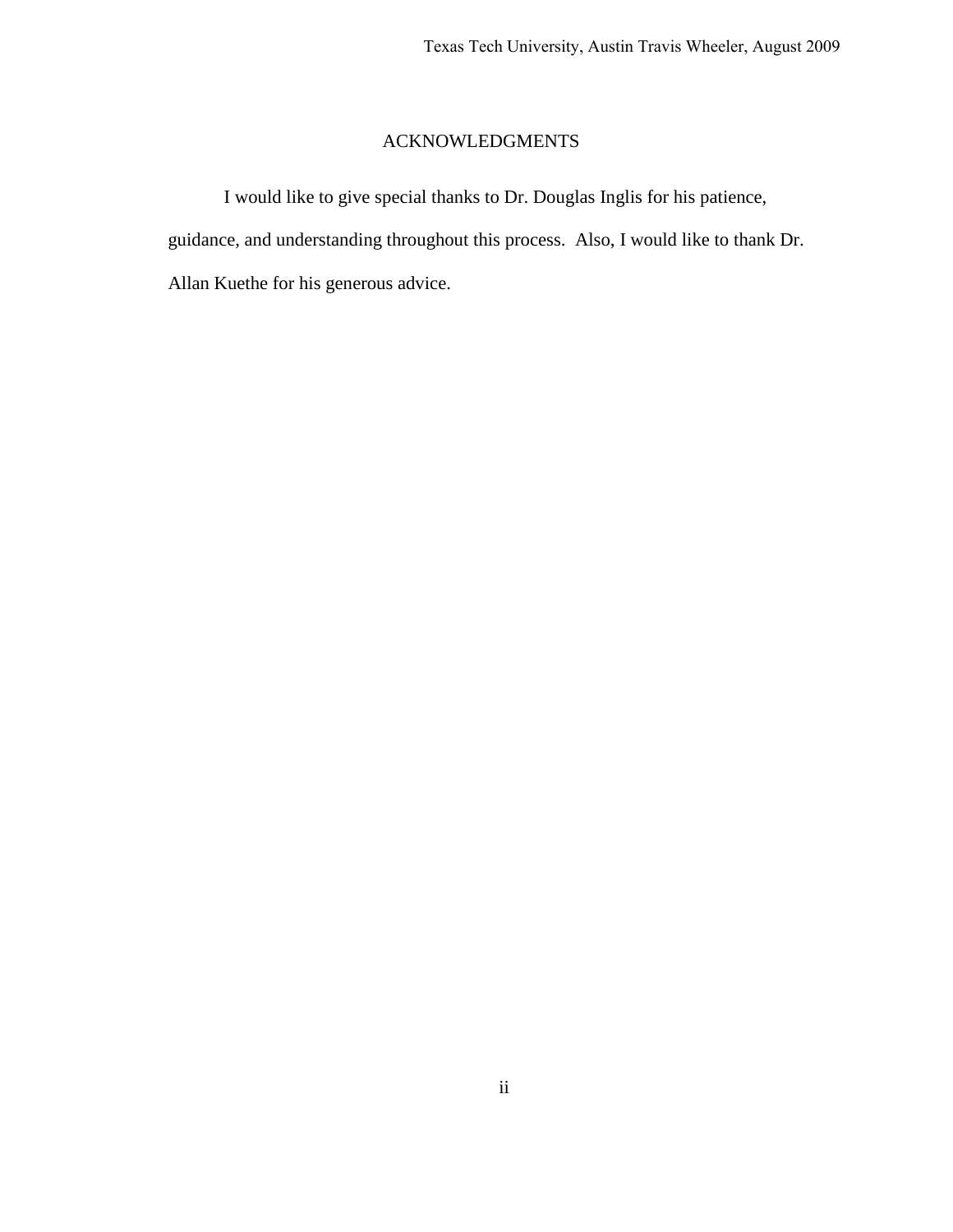# TABLE OF CONTENTS

|                              | <b>ACKNOWLEDGMENTS</b>                                         | ii           |
|------------------------------|----------------------------------------------------------------|--------------|
|                              | <b>CHAPTER</b>                                                 |              |
| $\mathbf{I}$ .               | <b>INTRODUCTION</b>                                            | $\mathbf{1}$ |
| II.                          | WILKINSON'S MOVE OVER THE APPALACHIANS                         | 22           |
| III.                         | WILKINSON/ BURR CONNECTION                                     | 34           |
| IV.                          | THE DECLINE OF WILKINSON                                       | 47           |
| V.                           | WILKINSON'S FINAL YEARS                                        | 60           |
| <b>SELECTED BIBLIOGRAPHY</b> |                                                                | 65           |
|                              | <b>APPENDIX</b>                                                |              |
| $A_{\cdot}$                  | <b>TRANSCRIBED CIPHER</b>                                      | 69           |
| <b>B.</b>                    | <b>DECRYPTED LETTER</b>                                        | 71           |
| $\mathbf{C}$ .               | <b>CIPHER LETTER FROM 1799</b>                                 | 73           |
| D.                           | COPY OF A LETTER FROM WILKINSON TO<br><b>ANDRES L. ARMESTO</b> | 76           |
| E.                           | TRANSCRIBED COPY OF WILKINSON'S DECLARATION                    | 78           |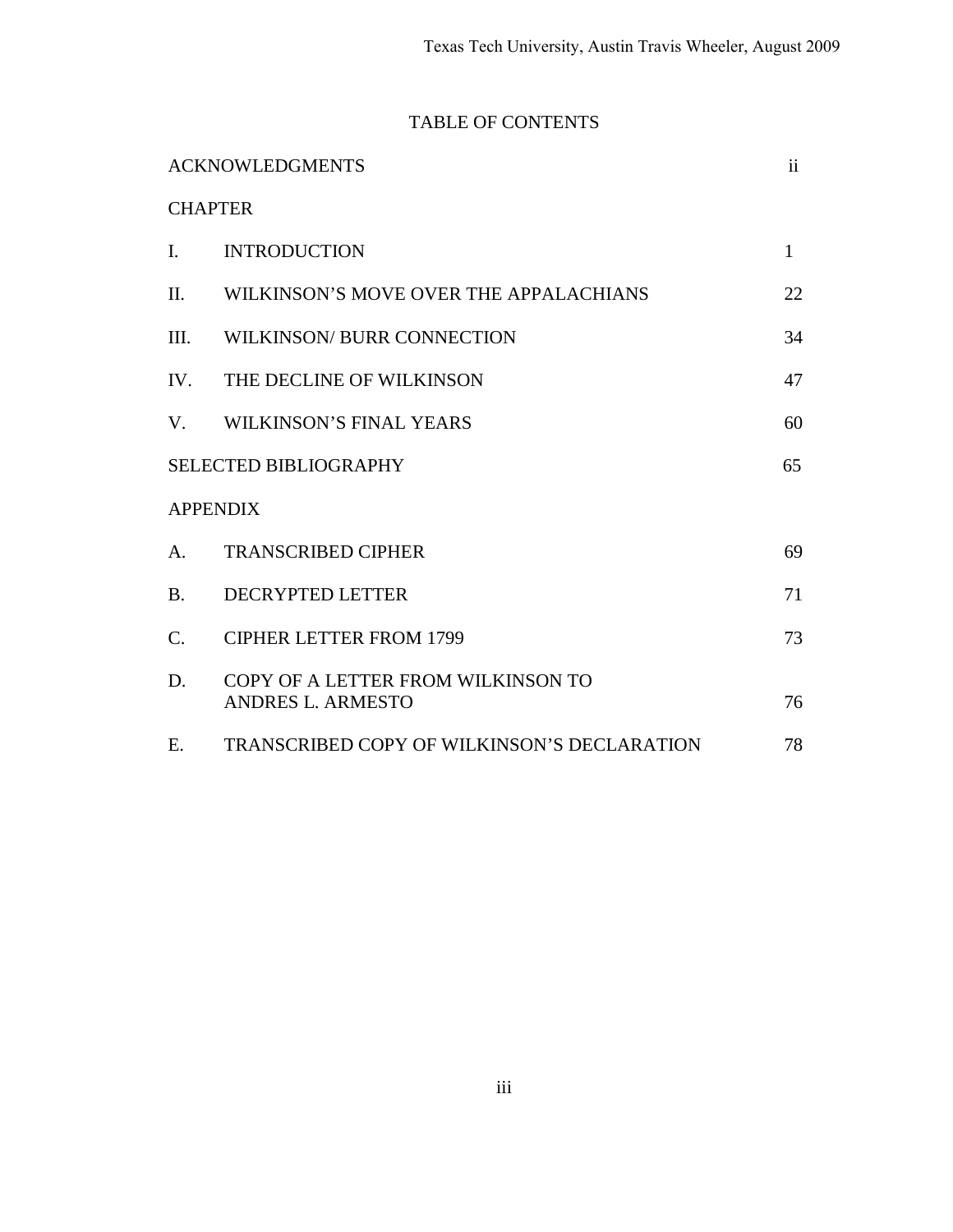#### CHAPTER I

#### INTRODUCTION

Was James Wilkinson a traitor to the United States, or was he an example of an American entrepreneur during the late colonial and early Revolutionary period? From an American perspective, George Washington and the signers of the Declaration of Independence were American heroes, who threw off the shackles of tyranny imposed by King George III and the British Parliament. But to the British, they were traitors. Perspective is crucial. For James Wilkinson his fortune was crucial.

James Wilkinson epitomized the American character because he believed in the ideals of self-improvement and self-preservation by gaining advantages from his environment. His actions reflected the complexity of his character. He was a confidant of Thomas Jefferson and Aaron Burr, but was vilified by Daniel Clark Jr., Andrew Ellicott, and many others. Yet Wilkinson enjoyed the privileged rank of general in the US Army for nearly twenty years. He was friends to all, when it was beneficial to him, and was not above the practice of dueling for satisfaction and retribution. The general was intelligent enough to never be convicted of treason or abuse of power while obviously careless enough in his actions to be under suspicion by many including George Washington. $<sup>1</sup>$  $<sup>1</sup>$  $<sup>1</sup>$ </sup>

<span id="page-3-0"></span><sup>&</sup>lt;sup>1</sup> Daniel Clark, Jr., *Proof of the Corruption of Gen. James Wilkinson, and of His Connexion with Aaron Burr, with a Full Reputation of His Slanderous Allegations in a Relation to the Character of the Principal Witness Against Him* (Freeport, NY: Books for Libraries Press, 1809), 41; Thomas M. Green, *The Spanish Conspiracy, A Review of Early Spanish Movement in the South-West* (Cincinnati, OH: R. Clarke & co., 1891; reprint, Gloucester, MA: Peter Smith, 1967), 125. The reprint was used.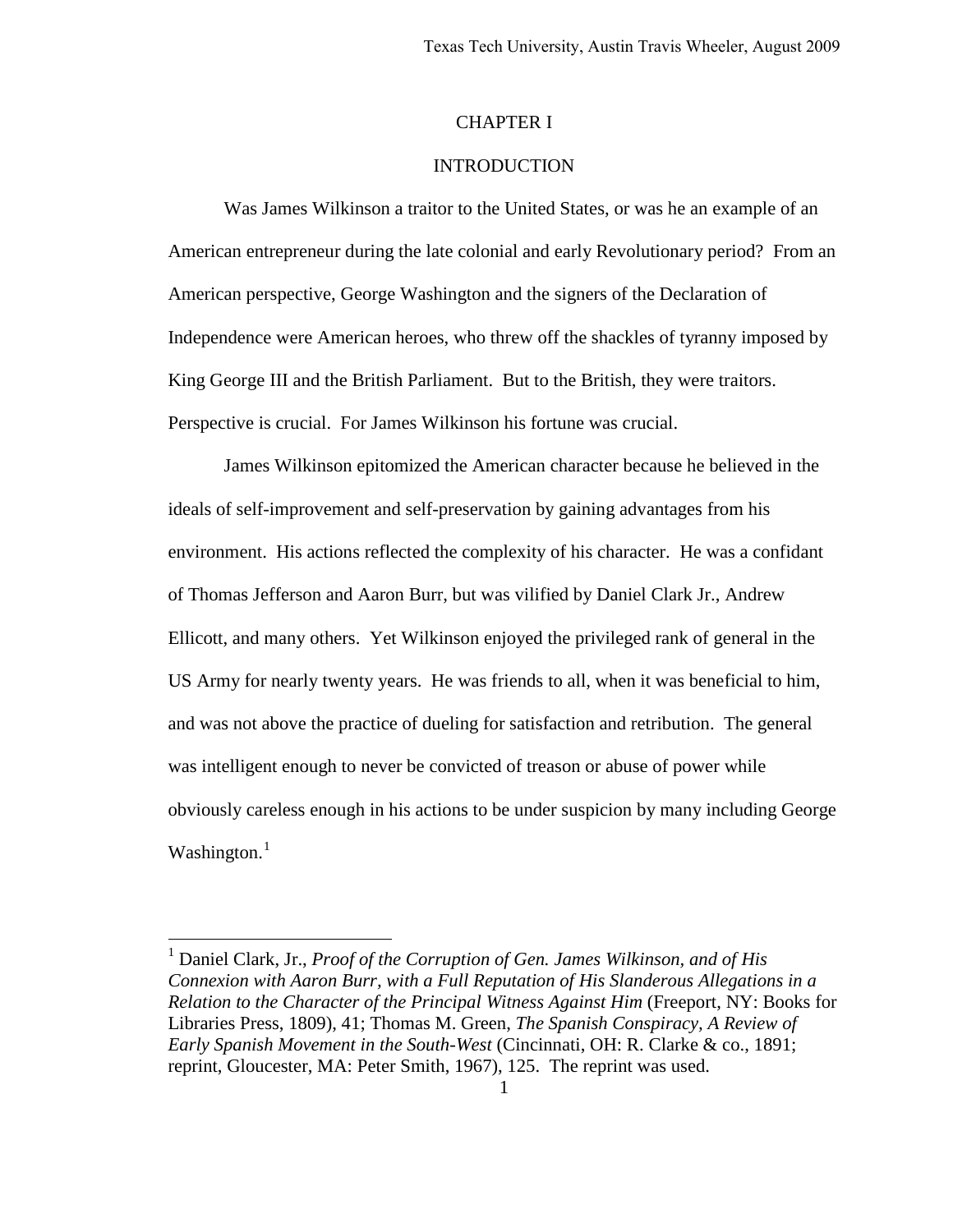This present work investigates Wilkinson's relations with the Spanish, and offers insight into this complicated personality that helped shape the early history of the United States. Wilkinson's actions were complicated to say the least; it is difficult to ascertain his motives or foretell his reaction. He was an enigma to his contemporaries that has continued to confuse investigators. Documentation in the *Archivo General de Indias*  provides a wealth of primary source material regarding his Spanish connection that has seldom been consulted. Utilizing such material clarifies details and theories presently available and helps unravel various errors that are all too easily encountered when researching James Wilkinson. This American General also reflected a personality type that was common among the settlers, citizens, and adventurers of the American Old Southwest. While Wilkinson was an extraordinary figure, his actions and emotions towards the Spanish and later Mexicans, and his desire for wealth and land were very common traits among the western population of the United States of America.

But compiling a biography is a difficult art. It is easy to present a person in varying light by either omitting facts or casting events in a different order to prove a point. It is recognized that the best biography of a character is written by an acquaintance because of their ability to depict the subject's overall psychological status from period to period and event to event.<sup>[2](#page-4-0)</sup> The goal here, however, is not to write another biography about a controversial man, but to highlight critical periods in Wilkinson's life with the help of archival documentation. The historical study of the life of James Wilkinson has many limitations, and one must be aware of them. It is the writer's responsibility to

<span id="page-4-0"></span><sup>2</sup> John A. Garraty, *The Nature of Biography* (New York: Vintage Books, 1957), 12-15: 25.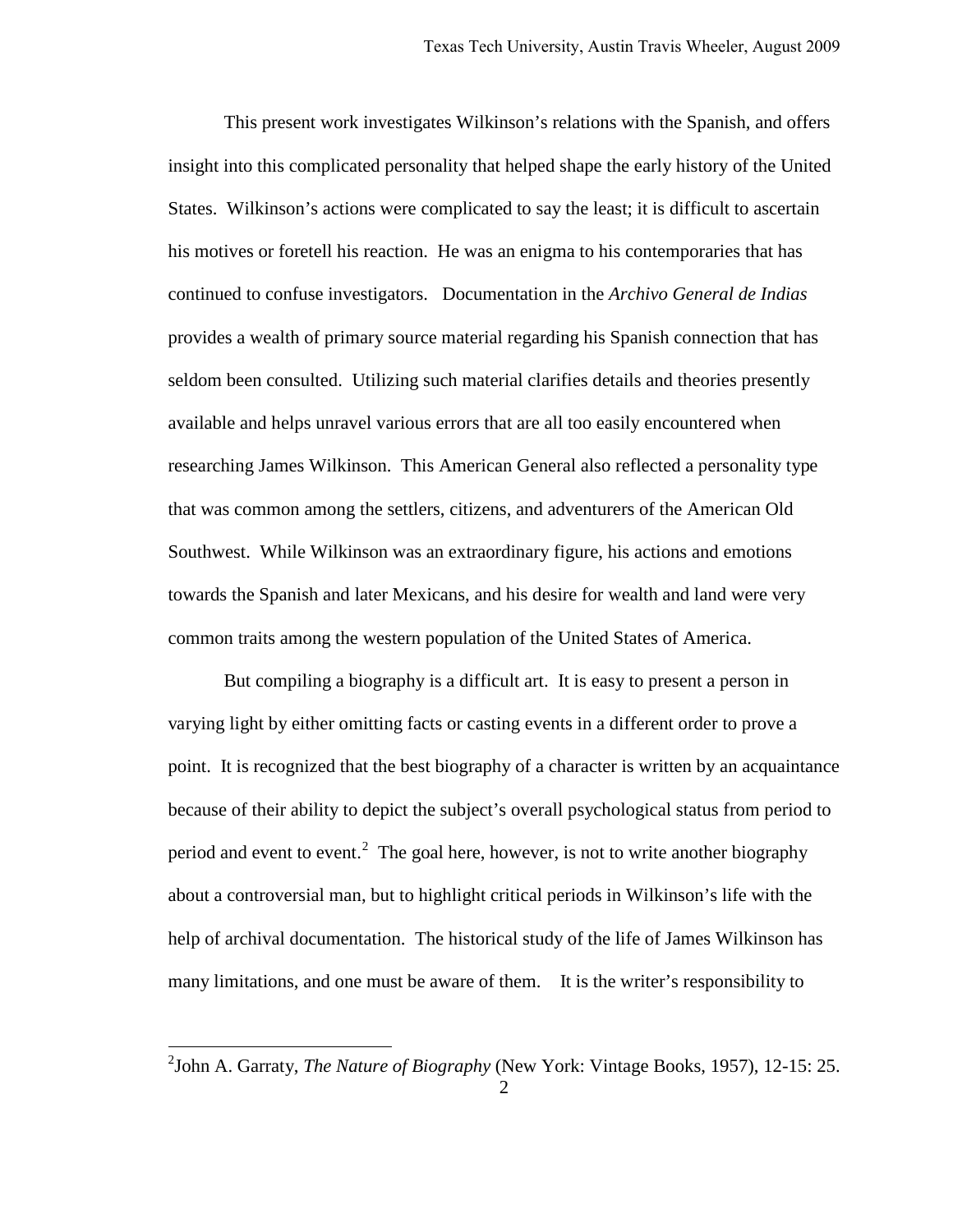present the facts and logical conclusions, but the readers also have to understand the circumstances or reasons surrounding the subject. Times have changed and certain ideals of society have changed, too. New concepts and ideas have emerged. Today's perspective and understanding of Wilkinson is filtered by two hundred years of history, opinions, discussions, and literature surrounding his person and the nature of the American Southwest.

One thing is clear: James Wilkinson raised passions and pens! Everybody had something to say about his omnipotent presence in the Southwest. A contemporary, Daniel Clark, wrote *Proof of Corruption* in response to accusations made by Wilkinson about Clark's involvement in the Aaron Burr Conspiracy. Wilkinson's reaction to Clark's book will be discussed later as will many other publications about Wilkinson. The readers can draw their own conclusions, or at least contemplate the confusing and often puzzling actions of General James Wilkinson.

Wilkinson was born in Calvert County, Maryland, in 1757.<sup>[3](#page-5-0)</sup> During the Revolutionary War and the War of 1812 he served in the Revolutionary army, enlisting as a gentleman in a rifle company and ascended to the rank of General. His skills and abilities as a solider and later as a general were mixed. He often used the tactic of threatening force but did not act aggressively. He was noted for his delays and inactions,

<span id="page-5-0"></span><sup>3</sup> Royal Ornan Shreve, *The Finished Scoundrel: General James Wilkinson, Sometime Commander-in-Chief of Army of the United States, Who Made Intrigue a Trade and Treason a Profession* (Indianapolis: The Bobbs- Merrill Company, 1993), 16. James Wilkinson was probably born in Calvert County on the eastern side of the Chesapeake Bay located approximately fifty miles from Washington, DC. Royal Ornan Shreve places the birth of Wilkinson in Tidewater, Maryland, which no longer exists and may not have existed in the year 1757.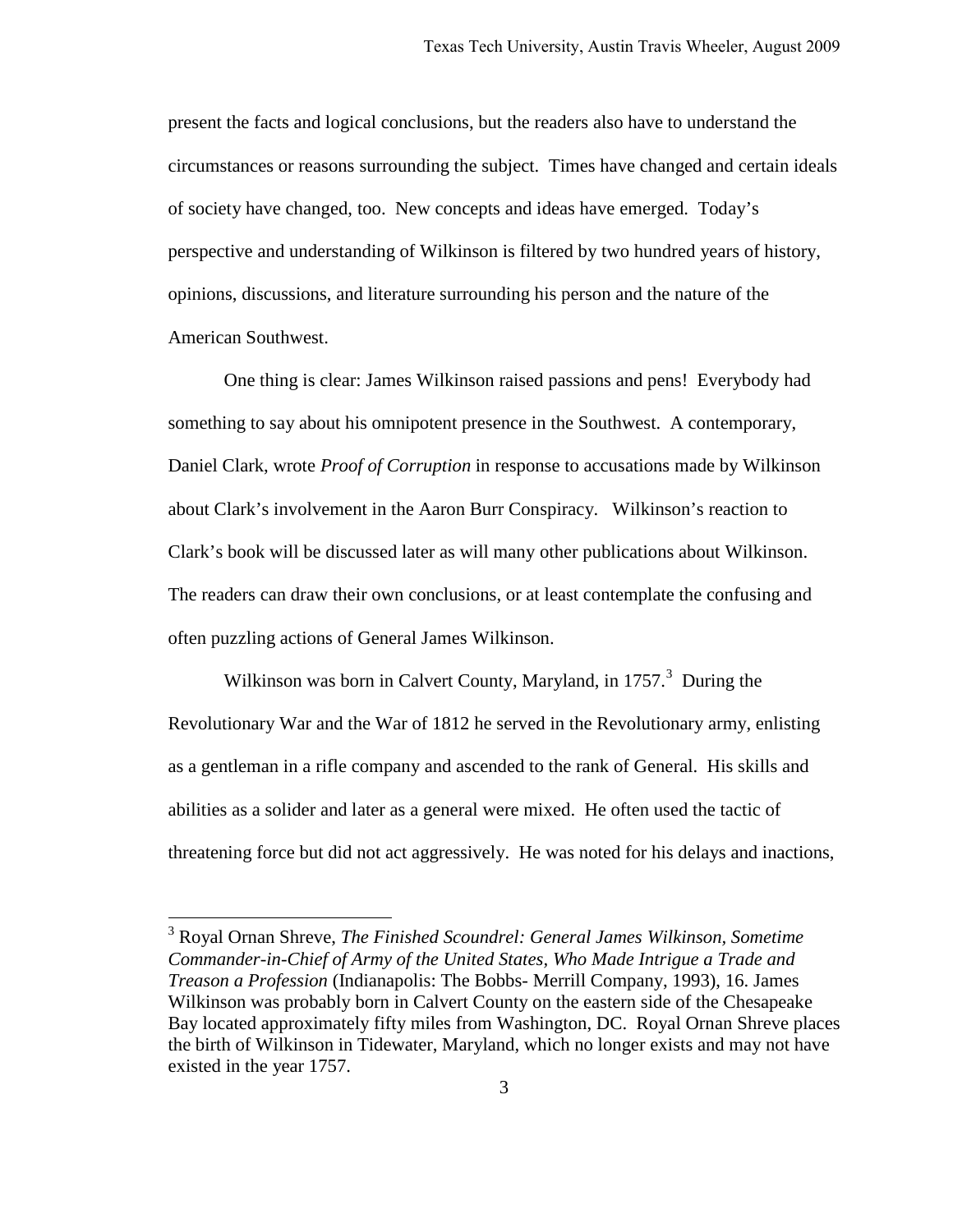but still rose to the rank of Commander in Chief of "the Small Army" in the West. He was often described as a political general, but he never displayed allegiance to any particular party. In fact, at times he failed to show a strong allegiance to his country. Wilkinson was a complicated, ubiquitous character. At one point in his life, he held the military command in the west and had the power that could have split the nation and perhaps create his own country. During those days he was one of the most powerful men in the west because of his connection to every aspect of society: mercantile, military, and political. On the other hand, Wilkinson served his country for nearly thirty years and did not sever the nation. He helped expose the conspirators he believed involved in the Burr Conspiracy, and went to where he was posted. Although court-martialed twice, he was never convicted of abuse of power or treason. While his actions may have favored the Democratic- Republican Party over the Federalist Party, he was never too far away from the other.

 Few contemporaries who knew him were indifferent to the man. They either helped further his plans or became alienated. There was no middle ground. He was dangerous to some and a charming host to others. If you knew a dirty secret about him, then he knew one about you, and if he did not, he knew enough information to create one.<sup>[4](#page-6-0)</sup> But everybody knew and understood that General James Wilkinson was a man of

<span id="page-6-0"></span><sup>4</sup> James Ripley Jacobs, *Tarnished Warrior: Major-General James Wilkinson* (New York: The Macmillan Company, 1938), 263- 276. Wilkinson was able to clear his own name by darkening those of his accusers.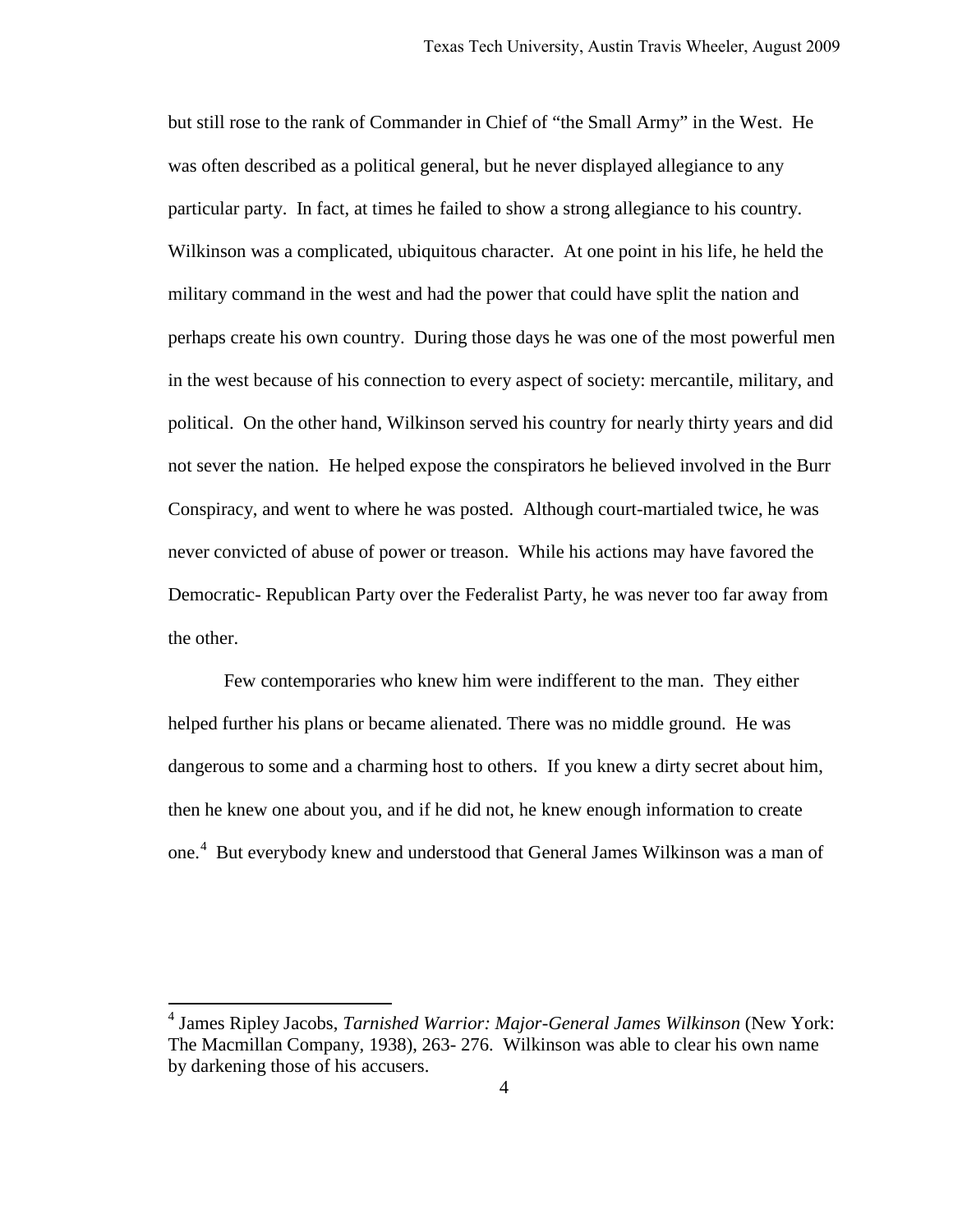influence. He understood the human psyche of his fellow man. He believed that self-interest was the action that guided everybody, including himself.<sup>[5](#page-7-0)</sup>

 Wilkinson militarily was not a man of action. His victory at Mobile, Alabama, in 1813 was a bloodless battle. He gained the dignity of victory through negotiations and threat of force. Afterwards, he failed to lead an army to victory in the northern campaign in Montreal in the War of 1812, where he suffered many hardships due to tactical errors and poor planning. In the annuals of American history, he will not go down as a Grant, a Sherman, or a Patton, but rather as a general who defeated the British, tricked Spanish, and nearly severed the United States through coercion and leveraging. Because Wilkinson never performed a dramatic act such as separating Kentucky and delivering it to Spain, his name is not remembered. And it was because of his military posturing on the Sabine River that hostilities in Texas were subdued and the eventual acquisition of Lone Star state to the United States was delayed thirty years.<sup>[6](#page-7-1)</sup>

Wilkinson has been described by Ron Chernow, a historian of Alexander Hamilton, as, "The son of a Maryland planter, the hard-drinking Wilkinson was always ready for any mayhem…The plump, ruddy Wilkinson made a showy appearance, wearing medals and gold buttons on his braided uniform. Even in the backwoods, he

<span id="page-7-0"></span><sup>5</sup> Shreve, *The Finished Scoundrel*, 161; [Declaration of James Wilkinson], New Orleans, August 22, 1787, Archivo General de Indias (here after AGI), Papeles Procedentes de Cuba (here after PC), legajo 2373, Seville, Spain.

<span id="page-7-1"></span><sup>6</sup> Issac Joslin Cox, "The New Invasion of the Goths and the Vandals," *Proceedings of the Mississippi Valley Historical Association*, 8(1914): 176-200.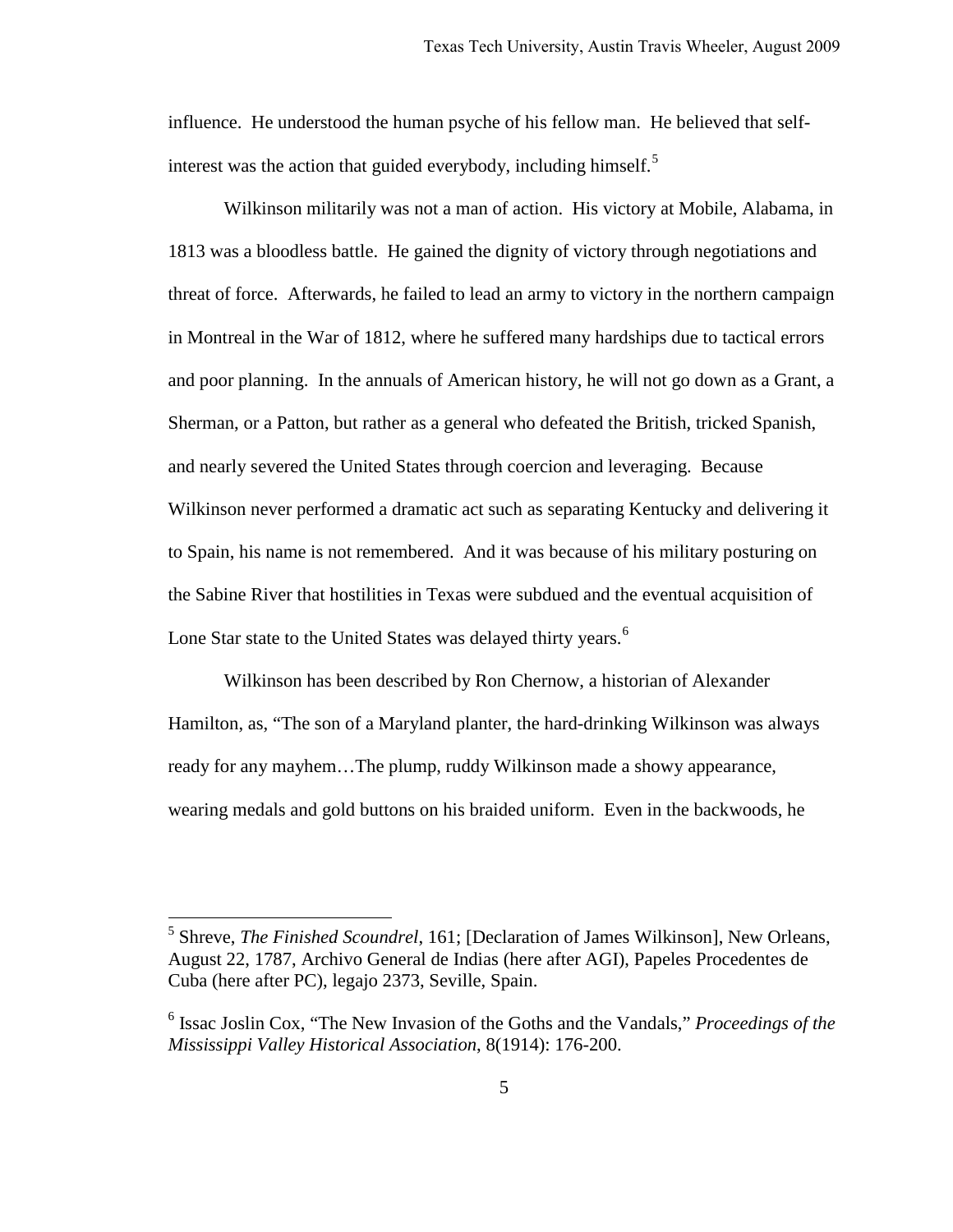rode around in gold stirrups and spurs while seated on a leopard saddlecloth."<sup>[7](#page-8-0)</sup> But Wilkinson came from humble beginnings and was educated in medicine before he heard his calling for the military during the American Revolutionary War. A major social achievement was his marriage on November 12, 1778, at Christ Church, Philadelphia, to Ann Biddle, who belonged to a merchant family based in Philadelphia. During that time and at certain social levels marriage was not always about love and endless passion. It was an institution for social mobility and advancement, or not. That is not to say Wilkinson did not love his love his wife. He did. She was the subject of several letters between Wilkinson and the Spanish governors. Wilkinson displayed a caring and sometimes worrying obedience to his wife. $8$  Some concluded that the General's constant absence due to military relocation showed his neglect of family, and that he was an unfaithful husband. But no records of illegitimate children speak of such dalliances.

The character of James Wilkinson was further illustrated in fictional novels. In David Nevin's novel, *Treason*, the General appeared as a fat, corrupt tyrant in New Orleans.<sup>[9](#page-8-2)</sup> Nevin based much of his depiction of Thomas Jefferson and James Madison from Joseph J. Ellis's *American Sphinx*. [10](#page-8-3) But it is important to note that Ellis received criticism for his depiction of Thomas Jefferson because of the falsification of his own

<span id="page-8-0"></span> 7 Ron Chernow, *Alexander Hamilton*, (New York: Penguin Press, 2004), 568.

<span id="page-8-1"></span><sup>&</sup>lt;sup>8</sup> James Wilkinson, Louisville, Kentucky, to the Baron Carondelet, [undated], AGI, PC, legajo 211, Seville, Spain.

<span id="page-8-2"></span><sup>9</sup> David Nevin, *Treason* (New York: A Tom Doherty Associates Book, 2001).

<span id="page-8-3"></span><sup>10</sup> Joseph J. Ellis, *American Sphinx: The Character of Thomas Jefferson* (New York: Alfred A. Knopf, 1997).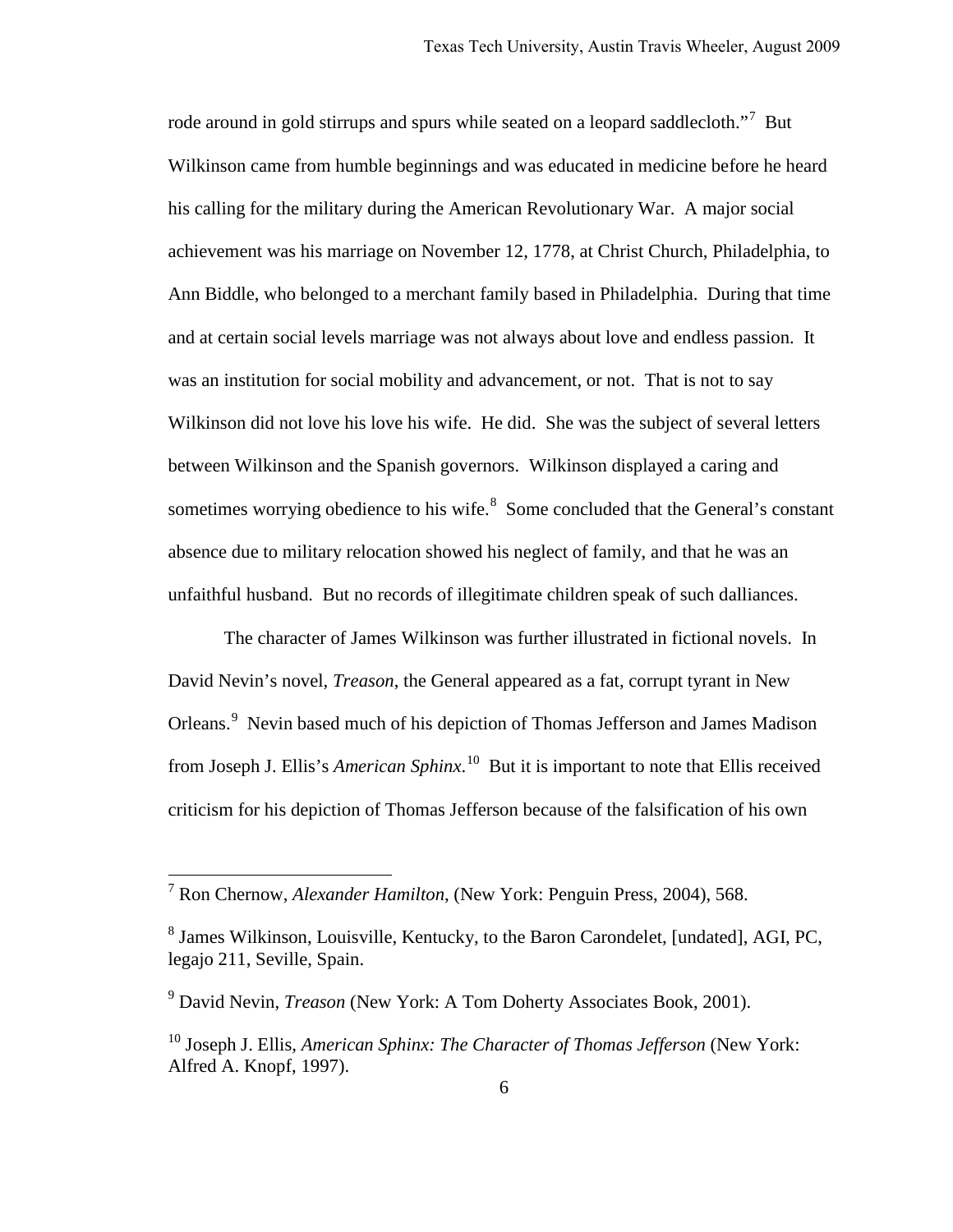personal credentials.<sup>[11](#page-9-0)</sup> Nevin's novel clearly depicted Wilkinson as an insidious villain as a means to entertain. Much of the characterization of the General comes from historical articles. And of course, some of the historical works themselves have hidden agendas. In Janice Holt Giles's novel, *The Land Beyond the Mountains*, [12](#page-9-1) James Wilkinson was characterized as a cunning former military officer from the east looking for financial success in the expanding territory of Kentucky. There exist definite differences between the two Generals depicted by Nevin and Giles. Why was that? One reason for a difference presented was a difference in the setting of the two novels. Giles novel occurred during the late 1780's before Wilkinson began communicating with the Spanish. Wilkinson was new to the country, and was starting a family. He did not have the backing of an officer rank since he was no longer a solider, instead he relied only the prestige of his former positions. In Nevin's novel, the Wilkinson character had already long been a general in the West, and the allegations about his involvements with Spanish were more than whispers. Another reason why there was a difference in the characters was the sources used in developing the character of James Wilkinson. Both authors were exposed to a similar volume of source material regarding Wilkinson even though their works were published nearly fifty years apart. Giles in the 1950's used archival sources from Kentucky to portray an image of Wilkinson in territorial Kentucky, while Nevin used the biographical novels and other more recent publication about the Aaron Burr

<span id="page-9-0"></span><sup>&</sup>lt;sup>11</sup> Peter Charles Hoffer, *Past Imperfect* (New York: Public Affairs, 2004), 208-229.

<span id="page-9-1"></span><sup>12</sup> Janice Holt Giles, *The Land Beyond the Mountains* (Lexington: University Press of Kentucky , 1958).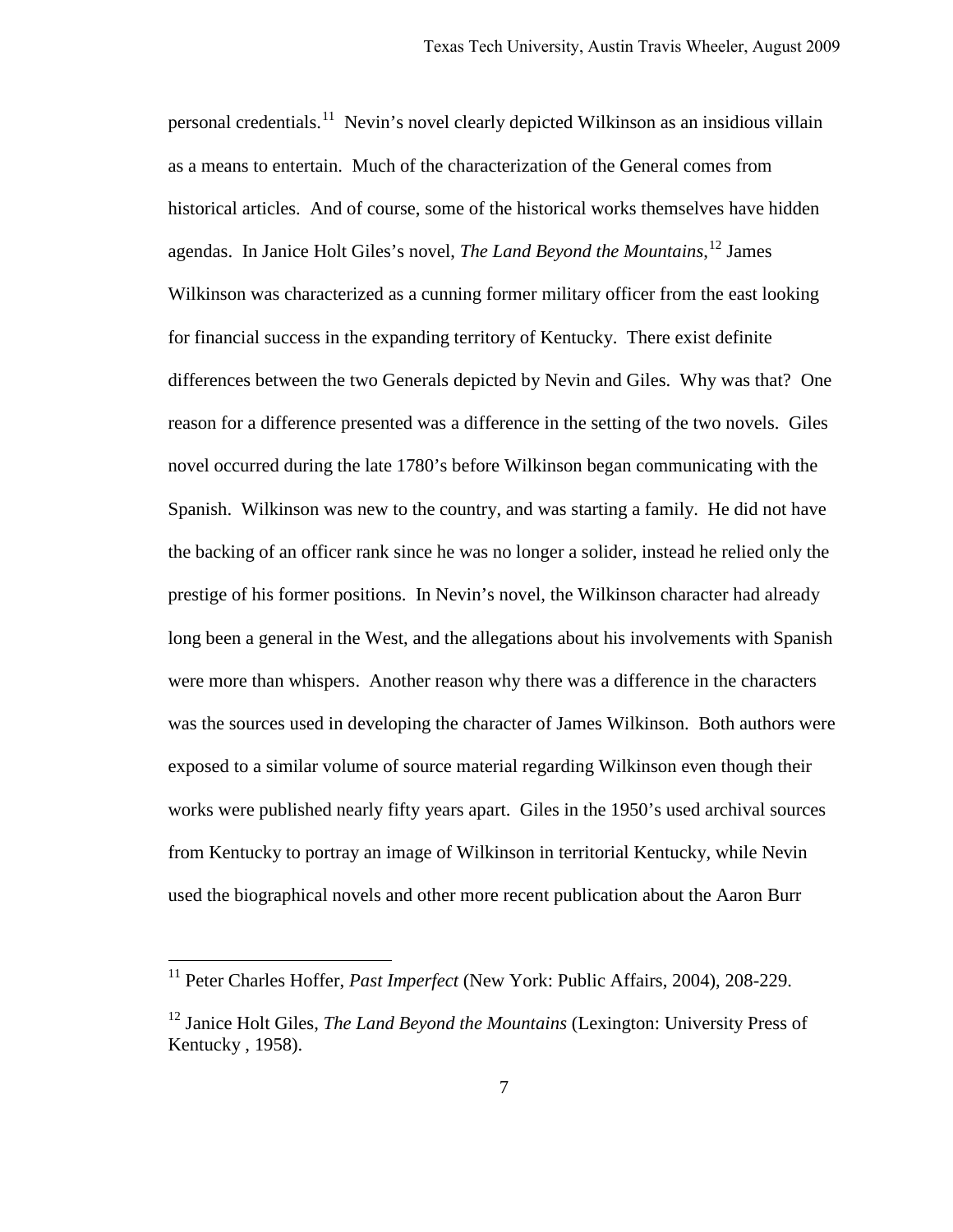Conspiracy, that would be considered pro-Burr, or *Burrite,* to development his Wilkinson. Whatever the case, both authors provided interesting depictions of James Wilkinson, and incorporated their literary license in developing their characters.

Even during the general's lifetime, books were written about his actions. Any study of the historiography of James Wilkinson must start with Daniel Clark's *Proof of Corruption of the General James Wilkinson.* Clark aimed squarely at proving the general guilty of treason against the United States of America. Clark provided "proofs" of corruption by the general who Clark accused of allegiance to the Spanish Crown. The author explored the relationship developed by the general with the Spanish governors of Louisiana before the Louisiana Purchase in 1803 in an effort to discredit Wilkinson's testimony against Aaron Burr.

It is important to understand why Daniel Clark published his accusations against General James Wilkinson. After the trials of Aaron Burr for treason, everyone linked to Aaron Burr was neither innocent nor guilty. Both Burr and Wilkinson, and their close associates, acquired a taint of treachery from the proceedings. The main witness at the trial was the general himself. His inability to give specific details and to explain his exact involvement with Aaron Burr led many to become suspicious of his involvement. One person particularly concerned was Congressman John Randolph of Roanoke, North Carolina. Clark's book may have been an attempt for Clark to advance his political career, while at the same time delivering a blow to Wilkinson, and distancing himself from the Burr Conspiracy. While the relationship between Daniel Clark and James Wilkinson will be discussed in more detail later, it is important to note that Clark's book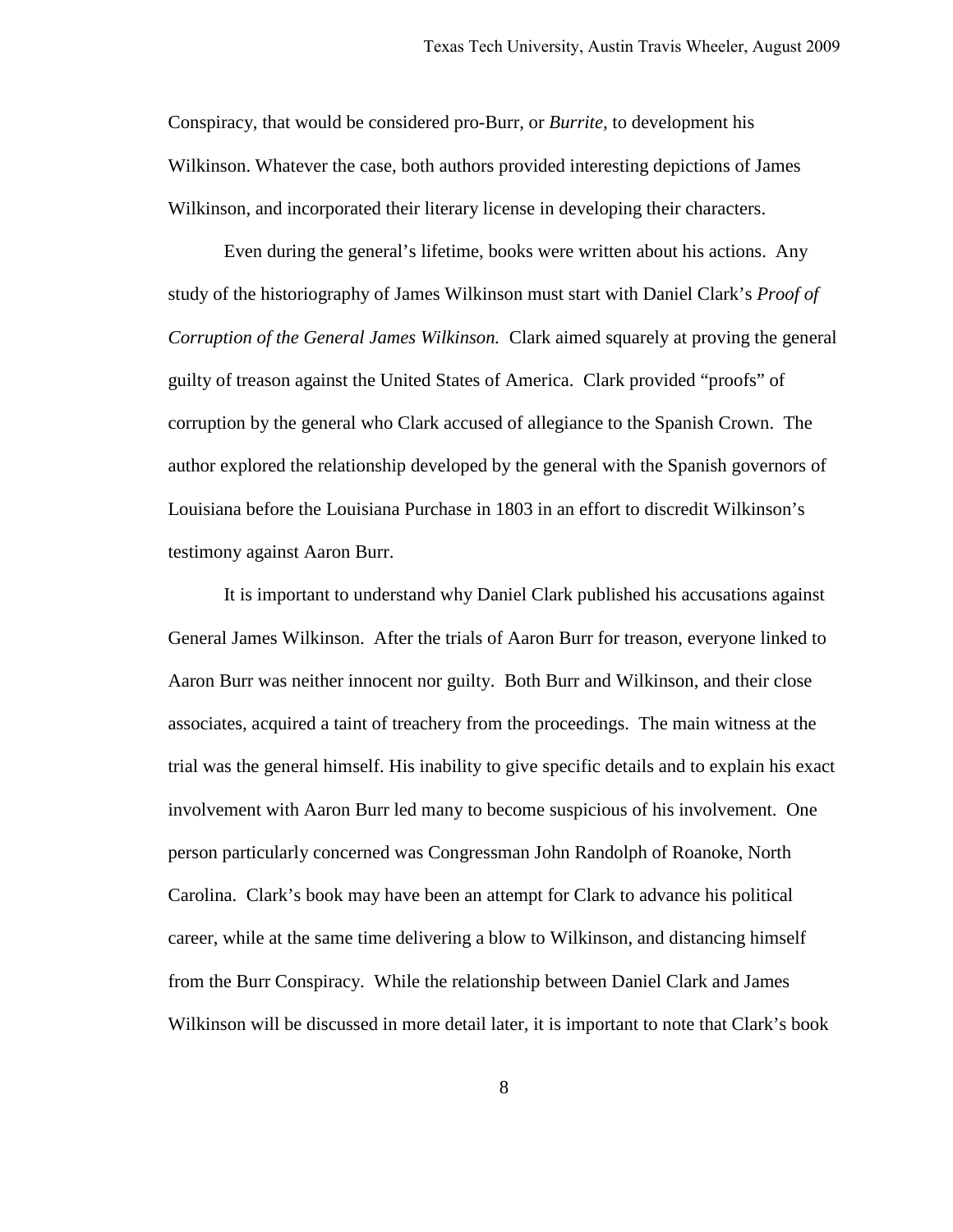in the hands of John Randolph led to the trial of Wilkinson before of the House of Representatives in 1811.

In 1815, after being cleared of all charges and discharged from the army due to financial cut backs, Wilkinson sat down and wrote his memoirs. He believed that his career as a brevetted major-general in the War of American Independence and as an Indian fighter in the West would inspire others and would shine a patriotic light on his record that only a few others could compare themselves too. James Wilkinson spent several years writing, but his book was unsuccessful. His attempt to exonerate himself came in a verbose form full of ramblings that sold few copies to a reluctant public because the general was no longer relevant to the public spotlight.

After Wilkinson's death in Mexico in 1825, the controversies that accompanied him subsided. His correspondences with the Spanish government lay quietly hidden in the Cuban and Spanish archives, and his rivals had either died years before or shortly after him. Almost seventy years would pass before Thomas Marshall Green published in 1891, *The Spanish Conspiracy*, and revived the involvement of James Wilkinson with the Spanish. Much of Green's work was based upon the contributions made by Charles Gayarré in his multivolume *The History of Louisiana*. [13](#page-11-0) Thomas Marshall Green was the grandson of Thomas Marshall, who had been a bitter enemy of James Wilkinson.<sup>[14](#page-11-1)</sup> Green, however, provided a fairly biased depiction. In his argument, Green made every

<span id="page-11-0"></span><sup>13</sup>Charles Gayarré, *The History of Louisiana*, (4 vols., New York: W. J. Widdleton, 1866).

<span id="page-11-1"></span><sup>14</sup> James Wilkinson, *Wilkinson, Solider, and Pioneer* (New Orleans: Rogers Printing Company, 1935), 148-159.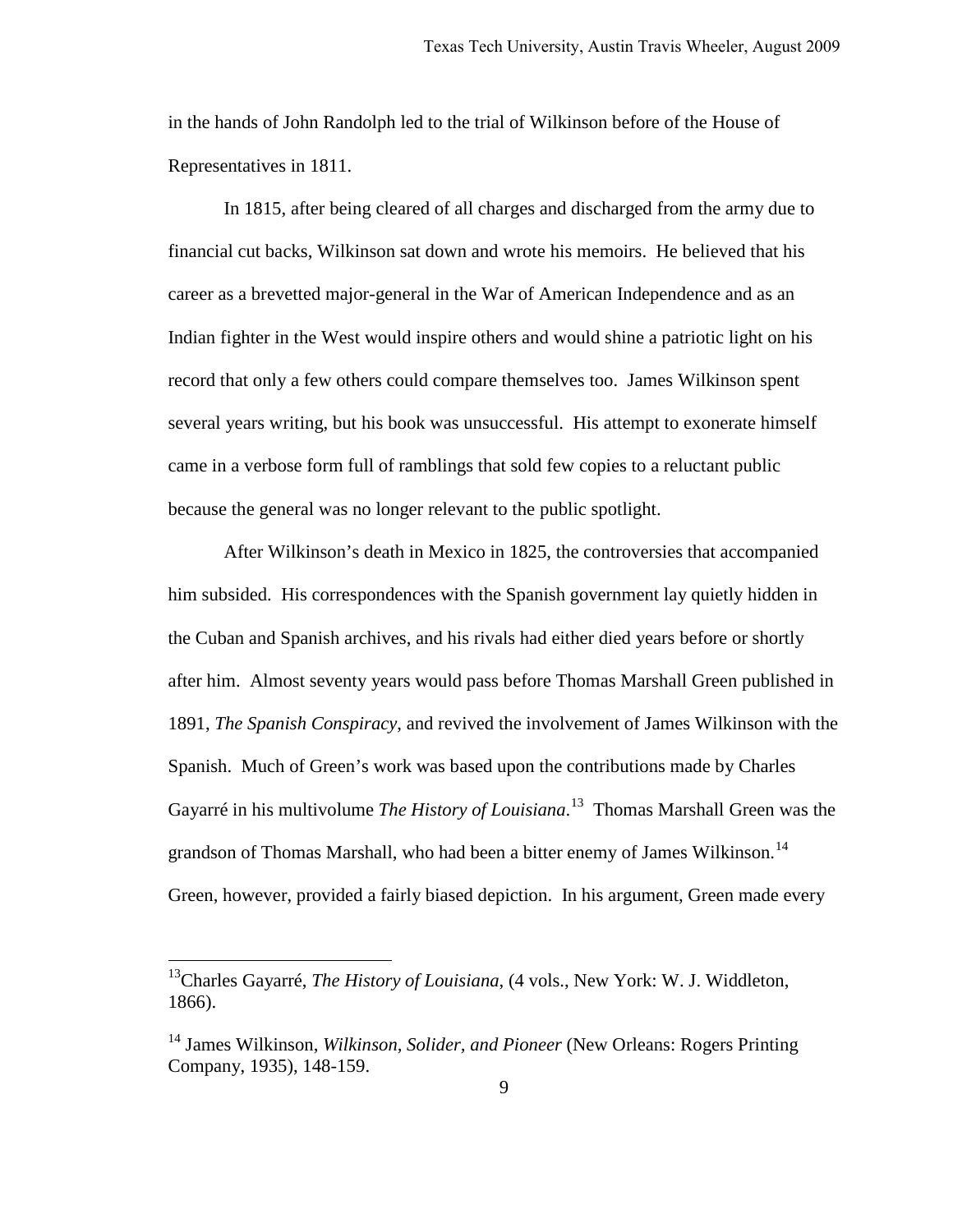attempt to accuse Wilkinson of wrong doing as had Daniel Clark, but Green had no documentary evidence to support his claims. For its' time and level of research, *The Spanish Conspiracy* was an excellent book that explained the political and social environments of Kentucky and the western territories shortly after the creation of the United States of America. Many of the arguments expressed by Green would later be validated with the documentation from the Spanish Archives.

Another revival of literature on General James Wilkinson occurred during the first quarter of the twentieth century thanks in part to the discovery of correspondences in the Archivo General de Indias (A.G.I.) in Seville, Spain and the Archivo Histórico Nacional in Madrid. With the opening of the A.G.I. to American historians many of the accusations against Wilkinson in relation to his involvement with the Spanish could finally be answered. Historians like Issac Joslin Cox began to develop a detailed picture of Wilkinson in Louisiana. Cox may have been overly dramatic in his title, "The New Invasion of the Goths and Vandals," but the title was taken from Wilkinson's own observations about the Old Southwest.<sup>[15](#page-12-0)</sup> Cox seemed less bias in his depiction of James Wilkinson than his predecessors and provided a clearer understanding of the general's activities in the west after the period of the "Spanish Conspiracy."

The revival of James Wilkinson's career in historical journals prompted a biographical boom in the 1930s and 1940s. Royal Ornan Shreve published the first of the biographies, *The Finished Scoundrel*, in 1933. Later historians and investigators of Wilkinson criticized Shreve as being uncritical and inaccurate in his information

<span id="page-12-0"></span><sup>&</sup>lt;sup>15</sup>Cox, "The New Invasion of the Goths and Vandals," 176-200.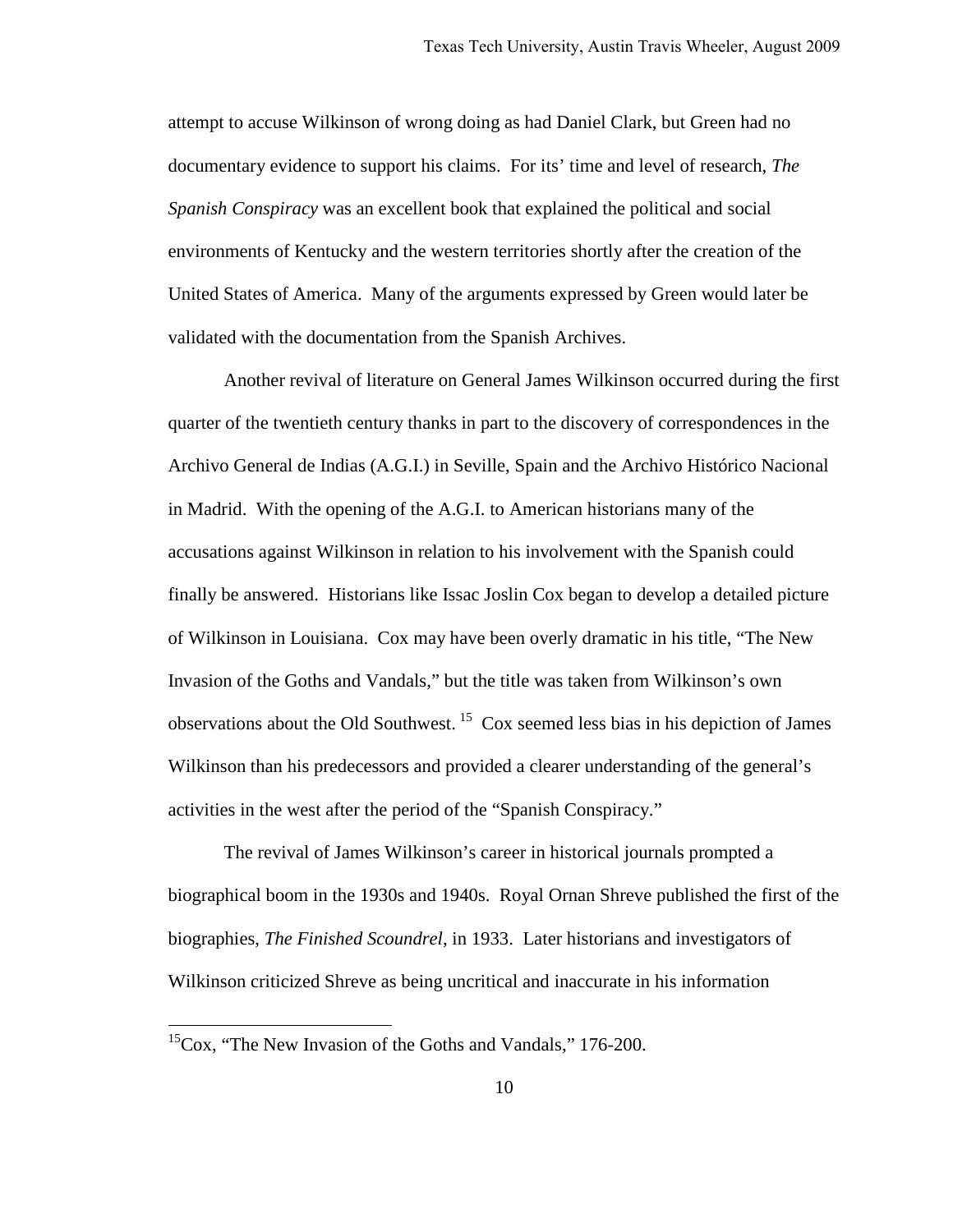regarding Wilkinson. Shreve employed archival correspondences to support his argument, but failed to cite where the documentation could be found. Verification of his information is a daunting task! It is clear from his title that Shreve believed Wilkinson was more a rascal than general. Shreve used a copy of Wilkinson's Memoirs from the library of the University of California at Los Angeles as his primary source.

In 1935, James Wilkinson, a grandson of the general's brother Joseph, published *Wilkinson, Solider and Pioneer*. The descendent used this book in the same manner that the General used his memoirs. *Wilkinson, Solider and Pioneer* exonerated James Wilkinson in the twentieth century. The book attacked many of the theories and accusations advanced by Shreve and others, but failed to discredit Wilkinson's well documented relationship with the Spanish. In fact some of the rebuttals are filled with historical inaccuracies.<sup>16</sup> Wilkinson wanted to honor his grandfather's brother's actions and service to the Untied States, but could only do this by attacking Wilkinson's former foes, such as Andrew Jackson. James Wilkinson must have been enraged by what he perceived as a disgrace to his family's name.<sup>[17](#page-13-1)</sup> One of his motives for writing was that others, in their portrayal of the General, did not respect the honor of the dead. Yet he ended his book with hypocritical and slanderous remarks about General Wilkinson's

<span id="page-13-0"></span><sup>16</sup>Wilkinson, *Wilkinson, Solider and Pioneer*, 175-183. Wilkinson argued that one of the theories proposed by Shreve was inaccurate. Wilkinson believed Shreve was wrong in his account of the date of the death of the Viceroy Iturrigaray of Mexico, and wrote that the Viceroy actually died five years after what Shreve reported. Shreve was correct, however, in dating Iturrigaray's death in 1816. Wilkinson failed to weaken Shreve's argument while at the same time discrediting his own.

<span id="page-13-1"></span><sup>17</sup> Ibid., 177. At the time of the publication of *Wilkinson, Soldier and Pioneer,* the Wilkinson family had served the United States Armed Forces for five generations.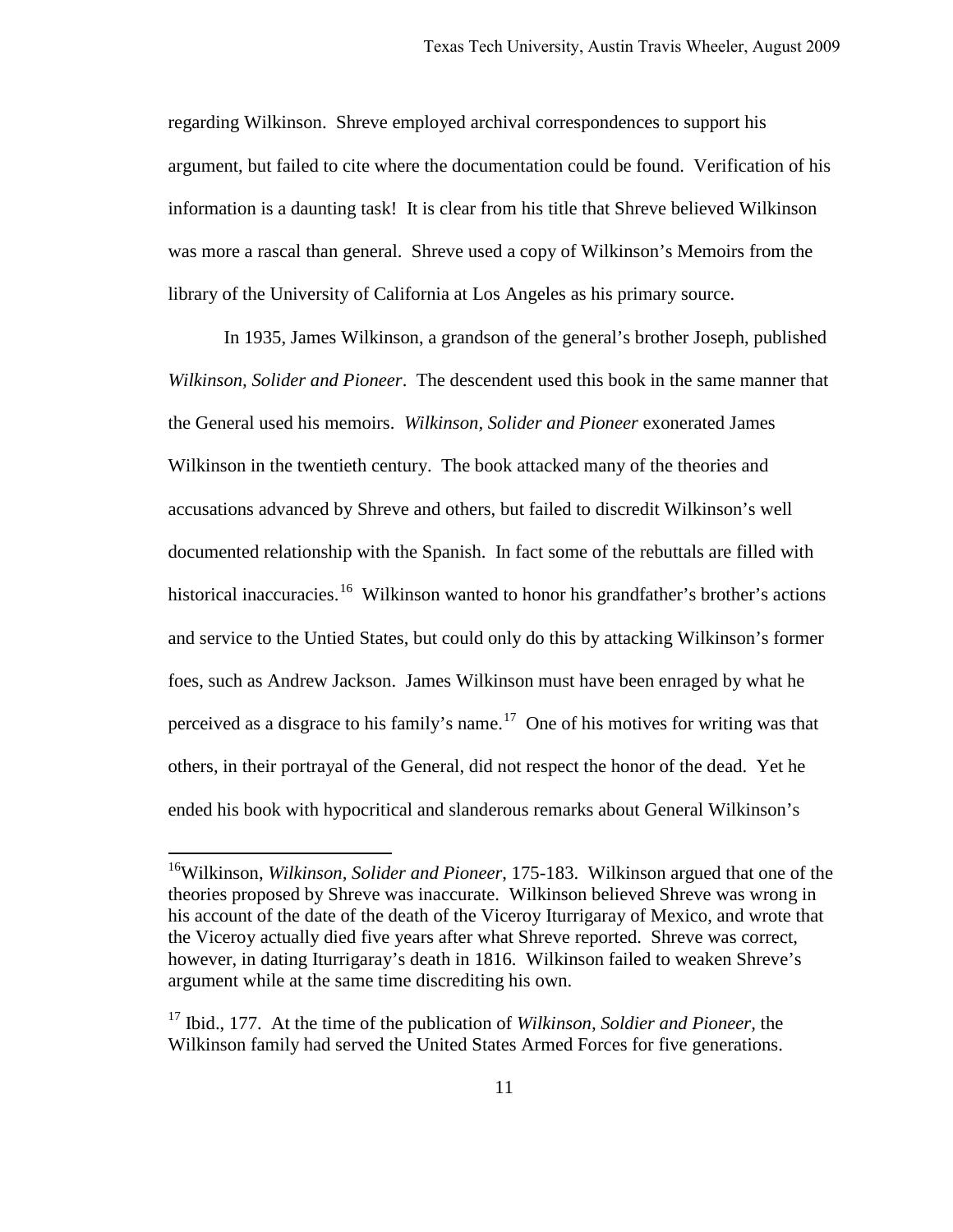rivals, especially Andrew Jackson. He failed to clear his family's name, and he helped to cast more doubt about the true character of General Wilkinson.

Two other biographical works appeared shortly after James Wilkinson's work. The *Tarnished Warrior* written in 1938 by James Ripley Jacobs was followed by *The*  Admirable Trumpeter by Thomas Robson Hay and M. R. Werner in 1941.<sup>[18](#page-14-0)</sup> Both provide more accurate and unbiased presentations of the general. There is not a feeling of attempted redemption as in *Wilkinson, Solider and Pioneer*, nor is there an impression of disgrace and antipathy as expressed in *The Finished Scoundrel*. Jacobs, and Hay and Warner are better balanced, and portray a dynamic character that was secretive, egomaniacal, powerful, and arrogant. Both show that the main driving force for General James Wilkinson was self preservation.

A well researched biography of Spanish Governor Manuel Gayoso de Lemos by Jack Holmes, published in 1965, depicted Wilkinson as a close friend of the Gayoso family. In *Gayoso: The Life of a Spanish Governor in the Mississippi Valley 1789- 1799*, Holmes depicted the interaction between with the Spanish Governor of Louisiana, and how Gayoso perceived Wilkinson.<sup>[19](#page-14-1)</sup> Holmes portrayed Wilkinson as a generous, thoughtful friend. Holmes portrayal of Gayoso was innovative because it provided a little known Spanish official to an English audience.

<span id="page-14-0"></span><sup>18</sup> Thomas Robson Hay and M. R. Werner, *The Admirable Trumpeter: A biography of General James Wilkinson* (Garden City, NY: Doubleday, Doran, & Company, 1941).

<span id="page-14-1"></span><sup>19</sup> Jack D. L. Holmes, *Gayoso: The Life of a Spanish Governor in the Mississippi Valley 1789- 1799* (Gloucester, MA: Peter Smith, 1968, originally published 1965).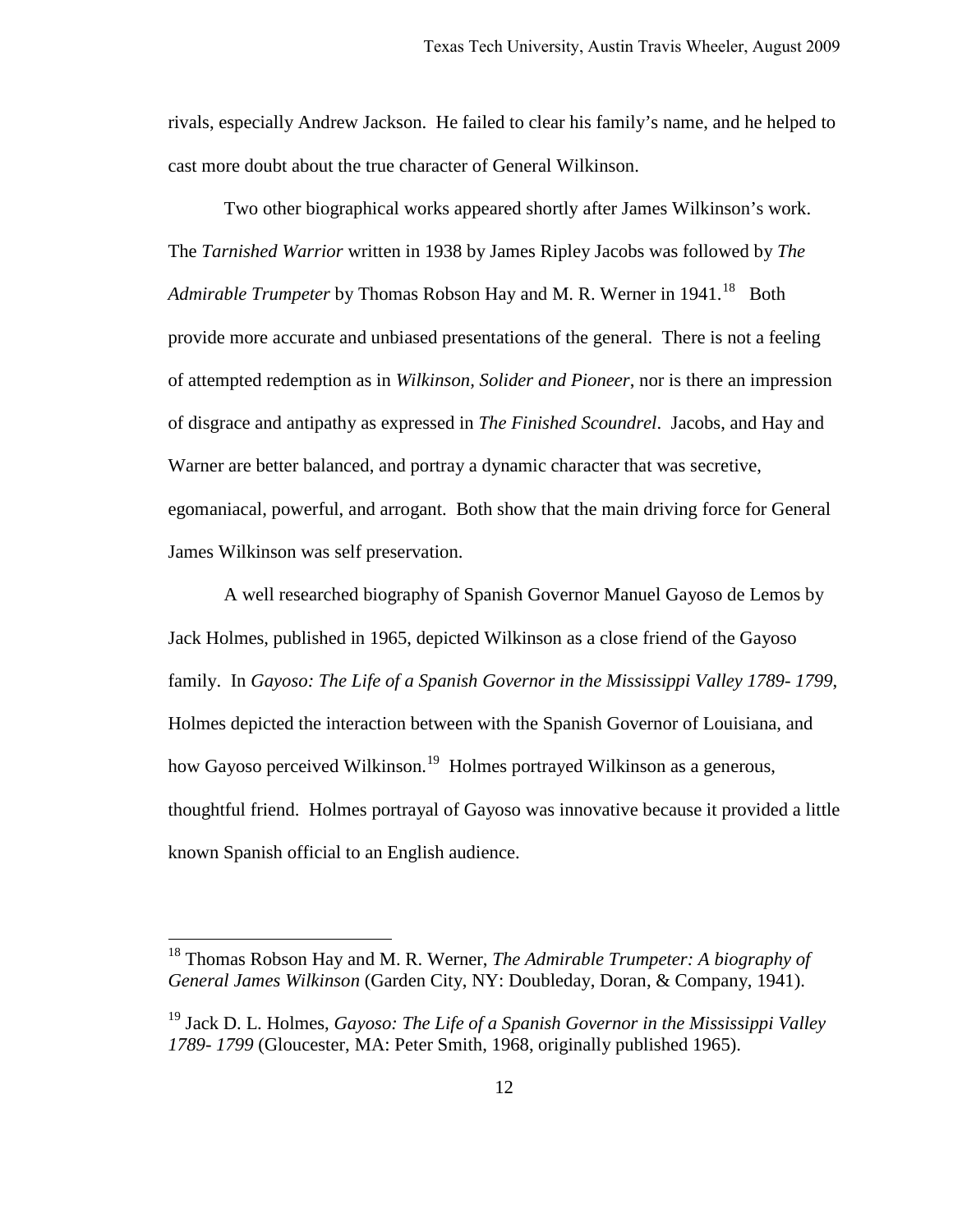Some of the earlier studies were only based on English documentation and thereby only provided a small portion of the actual picture. The same can be said of numerous historical studies throughout the world. Historians are not only limited to the sources available, but also to understanding languages and precedence. If they are not capable of reading and understanding foreign documentation, they will be unable to provide an entire picture. For the history of Louisiana and Wilkinson it is vital to understand French, English, and Spanish.

 The recent publications of *Aaron Burr Conspiracy to Treason* by Buckner F. Melton, Jr. and of *Fallen Founder: The Life of Aaron Burr* by Nancy Isenberg attempt to show the connection between Aaron Burr and James Wilkinson and to what degree the two men had responsibility over the planning and execution of the events that led to the trial of Aaron Burr.<sup>[20](#page-15-0)</sup> Melton's conclusion was ambiguous and imprecise as to depth Wilkinson participated in Aaron Burr plans. The relationship of power was an important issue in the Burr Conspiracy. Who was the pawn and who was the king in developing and executing the plot? Melton believed that both were guilty to some degree. To Melton, it may have been more than just the idea and encouragement that Wilkinson promised Burr. Yet this question cannot be answered unless more evidence comes to light. Melton showed some admiration for Aaron Burr, but concluded his book with a remark by Aaron Burr confirming his aspiration for invading Texas and Mexico, thereby convicting the former vice president of treason.

<span id="page-15-0"></span><sup>20</sup> Buckner F. Melton, Jr., *Aaron Burr Conspiracy to Treason* (New York: John Wiley & Sons, Inc., 2002); Nancy Isenberg, *Fallen Founder: The Life of Aaron Burr* (New York: Viking Penguin, 2007).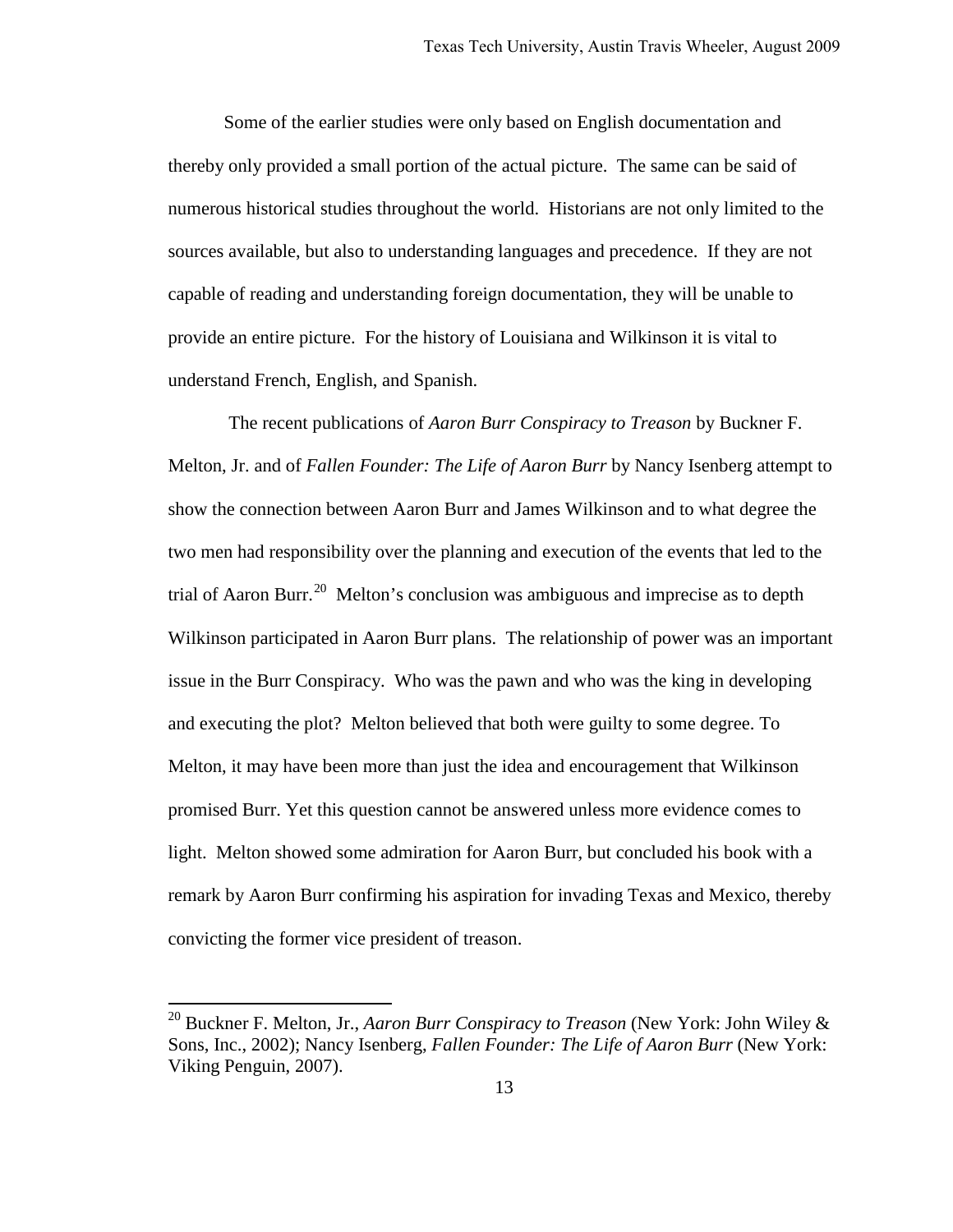Isenberg on the other hand would be classified as a pure Burrite. Her Aaron Burr was not a victim of his own pride and desires, but the victim of political persecution by Jefferson and Alexander Hamilton. For Isenberg, Wilkinson was a tool used by Jefferson to punish the innocent Burr in an attempt to hinder him politically. While the motive of *Fallen Founder* was obvious; it is still an excellent book and an exemplary new look at Aaron Burr.

When gathering information regarding Wilkinson, one of the constant issues is that some of the data and dates from the biographies and historical documents do not coincide with what had been documented by other authors. The incongruence in the information makes it necessary to look at the primary sources used in the compilation of the secondary interpretations. Some books such as *Wilkinson, Solider and Pioneer* do not give references, which make it difficult to verify the arguments. Certainty the best way of correcting the inaccuracy regarding Wilkinson's life is to utilize trustworthy sources and provide full citations. And the best material for understanding the personality of Wilkinson is his correspondence, which is held in various archives in United States, Mexico, England, Spain, and Cuba.

One of the principal archives for Wilkinson material is the *Archivo General de Indias* in Seville, Spain.<sup>[21](#page-16-0)</sup> The *Archivo General de Indias* preserves an enormous volume

<span id="page-16-0"></span><sup>21</sup> Estimates describe the holdings of the *Archivo General de Indias* as containing somewhere between 32,000,000 to 64,000,000 documents. Juan de Herrera, the architect of San Lorenzo de El Escorial, also designed the *Casa Lonja*, which once housed the Casa de Contratación. The building was completed on August 14, 1598. When the Casa de Contratación moved to Cadiz in the early eighteenth century, the building was abandoned and unutilized until 1778 when Juan Bautista Muñoz proposed the project of its conversion to an archive. The proposal was supported by the Minister of the Indies,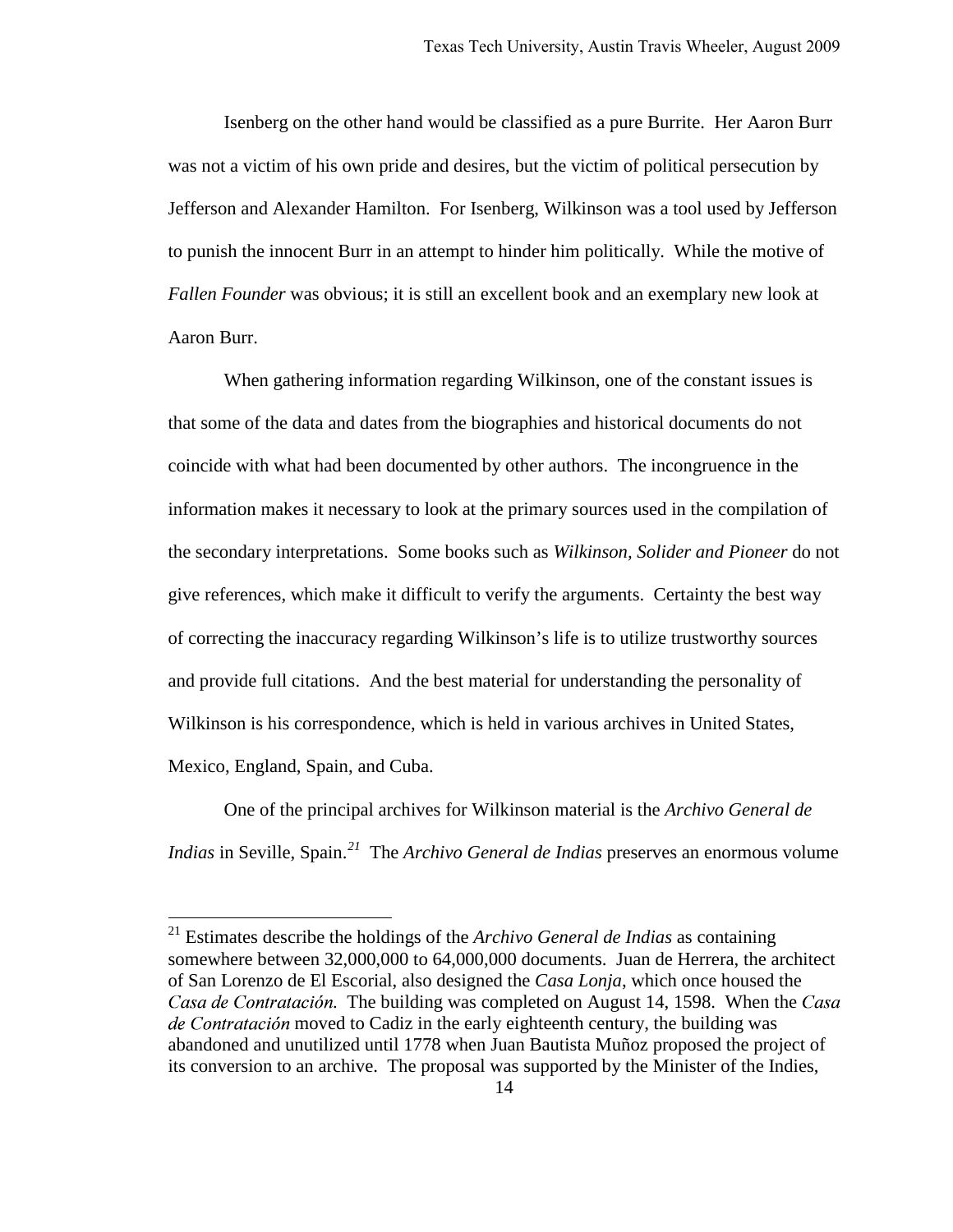of the correspondence to and from Spain and their Americans possessions. While other archives in the America may contain additional information, they most likely do not provided the breath of levels of communiqués from local to regional to trans-Atlantic; from the Spanish court to the American colonials. Ideally the study of James Wilkinson would survey all of his writings, and those things written about him by his contemporaries, to establish as full a portrait as possible. But to canvas such a vast array of materials would take some time. In the AGI, however, there are three complete *legajos,* in the *Papeles de Cuba* solely dedicated to the correspondence of James Wilkinson with the Spanish administrators in Louisiana.<sup>[22](#page-17-0)</sup> Some 4800 individual documents pertaining to the history of the United States were pulled and placed in *legajos* 2351- 2375 by Sr. González Verger and Professor William R. Shepard. The *legajos* 2351 to 2356 were copied for the Department of Archives and History, Jackson, Mississippi. The remaining *legajos* 2357- 2375 were to be calendared and transcribed for the Library of Congress.[23](#page-17-1) Scattered throughout the other approximately 900 *legajos* of the *Papeles de Cuba* and the *Audencia de Santo Domingo* are many other documents that illuminate the character of Wilkinson. Some materials were damaged due to aging, treatment, and environment, but those about Wilkinson in the AGI are in fair to good condition and legible. Frequently, accompanying the original written messages in Wilkinson's hand are

José de Gálvez. Presently, the *sala of investigación* is located in a building across the street from the *Casa Lonja.*

<span id="page-17-1"></span><span id="page-17-0"></span><sup>&</sup>lt;sup>22</sup> *Legajo* are literally bundles of paper and each contains approximately 800 -1000 folios. 23 Roscoe R. Hill, *Descriptive Catalogue of the Documents relating to the History of the United States in the Papeles Procedentes de Cuba Deposited in the Archivo General de Indias at Seville* (Washington DC: Carnegie Institution of Washington, 1916), xxv-xxvi.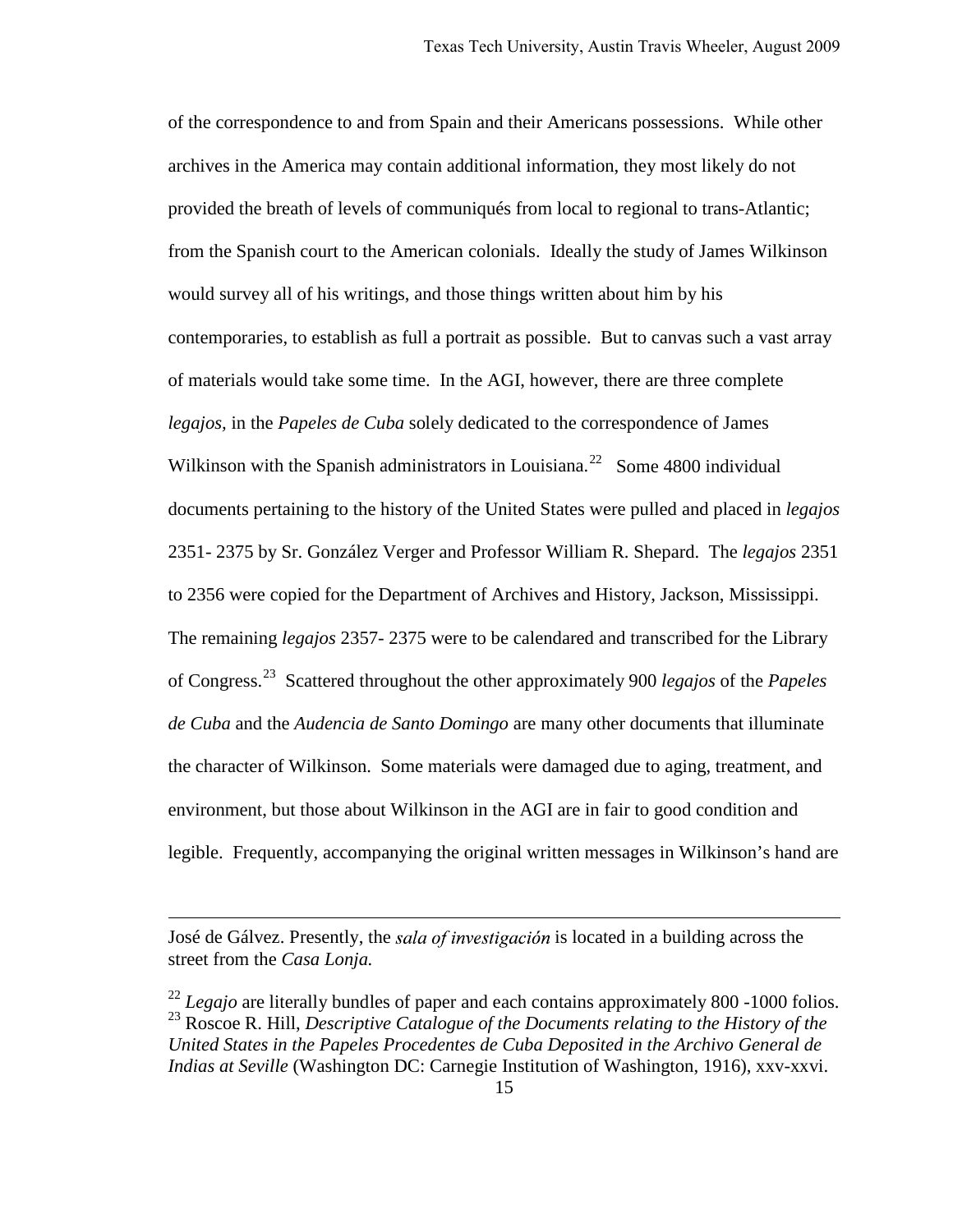translations performed by the governor's staff. Much of the correspondences from Wilkinson with the Spanish officials tapered off after 1802. This coincided with the change of possession of Louisiana from Spanish to French and then to the United States. Wilkinson may have felt it was no longer advantageous for him to continue his correspondence with the Spanish, but he continued some correspondence until the fall of Mobile in 1813. The voluminous documentation in the Archivo General de Indias covers over twenty years, but of course only reveals what Wilkinson desired to show to the Spanish.

 Also included among the *Papeles de Cuba* papers are Wilkinson letters written in cipher. A majority of the ciphers are decoded and reveal the intended message while some of the ciphers are incomplete, and the messages remain encrypted. What was so important and sensitive that Wilkinson felt it necessary to write to the Governors of Louisiana in code? If his true connections to the Spanish were purely commercial then why would it be relevant to correspond in cipher? The ciphers were composed by a series of numbers that corresponded with a pocket dictionary supplied to the governors by Wilkinson. On December 19, 1790 Wilkinson send a packet enclosed with two dictionaries to Gayoso and Miró. Within the dictionary were keys on how to decipher his future correspondence.<sup>[24](#page-18-0)</sup> Wilkinson never mentioned the specific dictionary he sent. Several historians have noted that it was an Entick pocket dictionary, but more than twenty different dictionaries were published in the United States before 1800, and that

<span id="page-18-0"></span> $24$  James Wilkinson, Louisville, Kentucky, to Manuel Gayoso de Lemos, February 6, 1790, AGI, PC, legajo 2374, Seville, Spain.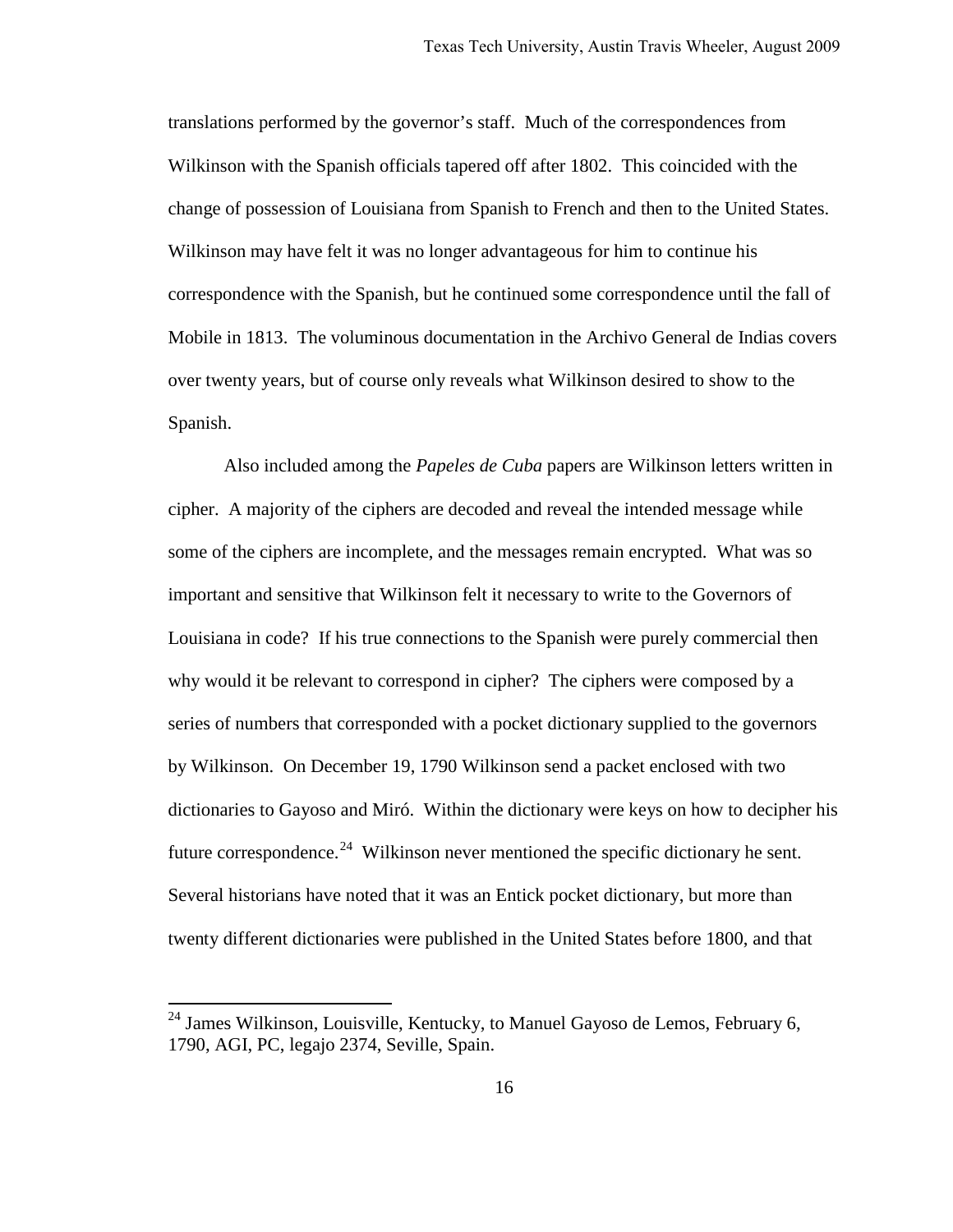does not include dictionaries published in the United Kingdom that could have also been available to Wilkinson. The Entick pocket dictionary was cited in various articles in regards to Wilkinson deciphering Aaron Burr's message in  $1806$ <sup>25</sup>. The dictionary used as the key with the Spanish officials could very well have been The Royal Standard Dictionary by Perry William because the changing edition dates coincided with the changing of the cipher. The first edition to be published in the United States was in 1788, shortly after Wilkinson's initial decent down the Mississippi River, and it measured 23 by 15cm, which is fairly compact, and comparable in size to the Entick pocket dictionary.<sup>26</sup> The first change to the cipher occurred on February 6, 1790. George Dunn was sent by Wilkinson to deliver to Esteban Miró two dictionaries that served as keys to future correspondence.<sup>[27](#page-19-2)</sup> In 1793 the ciphers key was changed again when the General sent a letter presumably to Governor Miró explaining he could not find the same edition as before. The letter was delivered again by George Dunn, the nephew of Isaac B. Dunn and former business partner of Wilkinson.<sup>[28](#page-19-3)</sup>

Along with the decrease in the number of letters between Wilkinson and Spanish authorities after the Louisiana Purchase, there were no longer any ciphers employed.

<span id="page-19-0"></span><sup>25</sup> Melton, *Aaron Burr Conspiracy to Treason*, 105.

<span id="page-19-1"></span><sup>&</sup>lt;sup>26</sup> Rolland H. McGiverin, "Dictionaries Published in the United States 1703- 1832," [http://library.indstate.edu/about/units/rbsc/cordell/american\\_dictionaries.pdf](http://library.indstate.edu/about/units/rbsc/cordell/american_dictionaries.pdf) (accessed on October 25, 2007).

<span id="page-19-2"></span> $^{27}$  James Wilkinson, Louisville, Kentucky, to Manuel Gayoso de Lemos, February 6, 1790, AGI, PC, legajo 2374, Seville, Spain.

<span id="page-19-3"></span><sup>&</sup>lt;sup>28</sup>James Wilkinson, [no place given], to Esteban Miró, [day and month unknown] 1793, AGI, PC, legajo 2374, Seville, Spain.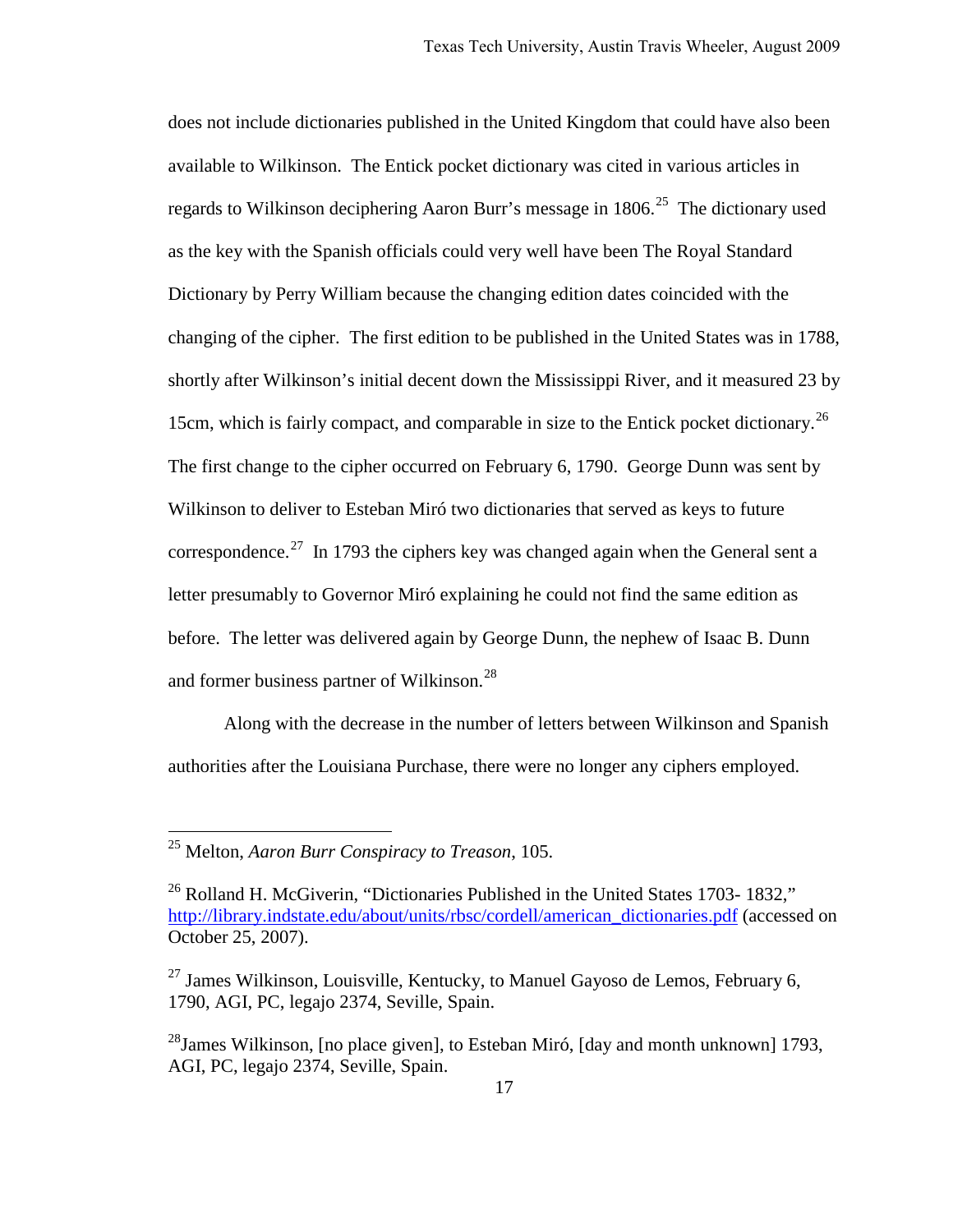One reason for this was because the two principle recipients of the ciphers, Miró and Gayoso, were no longer alive, and the principle "objective" was no longer visible. The latest dated cipher to be discovered in the Spanish Archives is from March 10, 1799. It was written to the Spanish governor Gayoso shortly before he died, and the form of the cipher was not similar to other ciphers previously sent.

It would be possible to solve the uncompleted ciphers which are scattered throughout the *legajos* with the correct dictionary and correct edition. However there were several editions used in the correspondences which are outdated and difficult to find. Plus the dictionaries are not stored in the *legajos*. In principal if one had the correct edition of the dictionary, they would be able to translate the ciphers made by Wilkinson. Appendix A and B demonstrate what is encountered when working with Wilkinson's ciphered letters. Appendix A is a transcribed cipher written by Wilkinson to Governor Gayoso on April 20, 1797. The Appendix B is the decrypted letter transcribed. It is important to note that the decrypted letters do not always accompany the ciphered letters in the *legajos*, and some decrypted letters are still scattered throughout other *legajos* in the Papeles Procedentes de Cuba. Appendix C is another cipher from 1799 when key or dictionary had changed. In later ciphers there is a lack numbers with inserted period and an appearance of new symbols and shapes. The symbols and shapes probably correspond to a proper name or place. A decrypted letter is not presented with this cipher.

Also scattered throughout Wilkinson's correspondence in the Spanish archives were letters written partially in cipher. In these letters a majority of the words were written in clear English, while the names people and places were encrypted. Such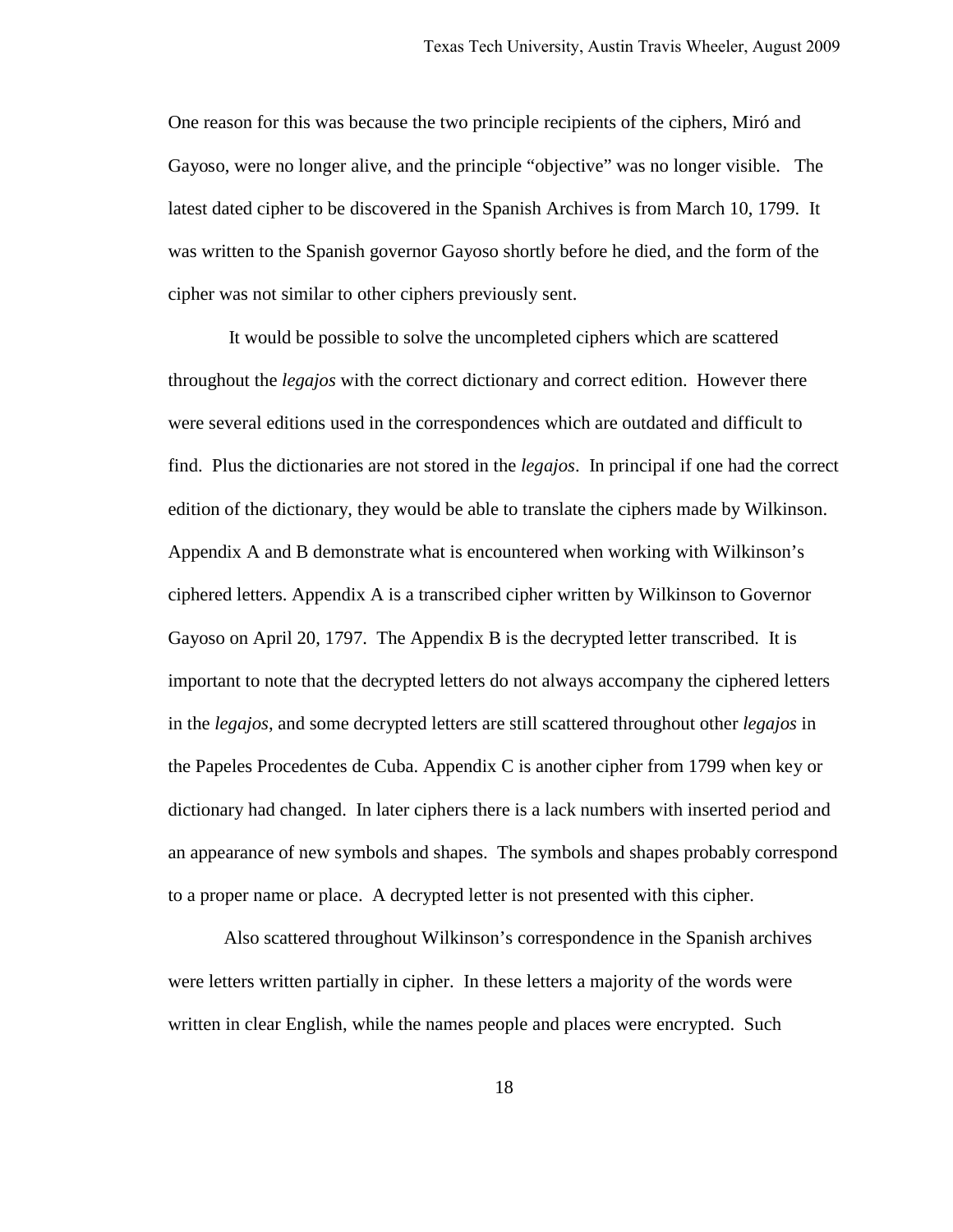encryptions were represented by a single number or a series of underscored dashes, each corresponding with an individual letter of the name or place.

Other, perhaps higher risk, letters were encrypted entirely with numbers. Single and double digit numbers that did not have a period following them represented proper names and places. Numbers that had a period were ciphered with the aid of the key and the dictionary. The numbers to the left of the decimal point represented the column or page number of the word, while the number to the right represented how many lines down the page or column the intended word was located. This theory was tested with the aid of an 1812 Stereotype edition Entick dictionary.<sup>[29](#page-21-0)</sup> In the stereotype edition, each page had two columns as opposed to the editions available to Wilkinson, which had one column on each page. It is presumed that there were only thirty-four lines on each page because the numbers to the right of the period in the ciphered letters never exceed the number thirty-four. In the Entick 1812, edition the available line space was forty words per column. The results of this test were mixed, and occasionally the ciphered word from

<span id="page-21-0"></span><sup>29</sup> John Robinson, ed., *Entick's New Spelling Dictionary, in Which the Parts of Speech are Accurately Distinguished, and the Syllables Accented According to the Just and Natural Pronunciation of Each Word; With a Comprehensive Grammar of the English Tongue, Teaching to Read and Write the English Language with Propriety and Ease. To Which are Subjoined, a Brief Account of the Heathen Deities, and Other Fabulous Persons, Together with Principal Heroes and Heroines of Antiquity: Recompiled from the Best Authorities. The Most Usual Christian Names of Men and Women. A Table of Precedency of Rank. Complete Directions for Addressing Persons of Every Rank in Society, Either Personally or by Letter. A Concise Explanation of the Most Common Abbreviations of Words Used in the English Language. An Alphabetical Arrangement of Maritime and Inland Counties, with Their Chief Towns and Rivers. A List of Cities, Boroughs, Market-Towns, and Principal Villages, in Great Britain, with Their Distances from London in Measured Miles, revised, stereotype edition* (London: W. Wilson, St. John's Square , 1812).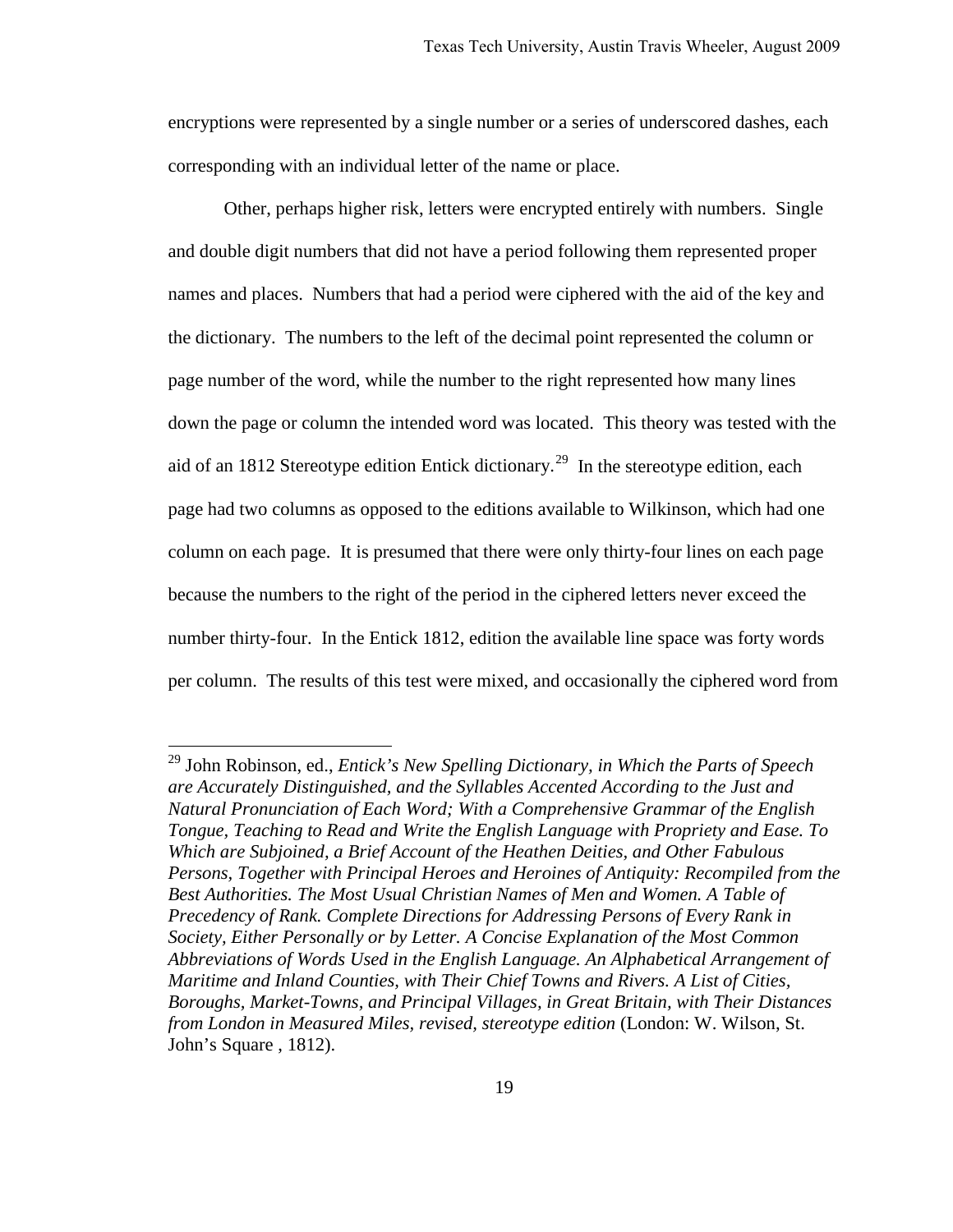the deciphered letter matched the 1812 edition, yet the results were not accurate enough be considered successful.

In the literature, Wilkinson was often referred to as Spanish agent thirteen. This was an error that resulted from researchers not being able to understand the handwriting of Wilkinson. In Wilkinson's cipher the number seventy- three was the code for himself, but because of his penmanship the seven could easily be mistaken for a one. One of the advantages of working with scores of Wilkinson's original documents is the skill acquired in reading his and others handwriting.

 James Wilkinson was raised in Maryland, and educated in medicine in Philadelphia; however, he went into a career in the military at the outbreak of the War of American Independence. Wilkinson served with Benedict Arnold on the Canadian front. Arnold, of course, became the most famous turncoat in American history. But Wilkinson rose through the ranks of the military at a young age, thanks to his association with General Horatio Gates.

His early military career reflected the same accusations of controversy as did the rest of his life. He was involved in the plot to remove General George Washington from his position as commander of the Revolutionary Army and replace him with General Horatio Gates. Wilkinson was not a conspirator of the plan, but was the unknowing leak. General Wilkinson mentioned the plot after an evening of drinking. After his part in the Conway Cabal, Wilkinson resigned his position as brevetted brigadier- general in the U.S. Army. He was then appointed the position of clothier-general.<sup>[30](#page-22-0)</sup> The rest of his

<span id="page-22-0"></span><sup>30</sup> Wilkinson, *Wilkinson, Solider, and Pioneer*, 2.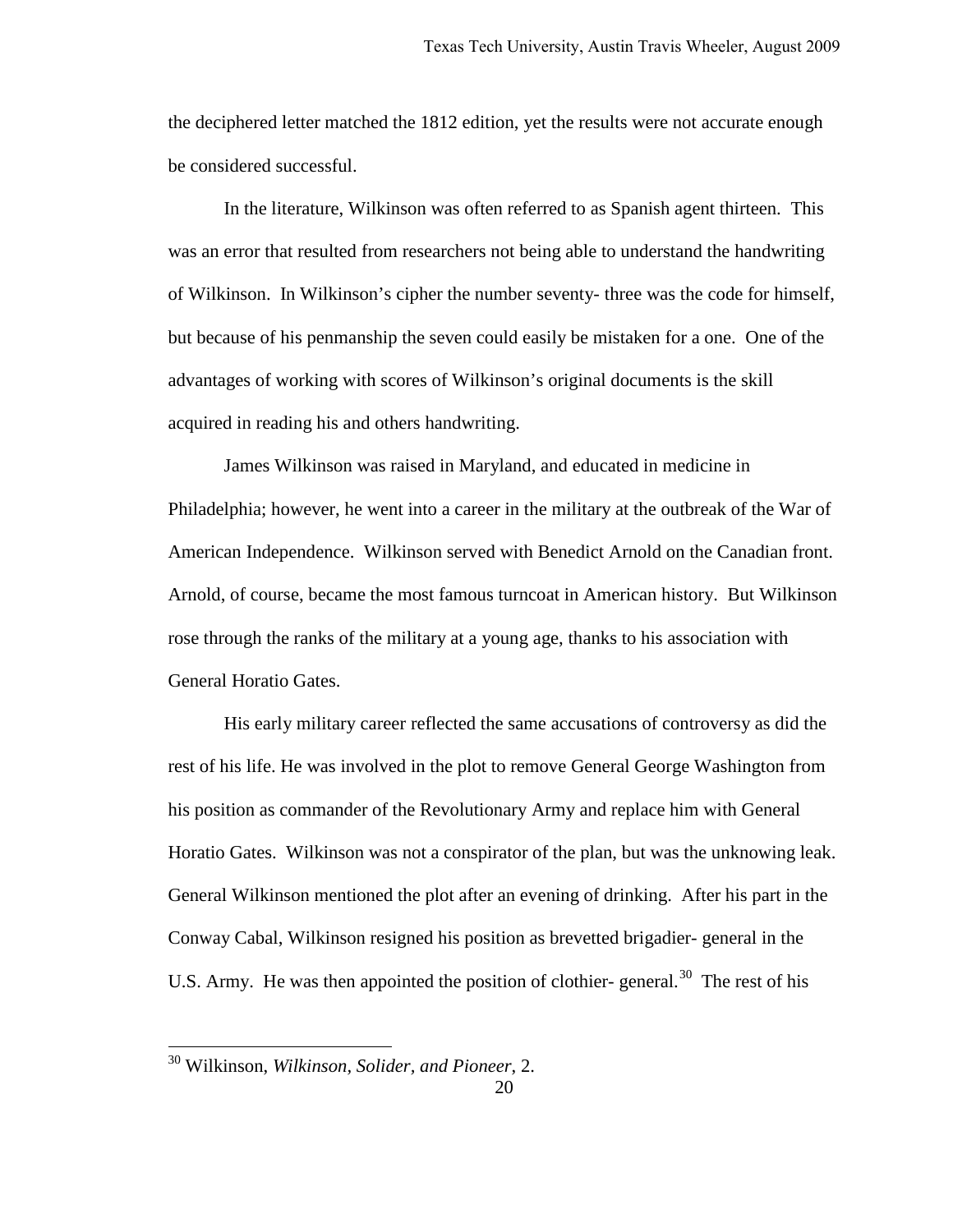military career was marked with patches of tardiness and his appointments and promotions were given out of necessity not always merit. After the end of the Revolutionary War and the acknowledgment of the rights of the United States of America, Wilkinson, like many others, left Maryland for Kentucky in 1783 in an attempt to secure a fortune in a new land.<sup>[31](#page-23-0)</sup>

<span id="page-23-0"></span><sup>31</sup> Green, *Spanish Conspiracy*, 122.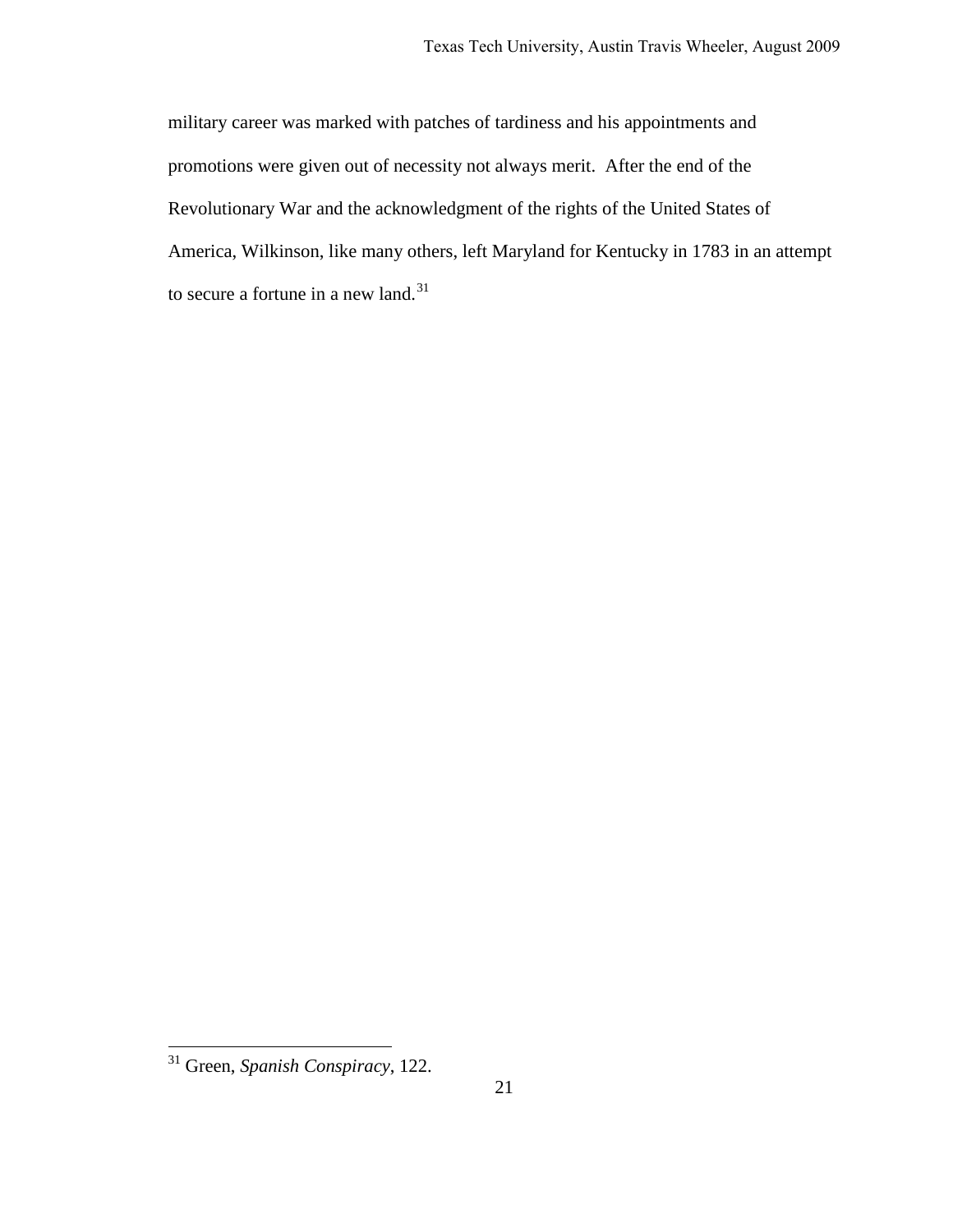#### CHAPTER II

#### WILKINSON'S MOVE OVER THE APPALACHIANS

## *Un secreto vale lo que aquellos de quienes tenemos que guardarlo.*[32](#page-24-0)

After the Treaty of Paris, 1783, and the establishment of the United States of America, its territories west of the Appalachian Mountains, Kentucky in particular, provided a rich, fertile region with abundant land for settlers. The physical environment of Kentucky was lush land optimal for agricultural cultivation and prosperity as compared to the lands in Virginia that were becoming depleted by continual farming. Kentucky offered new land and new opportunities for willing people. The Ohio River provided settlers with a valuable resource because of its connection to the Mississippi River and to further global markets. New Orleans was an inciting market because the Appalachian Mountains separated Kentucky from the Atlantic States and the possibility of easy commerce to the east. The entire Ohio valley became the target not only for poor farmers of the east, but it also represented opportunity for the speculator. James Wilkinson was a member of the latter group. He saw Kentucky as an opportunity for financial success and to establish himself in a position of extreme importance and wealth. Wilkinson realized as did every other citizens in the territory the only way to make a profit was by establishing a trading system to sell the products raised in Kentucky to local and distance markets. However, the Mississippi River was closed by the Spanish in 1784 and trade with the Atlantic States was slow and challenging.

<span id="page-24-0"></span><sup>&</sup>lt;sup>32</sup> Carlos Ruiz Zafón, *La Sombra del Viento* (Barcelona, Spain: Planeta, 2001), 17. "A secret's worth depends on the people from whom it must be kept."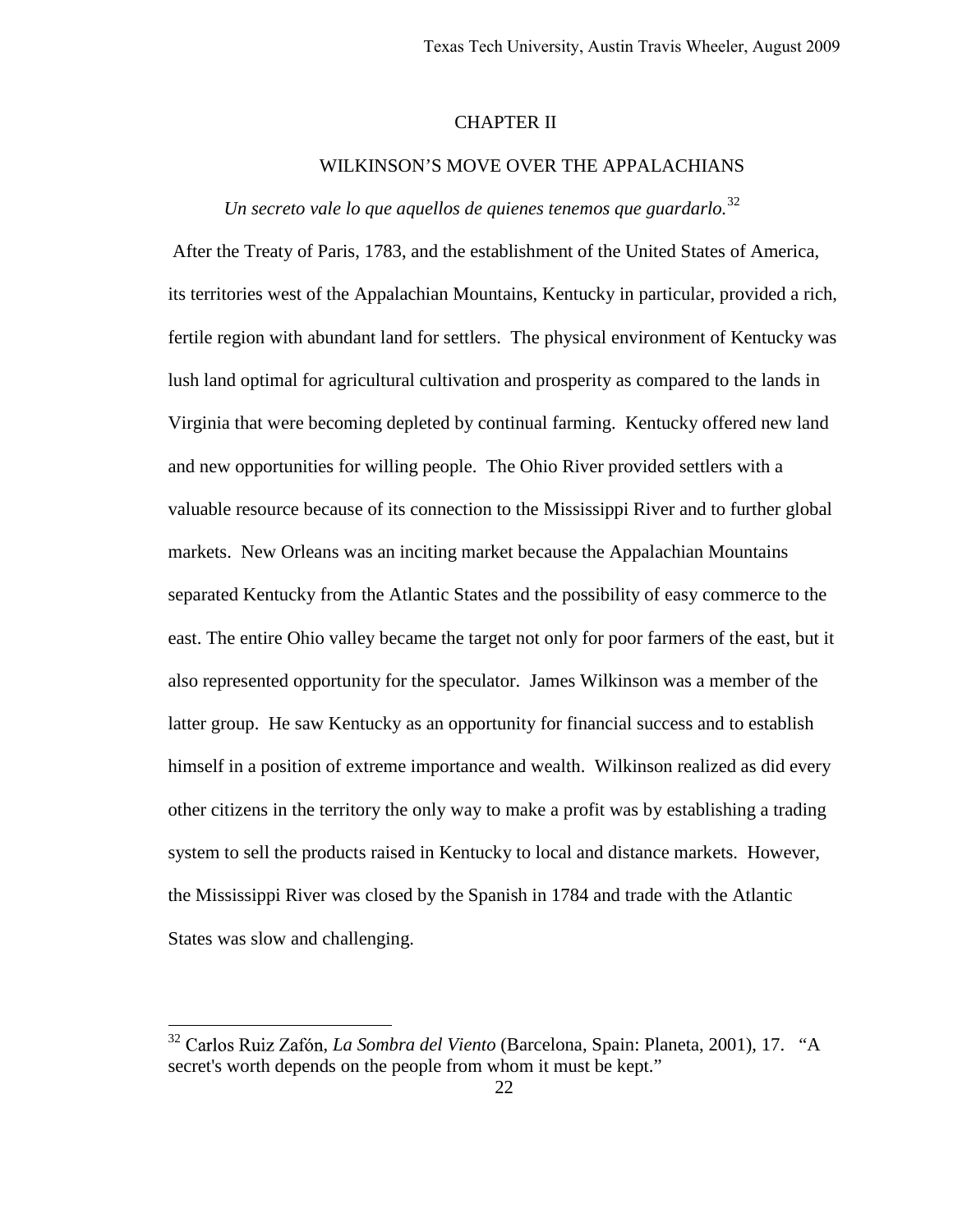Kentucky during the late eighteenth- century was a land of political disarray. A majority of the people displayed characteristics of the backwoods culture. They were viewed as rugged individualists, who believed in high levels of personal liberties. The Kentucky territory of the 1780s was a "secondary domain." It had an established delegation and was applying for statehood either with Virginia or as a separate state. Kentucky had judges, lawyers, and businessmen who were looking to build upon the foundation started by the initial settlers of the area. It was an agricultural society with a focus on an export economy.<sup>[33](#page-25-0)</sup>

Wilkinson was an oddity in territorial Kentucky because he was not the prototypical frontier man; he previously held the rank of major- general, which was a rarity in the backwoods frontier. His military status represented law and order, which was antithetical of the frontier man's desire for liberty and distances from society. His military status and training, however, was beneficial because he was looked upon to help establish a militia or armed force to fight off Indian attacks. To Wilkinson, Spanish New Orleans provided a wealthy market for trading goods, and a royal treasury full of silver from its American mines. In contrast, Kentucky to the Spanish was a territory full of rebels and adventures who were looking for a profit and their own land. The Spanish perceived the expanding settlers as a treat, while at the same time a valuable means of populating their own territory and checking the expansion of the newly liberated American nation by incorporating the settlers under the protection of the Spanish Crown.

<span id="page-25-0"></span><sup>33</sup> Terry G. Jordan, and Matti Kaups, *The American Backwoods Frontier: An Ethnic and Ecological Interpretation* (Baltimore: John Hopkins University Press, 1989), 1-5.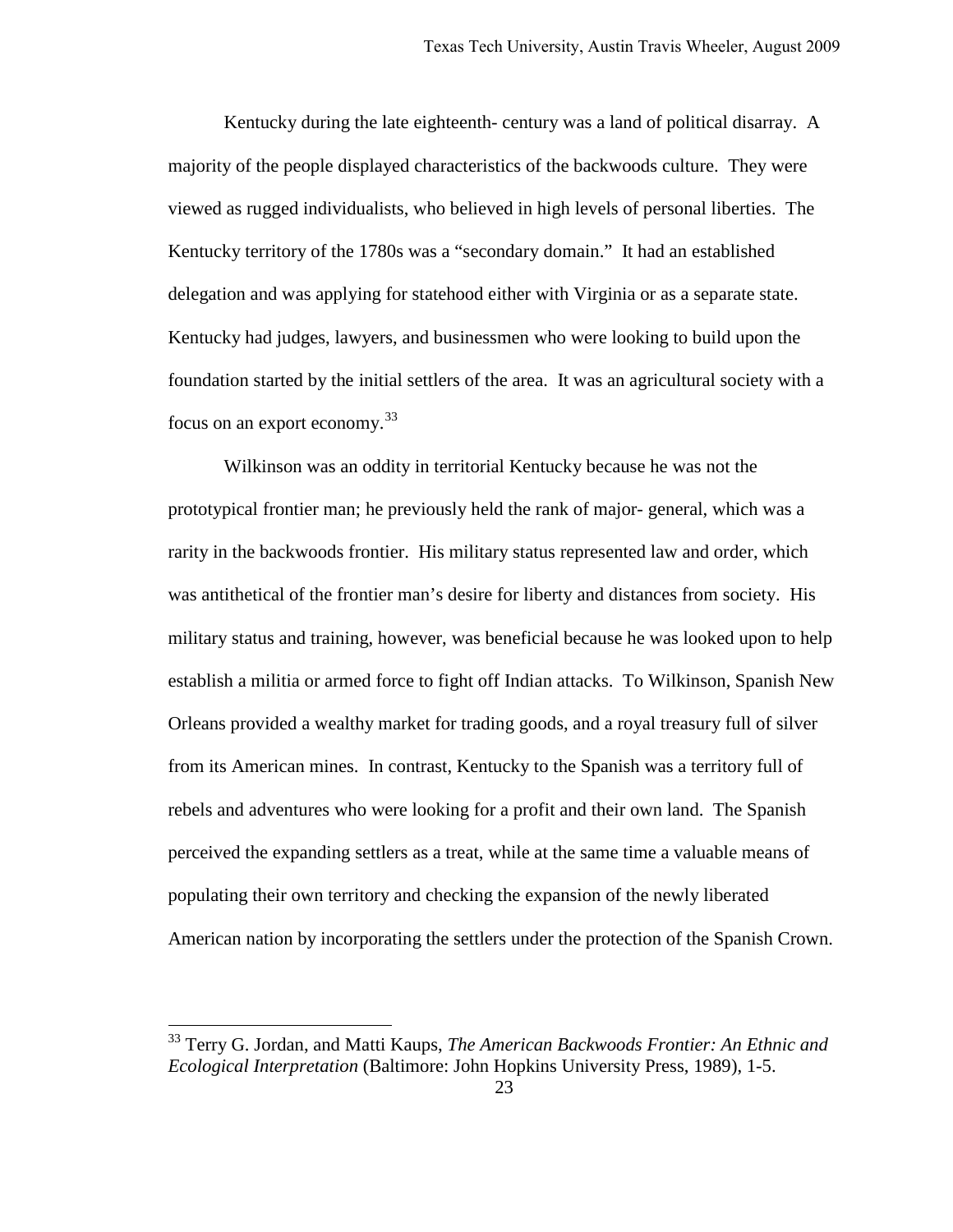The people of Kentucky were courted from all directions, from the north and Canada by the British, from the south and New Orleans by the Spanish, and from the east and the Atlantic States by the Americans. The residents of the Kentucky territory were divided between their futures. The Americans on the Eastern seaboard wanted to impose taxes and keep the Mississippi closed in order to invigorate the Atlantic trade with England and Europe. Spanish and English agents in America and abroad offered the support and protection for an uprising by supplying arms and military assistances to create a new separate nation with allegiances and commercial ties to them. Spain wanted a separate nation between the United States and Louisiana to serve as an addition buffer for the mines in Mexico.<sup>[34](#page-26-0)</sup> The British, who were still reeling from the loss of their former colonies, wanted to disrupt the political and commercial development of the United States in the hope they could regain their lost property.

Rule and government in Spanish Louisiana and the Old Southwest was quasianarchical. The governors of Louisiana and the other areas in the New World had still had to answer to the will of the king in Madrid. But the governors also listened to the *Cabildo* -town council-, the merchants, and the other citizens. Depending on the subject matter and the sensitivity of the issues, the governors of Louisiana communicates with their immediate superior the Captain General in Cuba, and the Viceroy of New Spain (Mexico), who technically was the highest ranking official in Spanish North America. These officials then had to write to the Minister of the Indies in Madrid, and the Spanish court would decide what course of action was to be taken. The reply was then returned

<span id="page-26-0"></span><sup>34</sup> Jared William Bradley, ed., *Interim Appointment: W. C. C. Claiborne Letter Book, 1804- 1805* (Baton Rouge: Louisiana State University Press, 2002), 486.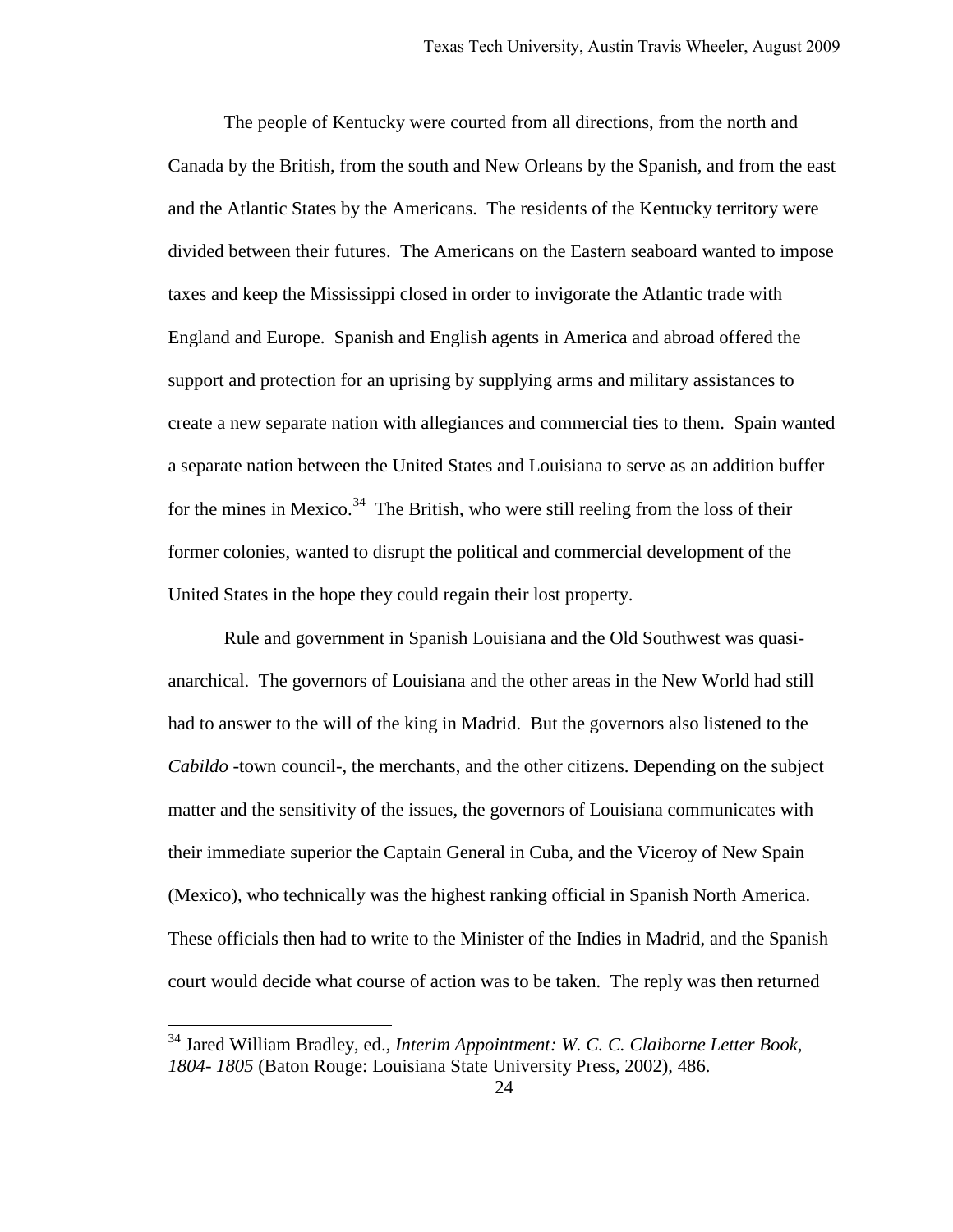through the same channels of communication. A trans-Atlantic request took three or more months for a message to reach Madrid and return to the American officials. On occasion, the governors and other officials on the frontiers of the Spanish empire had to react without direction from the Spanish court because of a lack time. This process was time consuming, and not advantageous for the administrators, but for historians it provided enormous amount of written records that were copied and relayed throughout the Spanish Empire.

As for the Americans, the communication process was much shorter because there was not an ocean separating the governmental procedure. Still correspondence in the Old Southwest took time because there were few roads and no established mail system. If mail was sent by land, delivery could be delayed by swamps, hostile Indians, or storms. Correspondences from New Orleans to Philadelphia or Washington were usually shipped via the Gulf of Mexico around Florida and along the Atlantic Coast to its destination. The less frequently used alternate route was up the Mississippi and Ohio Rivers to Pittsburgh and then over the mountains, a slow and arduous process. The response would then be returned either over land or by ship around Florida via the Gulf of Mexico and then to New Orleans. Either way took months.

Spanish officials in Louisiana became acquainted with James Wilkinson on December 20, 1786, when the general wrote to the Francisco Cruzat, Lieutenant Governor of St. Louis. Wilkinson informed the Spanish that anybody in the post of Vicennes who was harmed or abused by George Rogers Clark could come to Virginia to

25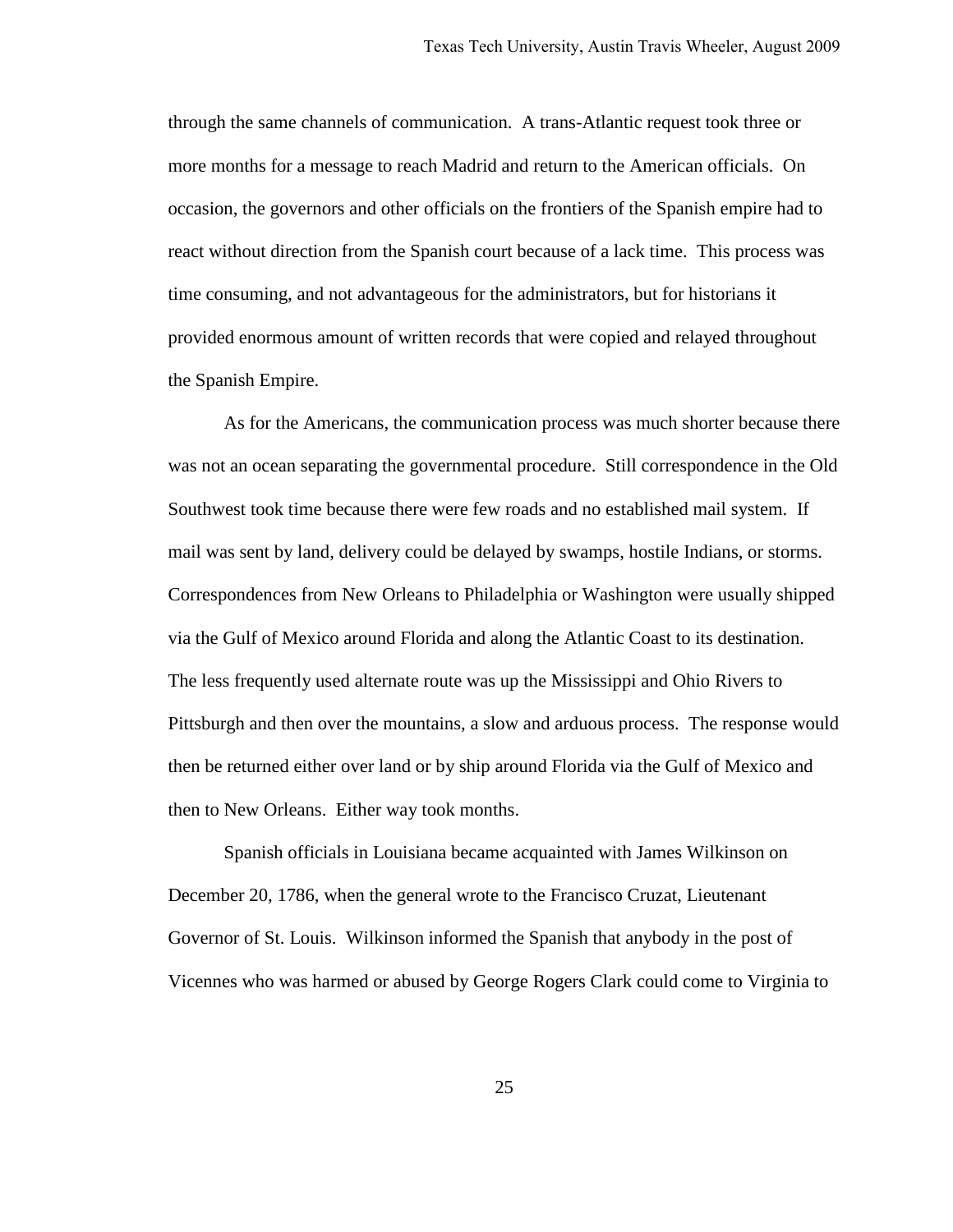file a suit for reparations.<sup>[35](#page-28-0)</sup> This letter displayed the characteristics Wilkinson employed throughout the rest of the involvement with the Spanish. He flattered his correspondents and enclosed sensitive information in the hopes of appearing helpful and faithful. In the year 1787, Wilkinson met in New Orleans with Esteban Miró, the governor of Louisiana. From his contact with Miró, Wilkinson personally received the right to navigate and trade on the Mississippi River. Miró granted Wilkinson a monopoly on trade from Kentucky to New Orleans. Wilkinson was allowed to transport a guaranteed amount of tobacco duty free and these rights continued to be granted by succeeding governors of Louisiana until the Mississippi was opened to all in 1795.

It was during this time period, Wilkinson was accused of becoming a pensioner of the Spanish government. The right of monopoly and the payments received from the Spanish government were in cooperation with the plan of succession of the western territories of the United States to Spain. Wilkinson was to secure the annexation of the Kentucky territory by his influence and with the bribes paid by the Spanish to influential members of Kentucky society. During this time Wilkinson wrote to Spanish officials telling them which Americans could be persuaded and which were supportive of Spanish support (appendix E).<sup>[36](#page-28-1)</sup> According to historian James Jacobs, Wilkinson was more than a stooge in Spanish Conspiracy. Wilkinson told Miró and the other Spanish governors

<span id="page-28-0"></span><sup>&</sup>lt;sup>35</sup> James Wilkinson, Kentucky, to Francisco Cruzat, December 20, 1786, AGI, PC, legajo 2373, Seville, Spain; Arthur Preston Whitaker, "James Wilkinson's First Descent to New Orleans in 1787," *Hispanic American Historical Review*, 8 (Feb 1928): 92-93.

<span id="page-28-1"></span><sup>&</sup>lt;sup>36</sup> James Wilkinson, New Orleans, to Andres L. Armesto, September 14, 1787, AGI, PC, legajo 2373, Seville, Spain.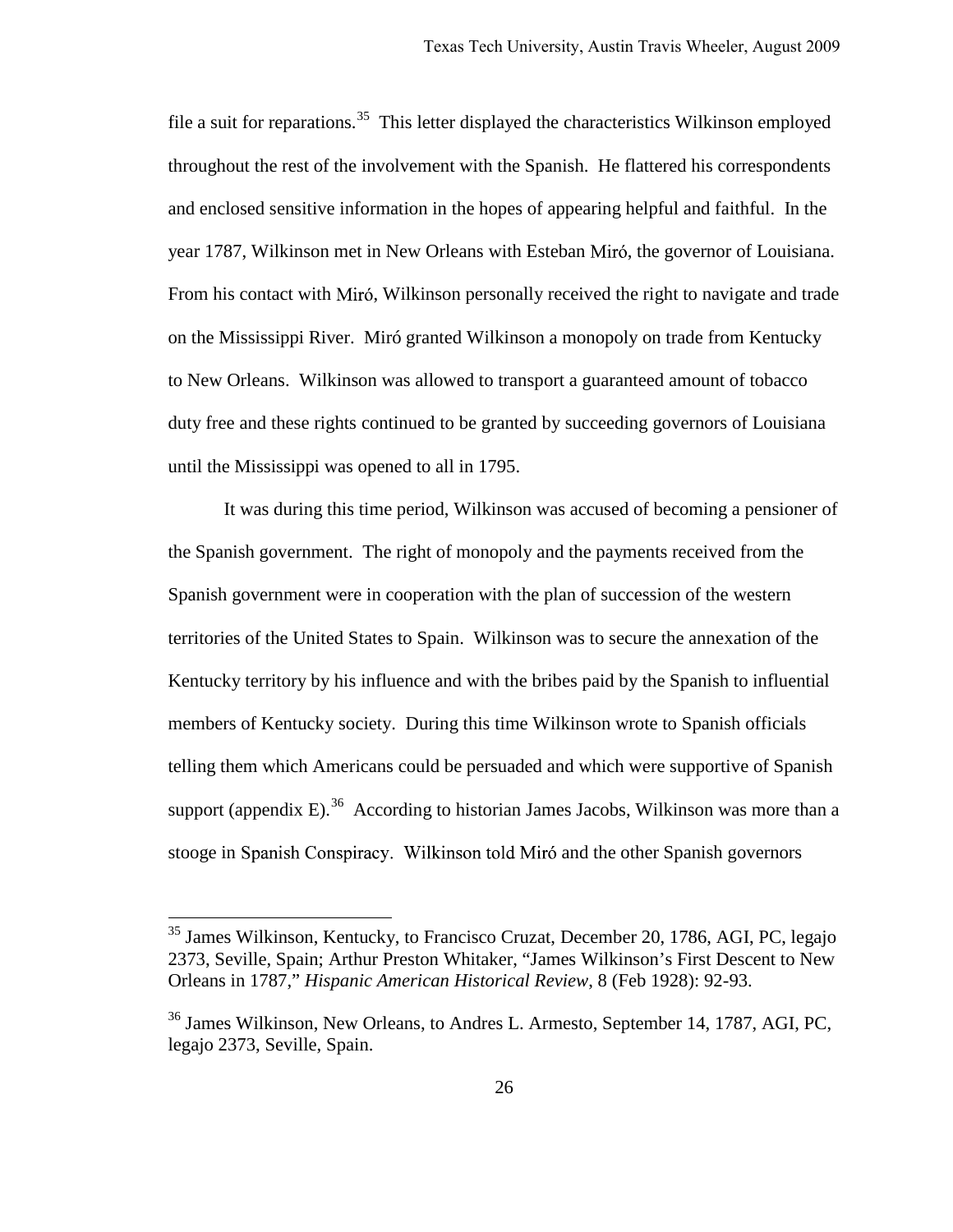what they wanted to hear in order to gain their trust and the financial resources necessary to repay his outstanding debts. Most of Wilkinson's requests were only in reference to the tobacco that he was transporting down the Mississippi.<sup>[37](#page-29-0)</sup>

Miró soon informed Wilkinson that he should quit the tobacco business and focus on the primary objective.<sup>[38](#page-29-1)</sup> James Wilkinson was not only employed by the Spanish for tobacco trade from Kentucky, but also as an agent to help foster the annexation of the Kentucky territory. His second objective was to promote immigration to Louisiana in the hopes of creating pro-Spanish sentiment among the American settlers. His third assignment was to protect his employers. He did this by informing the Spanish officials of possible attacks from filibusters and other renegades, and by keeping his affiliation with the Spanish secret.

Wilkinson never achieved his first objective, but he did put a price tag on the project of annexation. He requested more than two-hundred thousands dollars in order to start the process. This proposal was to be approved by the crown and relayed via the Spanish minister in Philadelphia. The decision was to be secretly sent in French to a Mr.

<span id="page-29-0"></span><sup>&</sup>lt;sup>37</sup> James Wilkinson, New Orleans, to Baron de Carondelet, March 25, 1797, AGI, PC, legajo 2375, Seville, Spain.

<span id="page-29-1"></span><sup>38</sup> Esteban Miró, New Orleans, to James Wilkinson, September 20, 1790, AGI, PC, legajo 2374, Seville, Spain.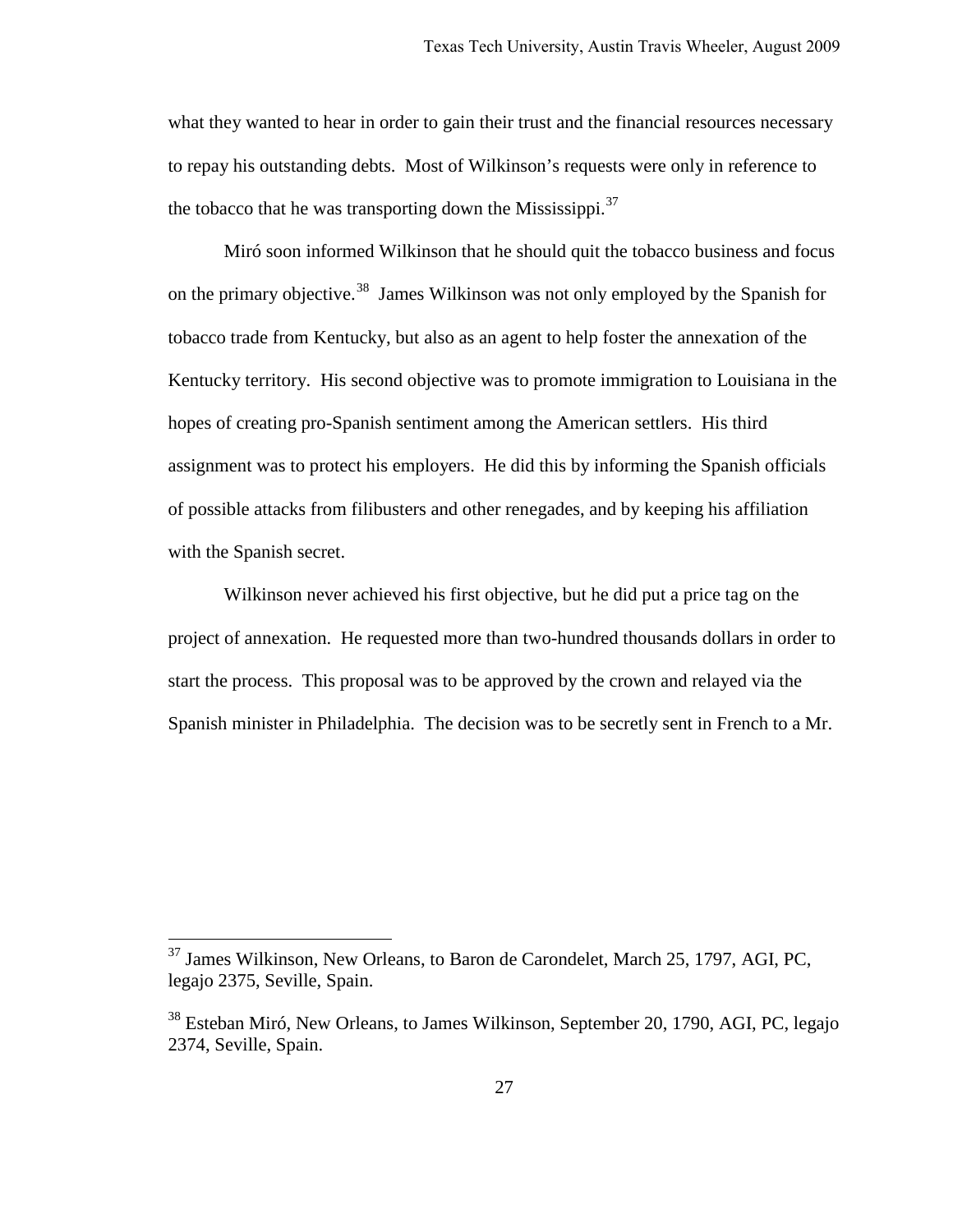Tardiveau.<sup>[39](#page-30-0)</sup> This sum did not include the seventeen thousands dollars requested for bribes of prominent Americans in the Western counties.<sup>[40](#page-30-1)</sup>

His third objective of protecting his Spanish employers he carried out exceedingly well. Many letters in the Spanish archives were from Wilkinson detailing possible attacks from English, American, or Indians. George Roger Clark was the target of several of Wilkinson warnings to the Spanish. Roger Clark with the aid of Doctor James O'Fallon was at the center of a land expedition for the East Yazoo Company. They wanted to settled land along the Yazoo River which was a Spanish territory at the time. Wilkinson got wind of a possible filibuster party and wrote Miró informing him to fortify his defenses in preparation for Clark.<sup>[41](#page-30-2)</sup> The threat frizzled without any conflict. Wilkinson realized this information was worth a reward, and if the Spanish were removed from Louisiana he could not receive a pension.

The idea of allegiance was an interesting issue in the Old Southwest. People who lived in Louisiana, East Florida, and West Florida were under continually changing foreign sovereigns. They may have been citizens of France, Britain, or Spain over the years, but then their sentiments did not easily change. The inhabitants of these areas were considered subjects to the foreign nations, but were not always given the same

<span id="page-30-0"></span><sup>&</sup>lt;sup>39</sup> James Wilkinson, New Orleans, to Esteban Miró, April 30, 1790. AGI, PC, legajo 2373, Seville, Spain.

<span id="page-30-1"></span> $40$  [List of Prominent Men for Bribes signed by James Wilkinson], [undated], AGI, PC, legajo 2373, Seville, Spain; William R. Shepard, ¨Papers Bearing on James Wilkinson's Relations with Spain, 1778-1816," *American Historical Review*, 4(July 1904): 765-766.

<span id="page-30-2"></span> $41$  James Wilkinson, New Orleans, to Esteban Miró, April 30, 1790, AGI, PC, legajo 2373, Seville Spain; John Carl Parish, "The Intrigues of Doctor James O' Fallon," *The Mississippi Valley Historical Review*, 2(September 1930): 230- 263.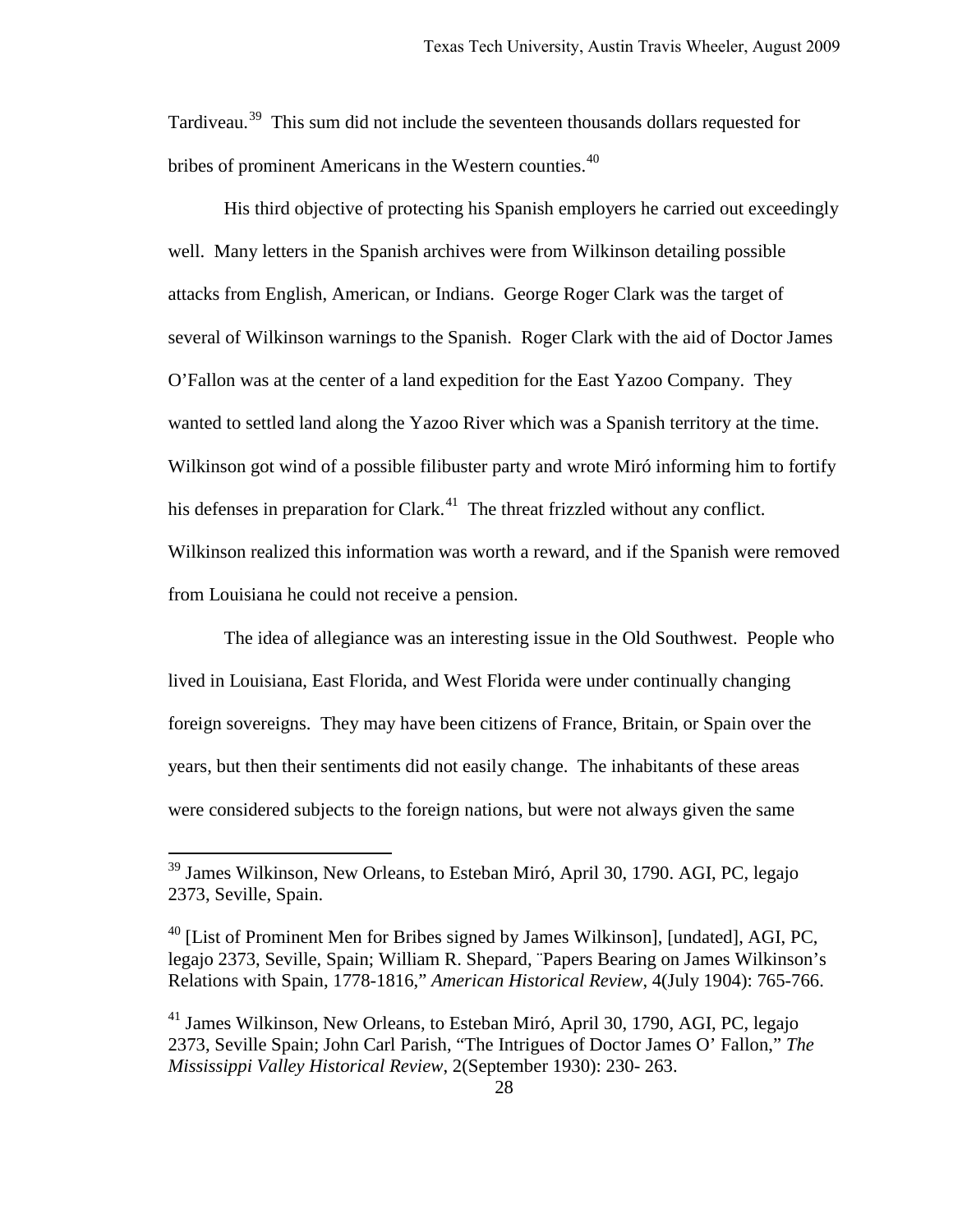rights and protections from the changing governments. Wilkinson made a pledge of allegiance to the Spain crown, as Jacobs believed, in order to gain passage down the Mississippi River to fulfill his commercial needs. It was necessary to make pledge of allegiance to Spain in order to trade in the colony. One example to the contrary was William Panton, of Panton, Leslie & Company. He was of Irish descent and resided in West Florida, which was under British and Spanish control (depending on the time period). He owned several trading posts and had a near monopoly on the Indian trade. Panton, however, never formally pledged allegiance to the Spanish crown.<sup>[42](#page-31-0)</sup> The Irish Panton was allowed to continue commerce in a Spanish territory while still not an official Spanish subject.

As for Wilkinson and many other aspiring settlers and traders a pledge of allegiance was mandatory. Andrew Jackson, later the President of the United States and known enemy of the Spanish, pledged allegiance to the Spanish Crown on July 15, 1789, along with seventeen other men. He swore to protect the Spanish Nation against threats and conspiracies in order to conduct business and own property in Natchez.<sup>[43](#page-31-1)</sup> Andrew Jackson, however, is perceived as a shining example of ultra American Patriotism, and nobody doubts were his true alliance lied. So Jacobs' argument, that Wilkinson's pledge to the Spanish crown was only a façade by means to gain passage along the Mississippi River rings true. Daniel Clark Jr. further illustrated that this was common practice from

<span id="page-31-0"></span><sup>42</sup> William S. Coker and Thomas D. Watson, *Indian Traders of the Southeastern Spanish Borderlands: Panton, Leslie & Company and John Forbes & Company, 1783- 1847* (Pensacola, FL: University of West Florida Press, 1986).

<span id="page-31-1"></span><sup>43</sup> Robert V. Remini, "Andrew Jackson Takes an Oath of Allegiance to Spain," *Tennessee Historical Quarterly* 54(Spring 1995): 9.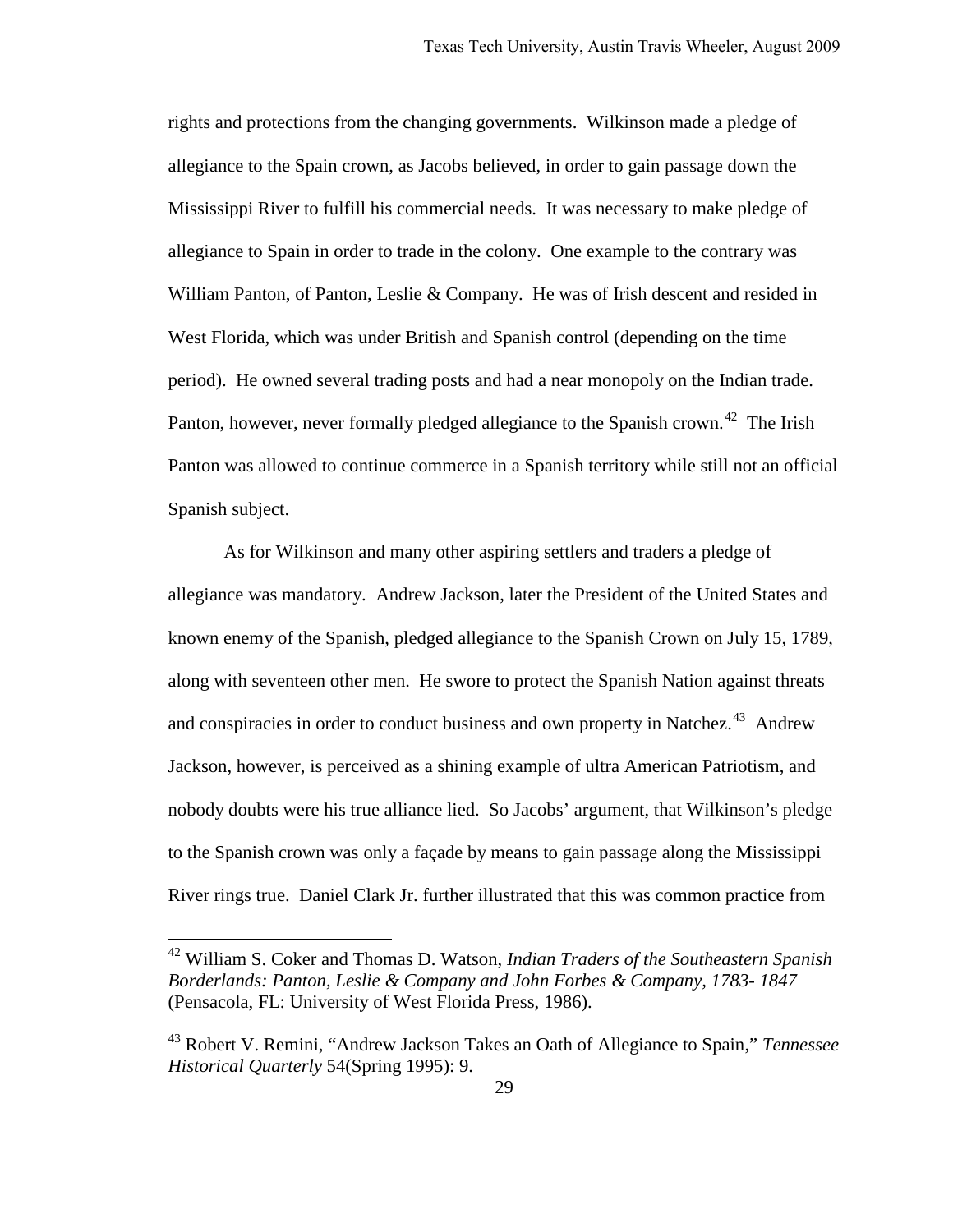the beginning of Spanish rule. And that the pledge was more of a formality to help

populate the territory and promote commerce.

"The first indulgence was granted, by extending the privilege to residents, altho' not naturalized. The second, by the officers of government contenting themselves with the simple declaration of any individual, commonly the consigner, that he was owner of the vessel. The declaration was not made under oath, nor was it in most cases supported by any documents. Sometimes it was even accepted from a person who, though not actually resident, had obtained license to introduce goods. It deceived nobody, but it furnished the officers of government with a very flimsy pretext for registering the vessel in their books as Spanish property, and thus preserving an apparent compliance with the law; but so little attention was paid to this formality, that the Governor and Intendant gave certificates that the vessel was American property, even while she stood on their Custom-house books as being owned by a resident."<sup>[44](#page-32-0)</sup>

It is more logical to believe that Wilkinson took the oath of allegiance because he was sincere about moving to New Orleans and becoming a resident, or because he wanted to gain favor with the Spanish officials with an overt act to convince them of his intention to advance their cause. Yet Wilkinson might have taken the pledge in order to show Miró that he was committed to undertaking the annexation of Kentucky.

Wilkinson made a declaration to the Spanish crown in 1787. While the topic of annexation of the western territories by Spain was mentioned, the document (Appendix E) showed what psychological motives were involved in Wilkinson's decision making. He rationally explained that other nations had foreigners who conducted business within their borders, and an American in Spanish Louisiana was nothing abnormal. In fact, it was a continuance of a common trend. Wilkinson believed his utility to the American Armed Services and public had come to an end and it was time for him to look for other opportunities. After the general's reasoning for his allegiance to Spain, the true motive

<span id="page-32-0"></span><sup>44</sup> Arthur P. Whitaker, "Despatches [*sic*] from the United States Consulate in New Orleans, 1801-1803," *American Historical Review*, 4(July 1927): 802.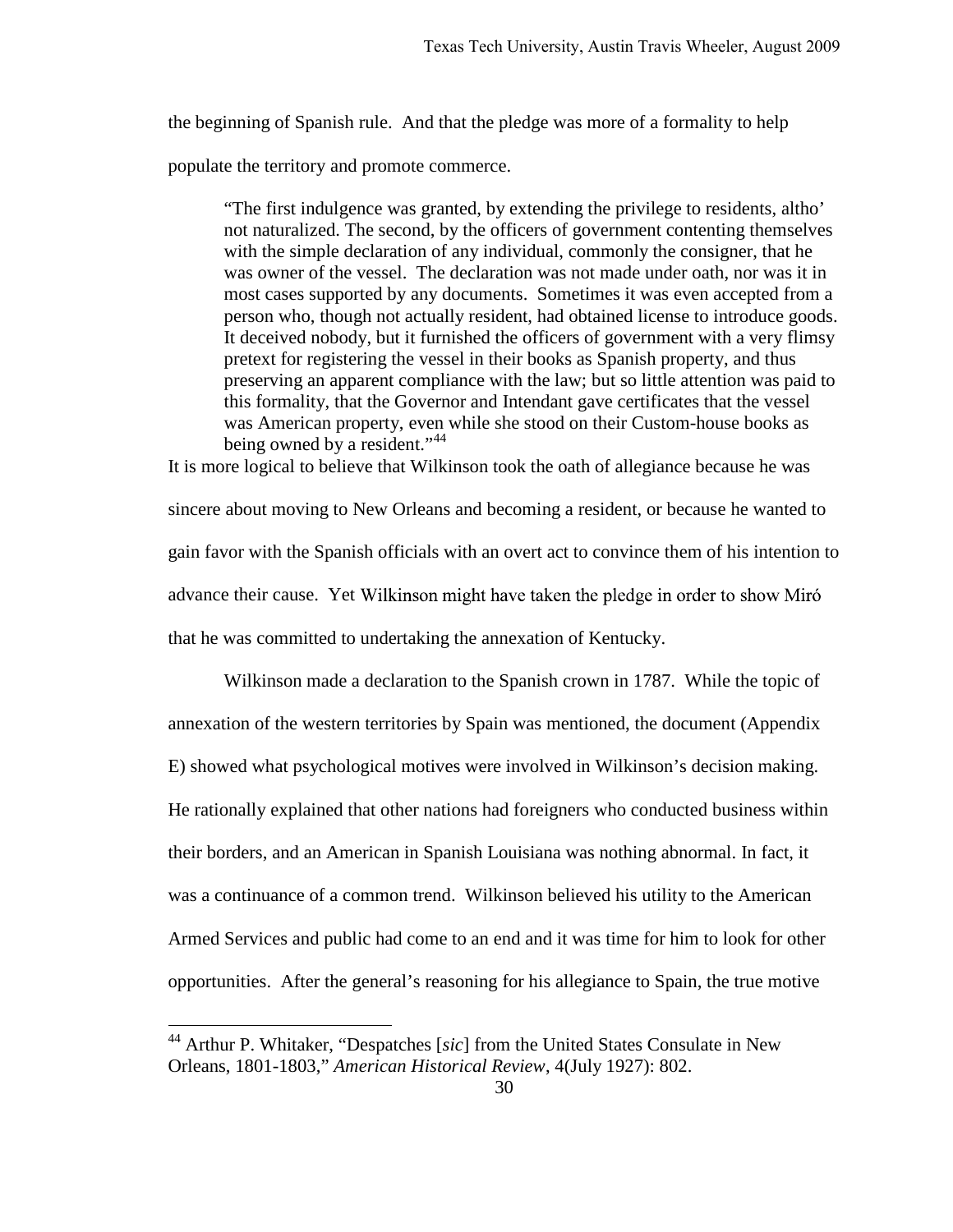presented itself. "Thus much, regard to my own Fame. Dearer to me signitely [*sic*] than Life, & respect for the Gentlemen whom I have the Honor to address, have induced me to premise; in any Issue of my future Fortunes."<sup>[45](#page-33-0)</sup> Wilkinson's sole motive in life was not honor or respect, ideas which he laced in his letters; it was to garner a fortune by any means possible. Spain had a vast empire that contained mountains of perceived wealth as compared to the newly liberated United States, and Wilkinson was well aware of that too.

Jacobs dismissed the sincerity of the oath with Spain when Wilkinson accepted the position of Lieutenant Colonel Commandant and swore an oath of allegiance to United States on November 5, 1791. $^{46}$  $^{46}$  $^{46}$  It was from this date, if Wilkinson received any pensions from the Spanish government under the pretense of aiding a foreign enemy, he would have committed a treasonous act. In times of peace between the two nations, it was presumably okay to communicate between the two powers because of the limitation of the law. Wilkinson's correspondence and communiqué would not be classified as treasonable under the law of the time.

Kentucky was granted statehood on June 1, 1792, at which time it would have been thought that the idea of separation and succession would be closed, but not for Wilkinson and the Spanish governors. Wilkinson suffered from bankruptcy, and he had an increasing debt to numerous people. According to Jacobs, his involvement with the Spanish was not treasonous. It was a commercial relationship. He believed Wilkinson fueled the paranoia of the Spanish towards the expansionist Americans, and Miró and the

<span id="page-33-0"></span> $^{45}$ James Wilkinson, New Orleans, to Esteban Miró, August 22, 1787, AGI, PC, legajo 2373, Seville, Spain.

<span id="page-33-1"></span><sup>46</sup> Jacobs, *Tarnished Warrior*, 115.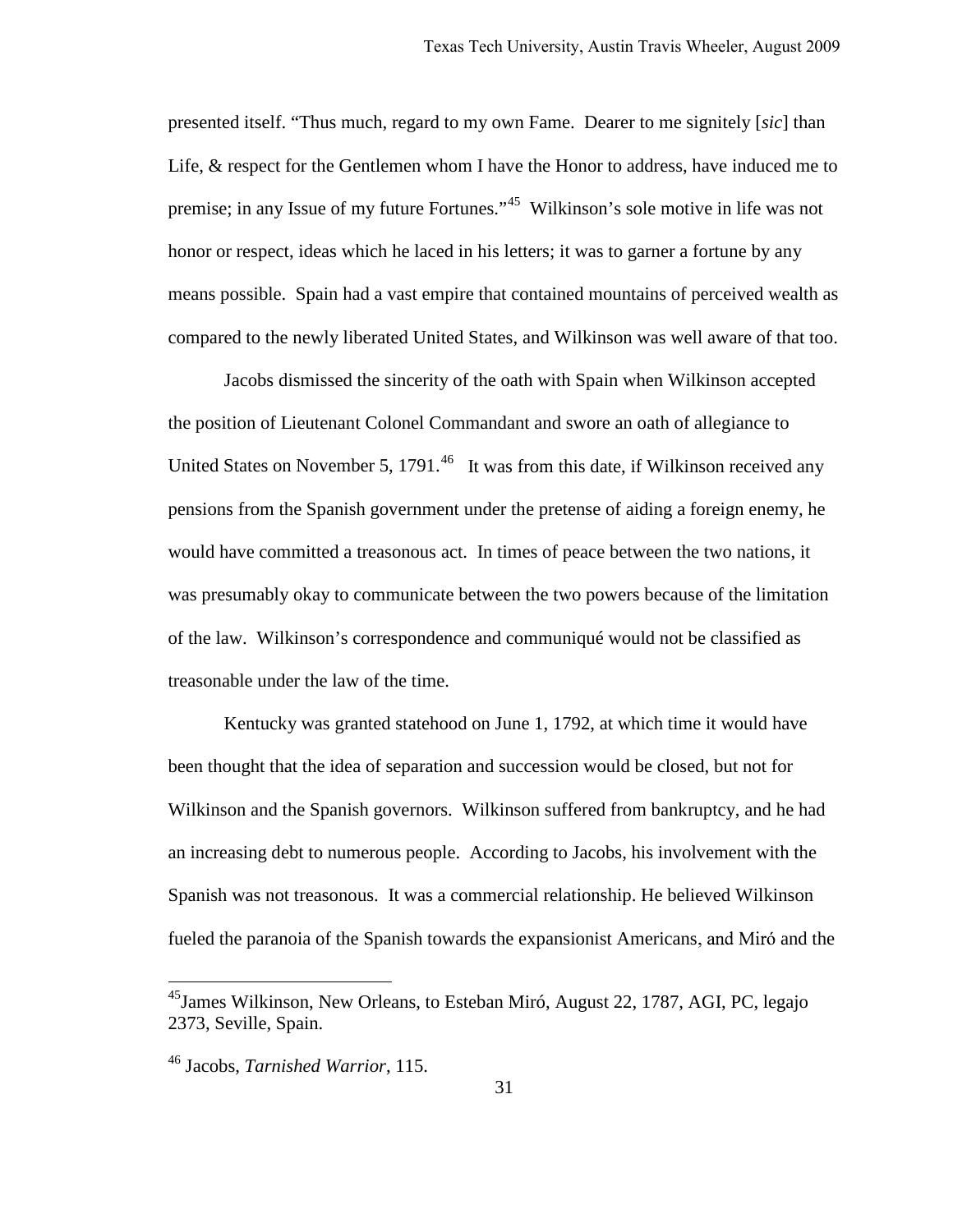others were never the wiser. Did Wilkinson really intend to betray the United States or was he securing a trading monopoly on the Mississippi which would have provided fiscal rewards? Francisco Luis Hector de Carondelet de Novelles, Baron de Carondelet, governor of Spanish Louisiana after Esteban Miró told Thomas Power, in a letter dated May 26, 1797, to convey to Wilkinson the prospect of leadership of a sovereign independent nation supported by Spanish armed force. Wilkinson was to be the "Washington of Kentucky".<sup>[47](#page-34-0)</sup> Baron de Carondelet believed the ambition of power and greed of Wilkinson may have been the way to incite the general into attacking Fort Massack, thereby laying the seed of revolution. The attempt on Wilkinson's vanity failed. The general never surrendered Kentucky to the Spanish, and according to Gayoso on June 5, 1798, Wilkinson was no longer championing the annexation of the western states because of the agreement reached with Treaty of San Lorenzo in 1795. Spanish power in North America was beginning to wan with the concessions agreed to by the Spanish crown to draw a boundary at the thirty-first parallel.<sup>[48](#page-34-1)</sup> In the end, the General never received much payment for his services, and he continually wrote to the Spanish officials in charge about non-received payments.

 At Fort Adams, in January 1802, Wilkinson wrote to the governor of Louisiana and its dependencies, Manuel de Salcedo, about some recent deserters. The letter expressed his desire to see a continuation of a peaceful relationship between the neighboring nations. "Believing that the great family of Mankind cannot be so happy, as

<span id="page-34-0"></span><sup>47</sup>Clark, *Proofs of Corruption*, 49.

<span id="page-34-1"></span><sup>48</sup> Holmes, *Gayoso*, 176.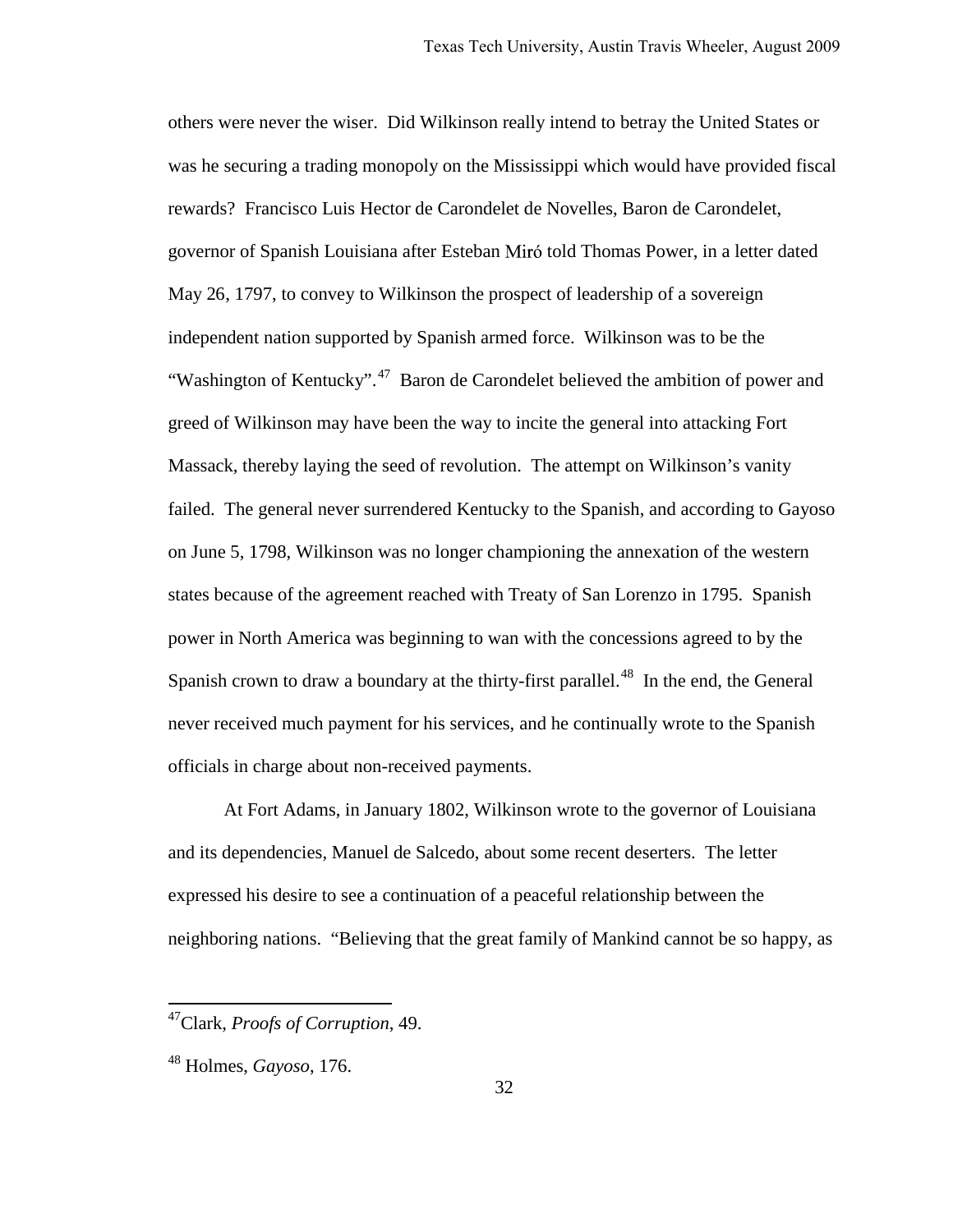in peace, and the exchange of good offices, to tho' be my possession. I have uniformly labored in my humble sphere, to harmonize conflicting interests, and to promote amicable intercourse, by conciliatory arrangements, and a solemn regard to good faith."<sup>[49](#page-35-0)</sup> In as little as a year's time his interests and labors were changed as a result of secret negotiations between the France, Spain, and United States.

<span id="page-35-0"></span><sup>&</sup>lt;sup>49</sup> James Wilkinson, Fort Adams, to Manuel Salcedo, January 13, 1802, AGI, PC, legajo 199, Seville, Spain.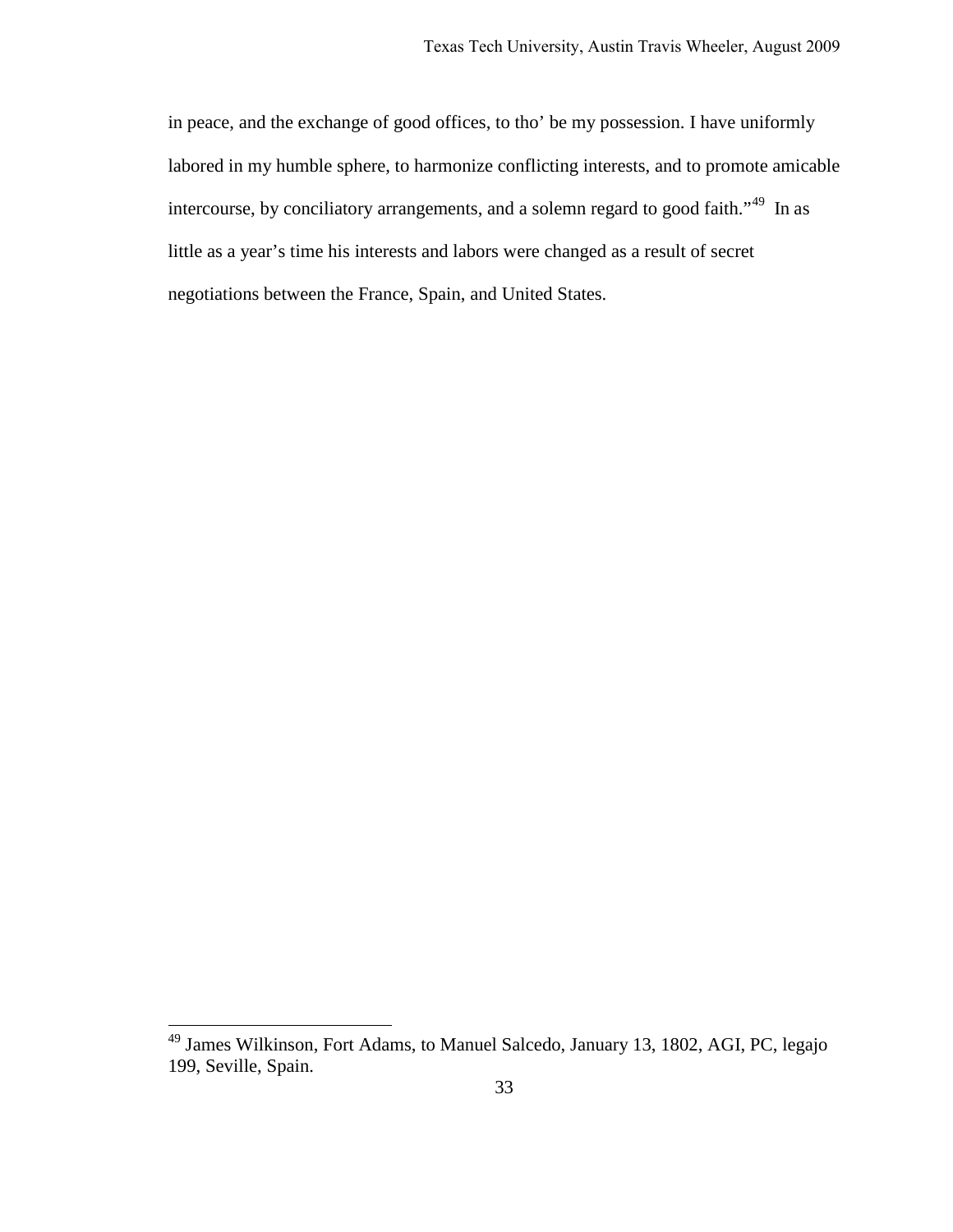### CHAPTER III

### WILKINSON/ BURR CONNECTION

"I was only thirty years too soon. What was treason in me thirty years ago is patriotism today!"<sup>[50](#page-36-0)</sup>

Spain first gained control of Louisiana from France as a concession for Spain's allegiance to France during the Seven Years´ War. During the negotiations of the Treaty of Paris in 1763, France and Spain surrendered colonial territories to England for their defeat. Spain lost its prized Havana to England in 1762 and traded the Floridas as ransom for it. In return, France gave Louisiana to Spain to reimburse it's lost of Florida territories.

Spanish administration over the colony of Louisiana was burdensome from the beginning. Antonio Ulloa, the first Spanish governor of Louisiana, did not arrive to the former French colony until 1766. His inability to governor his French inhabitants led to a pro-French rebellion in 1768. Ulloa fled from New Orleans. The following year, the insurgence was crushed by General Alejandro O' Reilly and two regiments sent from Cuba. O'Reilly executed and imprisoned various rebel leaders and left a lasting impression on the French citizens. The following year, Luis de Unzaga became the governor. He was followed by Bernado de Gálvez, the nephew of José de Gálvez, the Minister of the Indies in the Spanish court. Bernado regained control of the Florida territories through military victories during the War of American Independence. Esteban Rodríguez Miró was appointed governor of Louisiana in 1786 and remained until 1791,

<span id="page-36-0"></span><sup>50</sup> Melton, *Aaron Burr*, 233.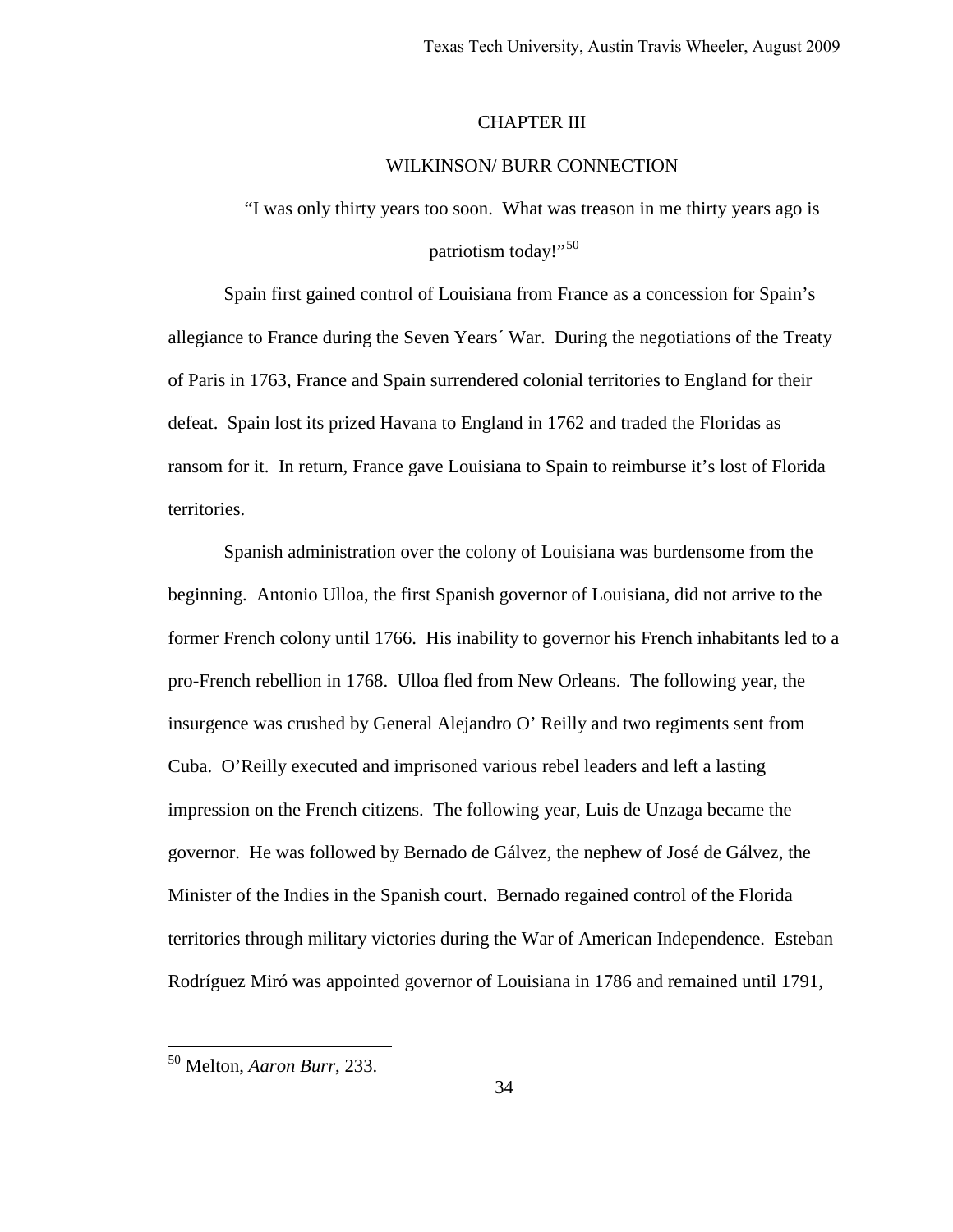when the Baron de Carondelet succeeded him. Carondelet was replaced in 1797 by Manuel Gayoso de Lemos. The often abrasive Sebastian Calvo de la Puerta y O´Farril, later Marques de Casa Calvo, was governor from 1799 until 1801. The final Spanish governor of Louisiana was Juan Manuel de Salcedo, 1801- 1803. All of these men served Spain with various degrees of success. They had to deal with insurgences, threatening Indians, border conflicts with Americans and the British, hurricanes, disease, and fire. Every governor after Miró was a correspondent with Wilkinson. Their isolation from the empire made it necessary for them to negotiate and position themselves with whoever could provide some security from the ever apparent decline of Spanish rule in North America.

The Louisiana Purchase in 1803 marked the end to Spanish predominance in the American South-West. Spain's control of Louisiana had transferred to French hands thanks to the insistent demands of Napoleon and the negotiations of Manuel Godoy, the *privado* to Charles IV of Spain.<sup>[51](#page-37-0)</sup> The Treaty of San Ildefonso, 1800, gave Louisiana back to the French. To the Spanish, Louisiana was an expendable territory that was costly to maintain. Thomas Jefferson and the United States feared that Napoleon would use Louisiana as a launching point for an attack on the United States and a continuation of Napoleon's European conquest in the Americas. While Napoleon planned on using Louisiana as a breadbasket, converting it into an agricultural society to feed his ever

<span id="page-37-0"></span> $51$  Manuel de Godoy y Álvarez de Faria (May 12, 1767 – October 7, 1851) was Prime Minister of Spain from 1792 to 1797 and from 1801 to 1808. He received many titles including *Príncipe de la Paz*, Prince of Peace*.* He rose through the ranks of the Spanish court from royal bodyguard to Prime Minister. It has been speculated the Godoy's rapid advancement was due to his intimate relationship with the Queen of Spain.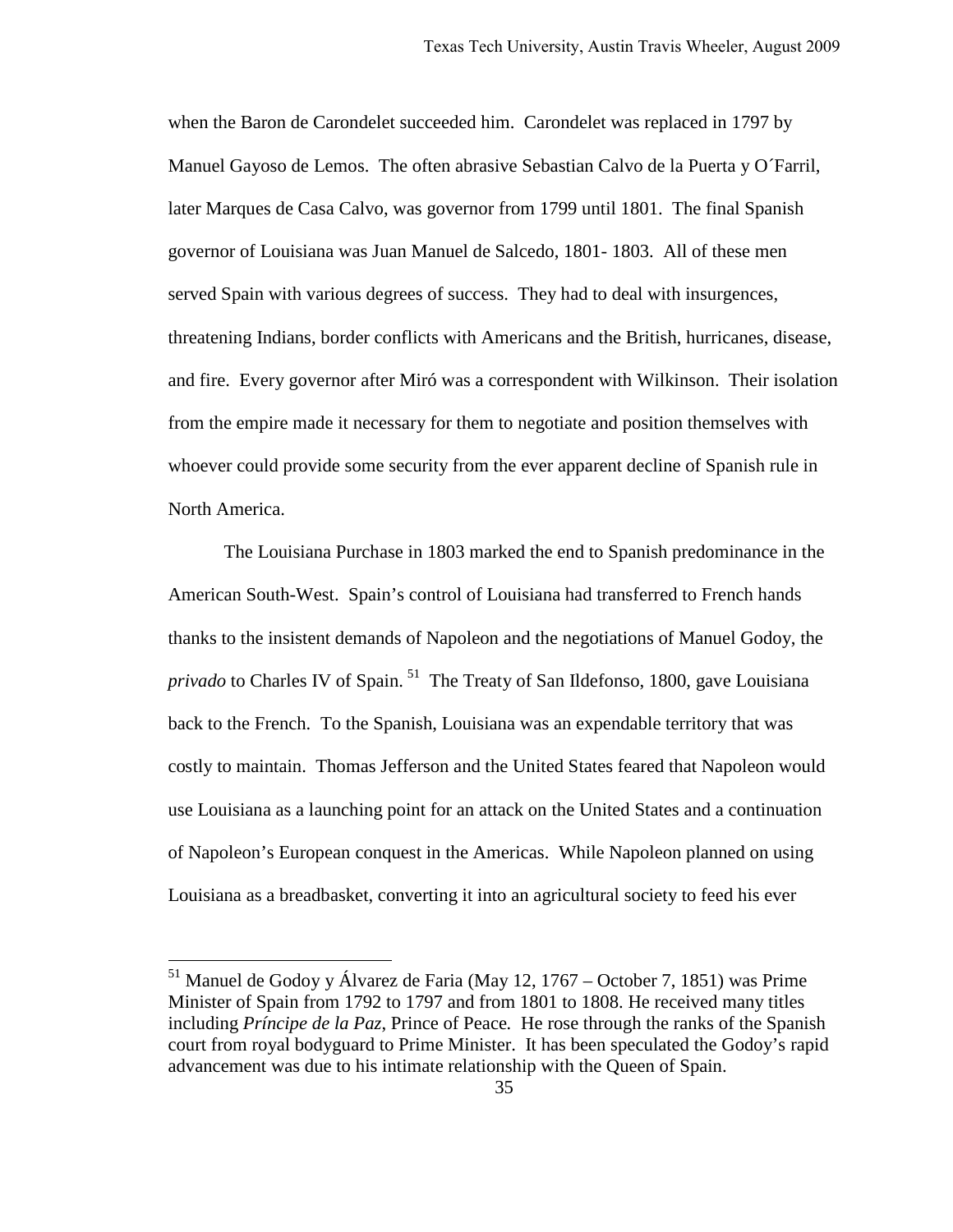growing domains, it was expensive and difficult to administer. Spain, however, was reluctant to let go of Louisiana immediately, and the Spanish court directed its officials to remain vigilant to local unrest and to foment resistance from dissent citizens.<sup>[52](#page-38-0)</sup> Spaniards as well as French citizens in Louisiana felt betrayed by Napoleon's rapid exchange of Louisiana to the United States.

The Jefferson administration's acquisition of Louisiana nearly doubled the size of the nascent American nation. The new lands also extended the American frontier farther south, and it exacerbated the already present conflicts between Americans and the Spanish and conflicts between Americans and various Indian nations. The exchange of the Louisiana was not a clear, decisive territorial exchange. The United States believed it had acquired all of the former Spanish territory including both of the Floridas and eastern boundaries of Spanish province of Texas. The conflict between the two nations led to many border confrontations. Americans believed they had rightfully obtained all the lands south of  $31<sup>st</sup>$  parallel, while the Spanish remained present at Mobile and Pensacola. They believed they still possessed the Floridas because they obtained them through military victory against the British during the American Revolution and that they were separate from the Louisiana territory which was given them by the French in 1763.

It was during this tumultuous time period that General Wilkinson was most influential. The Louisiana Purchase was significant to Wilkinson because it symbolized the apex of his career. The General was a valuable commodity to the Jefferson administration because of his previous experience as an Indian fighter and negotiator, and

<span id="page-38-0"></span><sup>52</sup>Bradley, *Interim Appointment*, 499-520.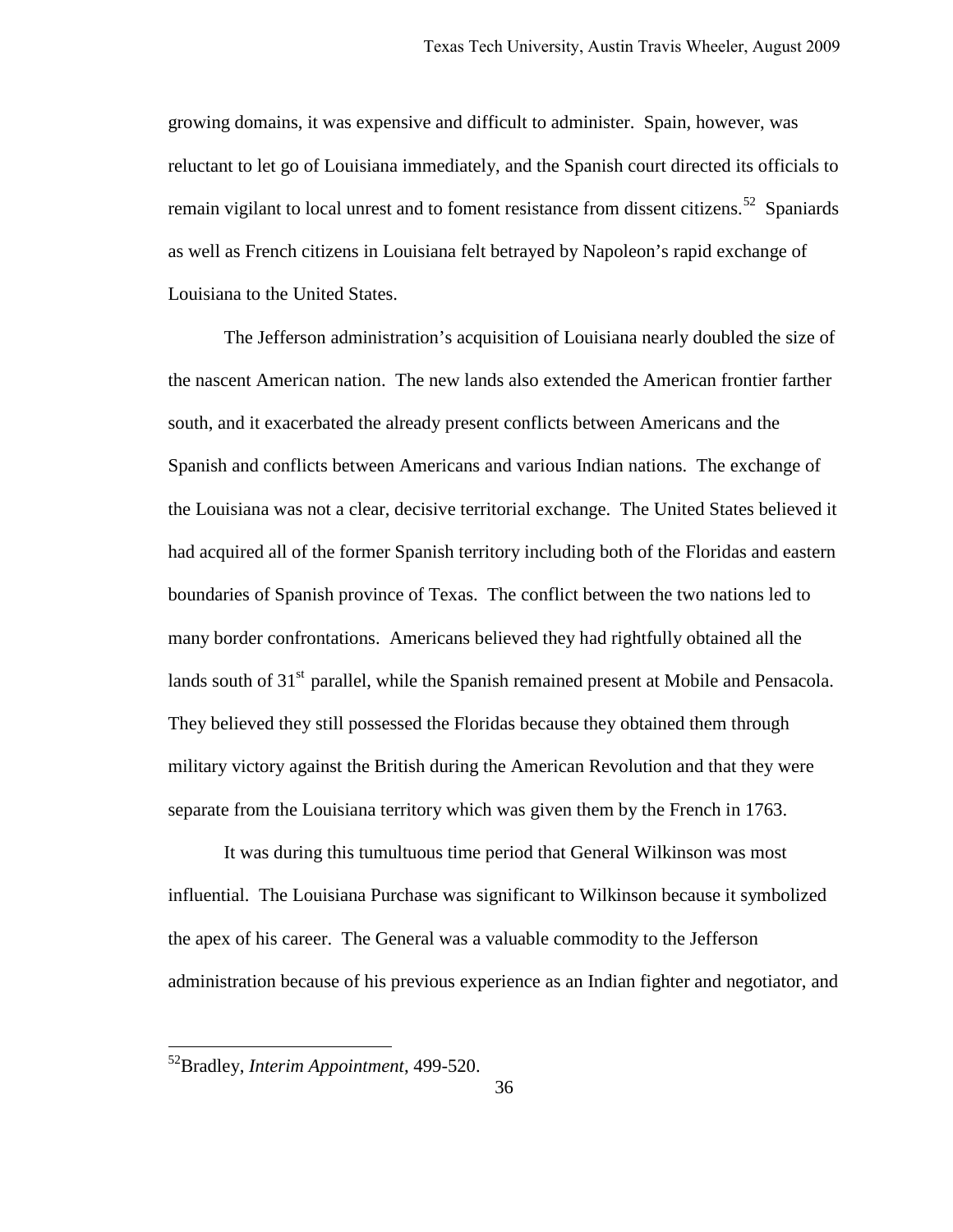his understanding of the western lands. In 1803, the citizens of New Orleans were anything but ready for American diplomacy. Neither were Americans in the Atlantic states ready for New Orleans. The United States did not immediately negotiate the admission of Louisiana as a state into the Union. Jefferson instead treated the inhabitants of New Orleans as children unable to govern themselves. Jefferson did not take into consideration the French pride that had long been established in New Orleans and his appointment of W. C. C. Claiborne as territorial governor of Louisiana farther aggravated the situation because of Claiborne's lack of compassion for the French and Spanish natives of New Orleans. Also, because of his absolute support of Jeffersonian ideals, Claiborne was inflexible to certain citizens in New Orleans. Claiborne had reason to believe Wilkinson might have been a Spanish pensioner because of the many rumors present, but he accepted him as the general in the West because he was Jefferson's appointee. Yet, Wilkinson's prosperity and security would soon be challenged by his undying ambition for glory at the expense of the Spanish Empire.

Uncertainty not only surrounded the inhabitants of Louisiana but also the Jefferson administration itself. In the developing American nation nothing illustrated this anxiety more than the Burr Conspiracy. Investigators are still unclear as to what Aaron Burr was up to in the American Southwest during the period 1804 to 1806. The same can be said for General James Wilkinson. Wilkinson's previous connections to the Spanish raised questions of his allegiance to the United States during this time period.

The beginning of the Burr Conspiracy does not start with death of Alexander Hamilton, in Weehawken, New Jersey, although that event may have been the turning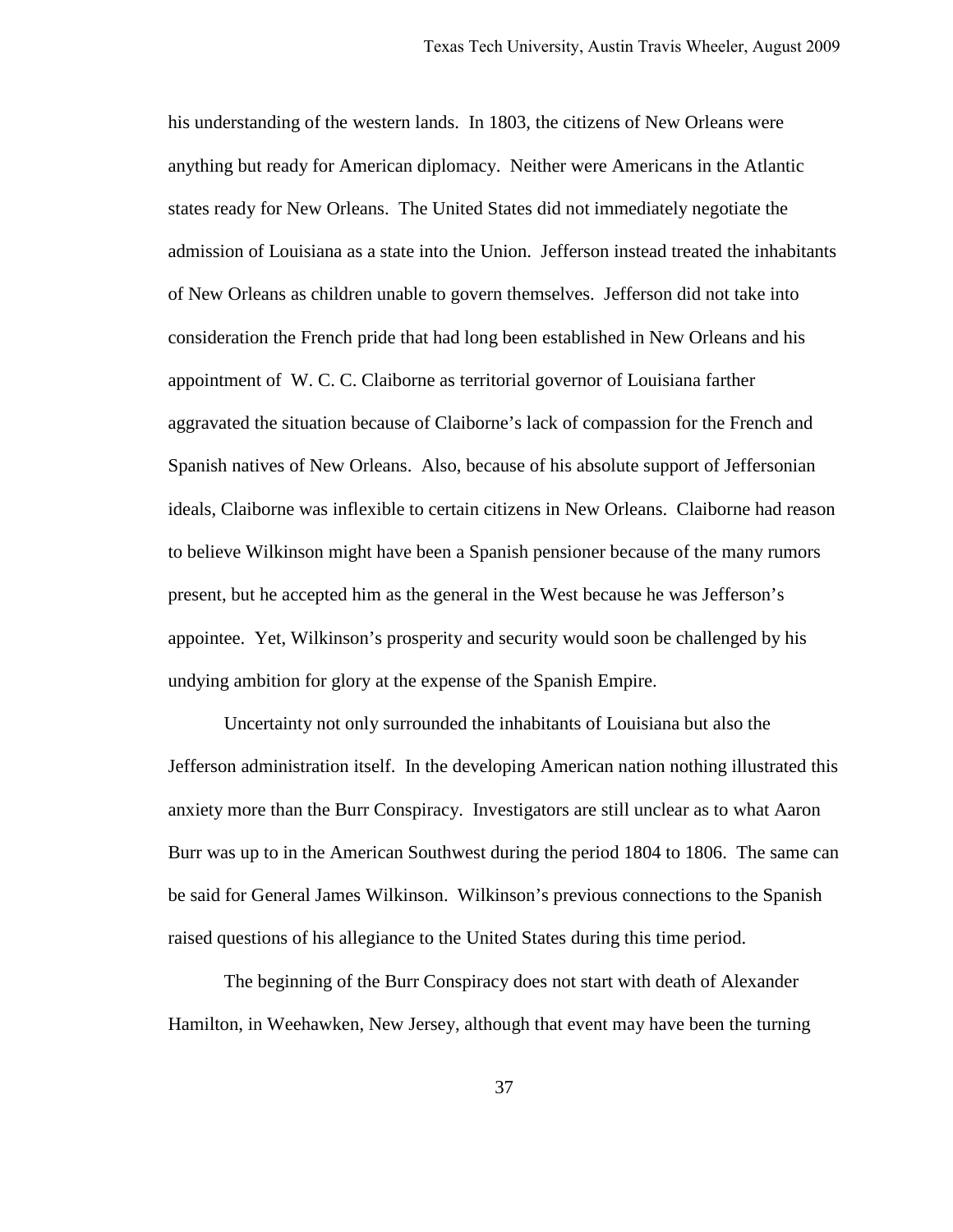point in Burr's life, when he truly began to consider his options the west. The Burr Conspiracy started with the events of the previous chapters: the Spanish Conspiracy, the lawless American frontier, ambitions of men, Spanish gold, and rumors.

Aaron Burr was a distinguished founder of the United States. He served as colonel in the War for American Independence. He was a successful lawyer and politician. In the Presidential election of 1800, Aaron Burr received the same amount of electoral votes for the Presidency as did Thomas Jefferson. Up until then, candidates were not running mates and were not classified as the Presidential or Vice- Presidential candidates. Every electoral voted the same amount for the Democratic Republican (Republican) ticket thereby resulting in a tie between Jefferson and Burr. The electoral tie went to the House of Representatives. On February 11, 1801 the House voted in deadlock for thirty-five continuous ballots until on the thirty-six ballots, when Jefferson was elected President and Aaron Burr became Vice-President.<sup>[53](#page-40-0)</sup> A rift was created between the two men because Burr's failure to denounce the tie in favor of Jefferson. This led to one of the first electoral scares in American History. After the election of 1800, Aaron Burr became a ghost in the newly built White House. His nominees were not appointed, and he was left to preside over the House of Representatives. Jefferson along with John Adams, then the Secretary of State, was left alone to navigate America through tensions between England over impressments, the rising of Napoleon in France, and the conflicts created by the expanding young nation. Aaron Burr demonstrated in the

<span id="page-40-0"></span><sup>53</sup> Melton, *Aaron Burr Conspiracy*, 35-37; Nancy Isenberg, *Fallen Founder,* p. 401. Isenberg accused Gore Vidal, in his novel about Aaron Burr, of spreading the rumor of an incestuous relationship between Aaron Burr and his daughter.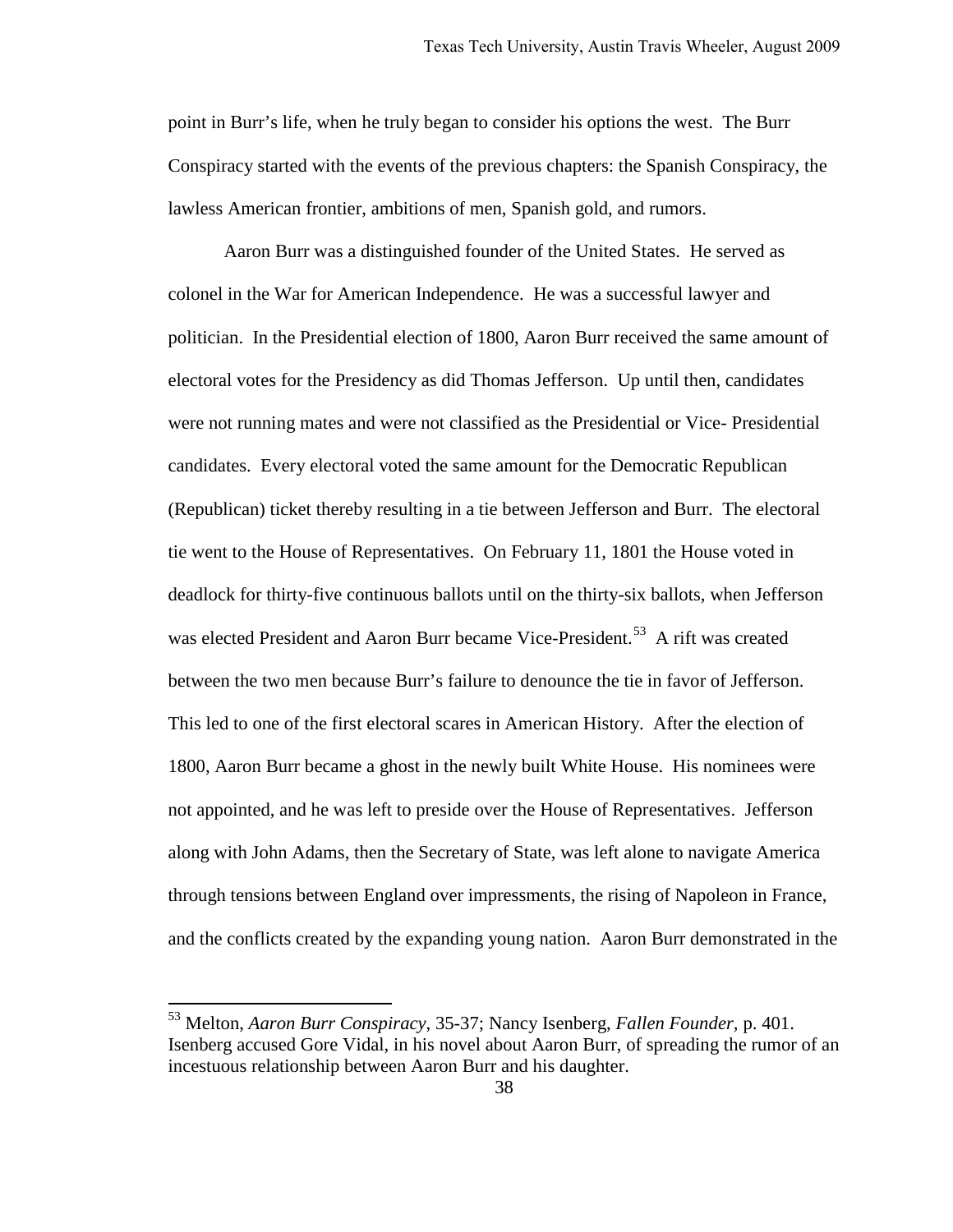election of 1800 that he believed he was deserving of the prestige and power of the Presidency of the United States, and he was not going to stand down for anybody.

American politics in the early nineteenth century were just as personal as political, and when the Presidential election of 1804 came around Burr was not asked to run again with Democratic- Republicans. In response, he turned his ambitions to the governor's office of New York and began courting the Federalist for support. At that time, the governorship of New York carried more prestige than the Vice Presidency and preserved the possibility for a future run at the presidency, which Burr had nearly won before. Aaron Burr's plans were short lived, and he lost the election. His defeat came at the hands of Alexander Hamilton, who swung the favor of the Federalist support against him. Burr was destroyed politically, and he wanted to retaliate against the people who had hindered him in life. Burr challenged Alexander Hamilton to a duel for the public disgrace of his character and possibly because he blamed Hamilton for his loss in the race for governor. Another possible reason for Burr's challenge was a reported remark from Hamilton which charged that Burr and his daughter Theodosia "were caught in the throes of incest."<sup>[54](#page-41-0)</sup> Whatever the reasons were, Aaron Burr and Alexander Hamilton met on the morning of July 11, 1804 in Weehawken, New Jersey. Hamilton's shot missed, but Burr's pistol shot found Hamilton's ribs. Hamilton died the next day. The Vice President of the United States of America became a fugitive in New Jersey for murder and in New York for challenging a duel which had been recently outlawed. With no

<span id="page-41-0"></span><sup>54</sup> Melton, *Aaron Burr Conspiracy*, 48.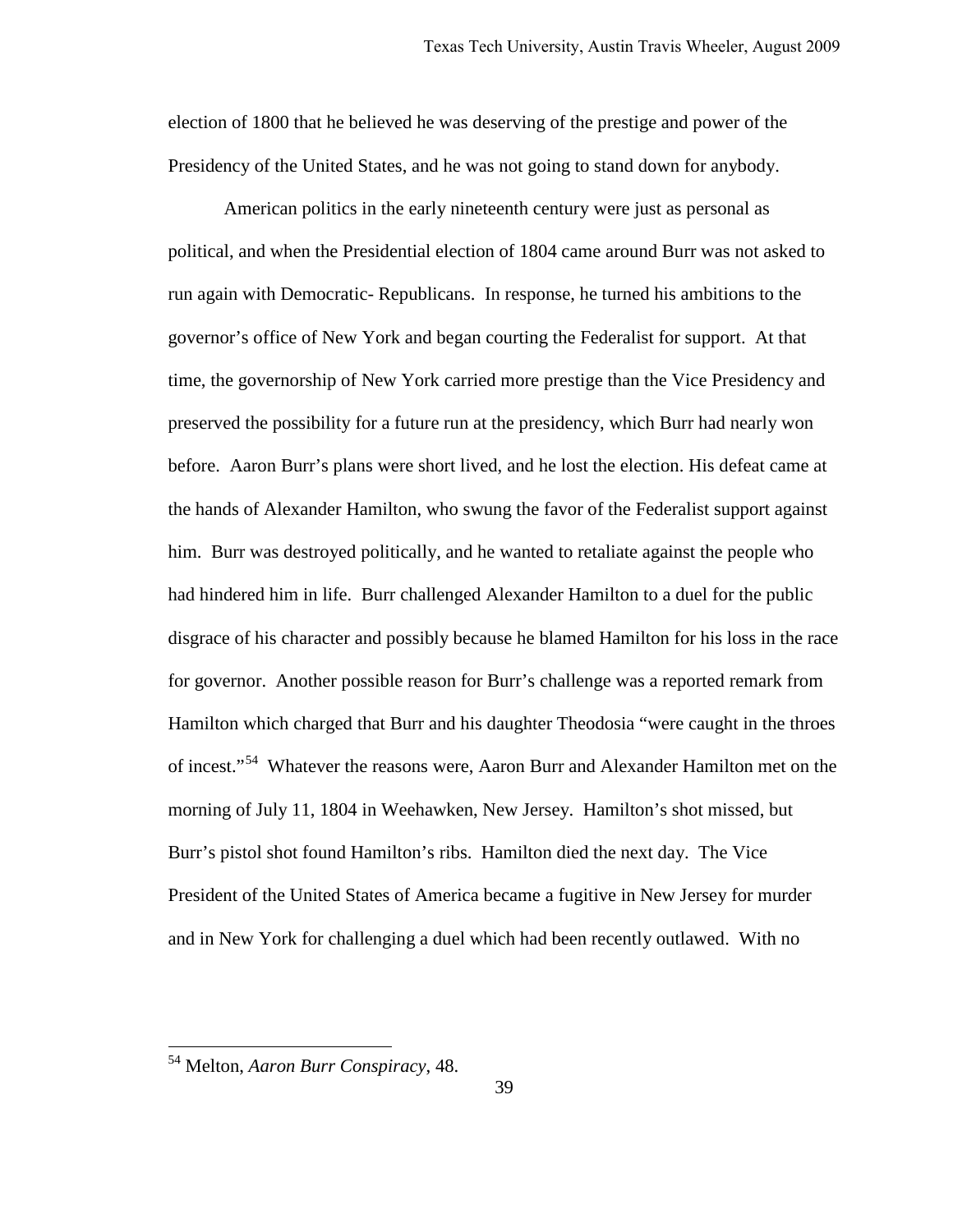political career and two warrants for his arrest, so began Aaron Burr's exodus to the West.

On July 21, 1804, Burr traveled to Philadelphia and stayed at Charles Biddle's place. Charles Biddle was a long time friend of Aaron Burr and a well represented merchant in Philadelphia. His niece, Ana Biddle, also was wife to James Wilkinson. While still Vice President, Burr first traveled through the southern Atlantic States in 1804, where he was well received and not seen as an assassin of Hamilton. He surveyed the land and the people in order to plot his next move. The Vice President soon learned that the settlers and citizens in the west displayed an anti-government sentimentality. For Burr the west was a land of new opportunity for him. The Vice President soon returned to Washington in the winter of 1804 and finished his term as Vice President. During the winter of 1804, James Wilkinson met with Burr in Washington where they looked over maps of the American Southwest and Mexico.<sup>[55](#page-42-0)</sup>

Aaron Burr and General Wilkinson's personalities may have been very similar. Both wanted to succeed and to obtain glory for themselves. Both were able to manipulate others to obtain their desires, and both made enemies easily. Burr historian, Nancy Isenberg, noted that there was a distinction between the two men. To her "Wilkinson represented the opposite personally type: Old world values of the eighteenth century, which measured worth according to rank, pomp, uniforms, and other surfaces indices."<sup>[56](#page-42-1)</sup> This may have appeared true with the façade created by the general, but still deep down

<span id="page-42-0"></span> $^{55}$ Ibid., 65-66.

<span id="page-42-1"></span><sup>56</sup> Isenberg, *Fallen Founder*, 180.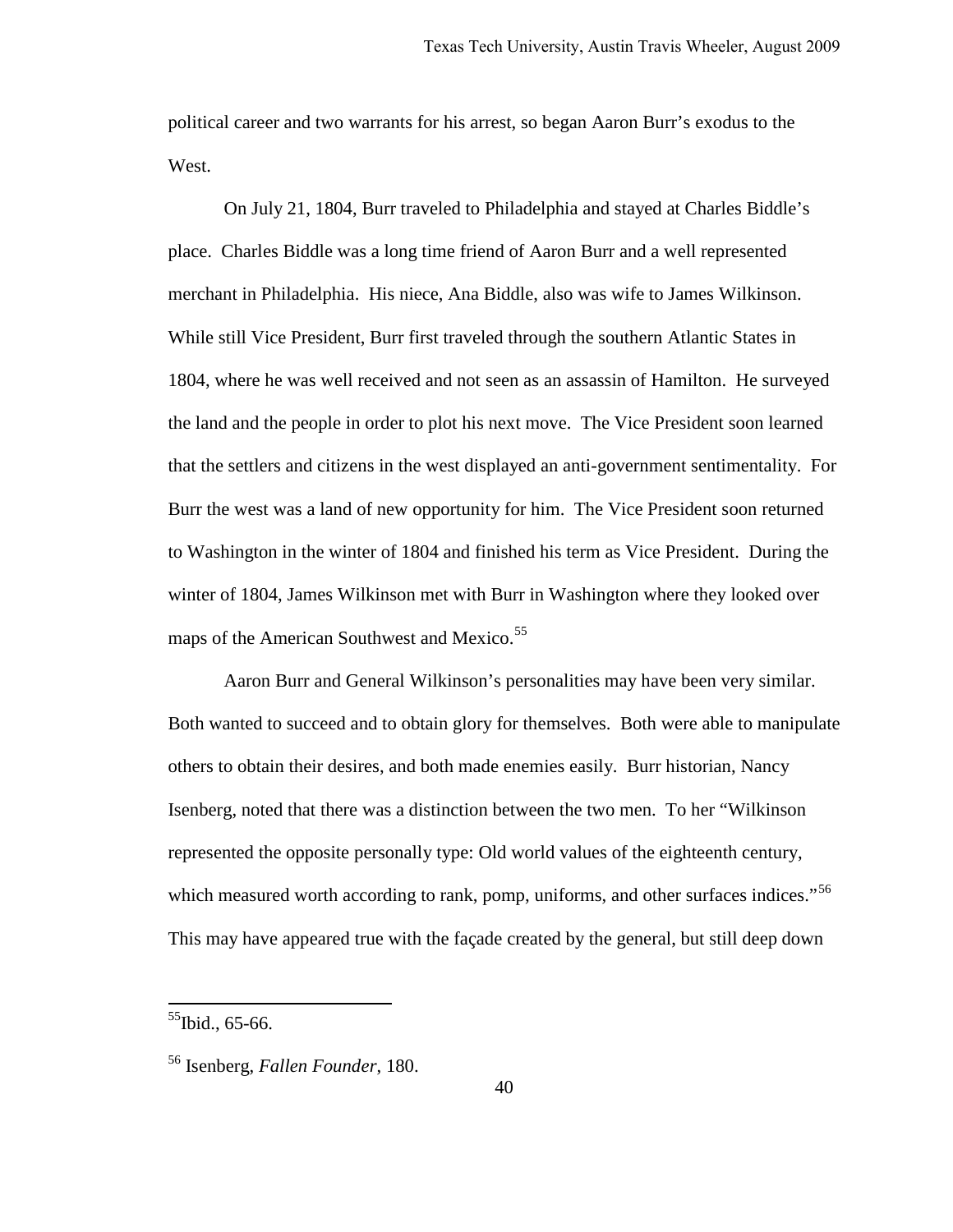inside Wilkinson was governed by the internal "nineteenth-century" desire of success through wealth. He used his rank as a means to garner financial success. In the end, it was these men's friends and associates that spared their careers, but destroyed the reputation each.

When Burr's term of Vice President ended, in early 1805, he began to make his way through the Ohio Valley towards New Orleans. Burr was exploring his possibilities, meeting prominent men in the West, such as Andrew Jackson, and surveying the land and rivers. Wilkinson in an attempt to help Burr acquire new, valuable connections wrote a letter of introduction to the Marques de Casa Calvo, the former governor of Spanish Louisiana. The letter, written in French, described Aaron Burr as a man worth a million.<sup>[57](#page-43-0)</sup> Burr, however, failed to meet with the problematic governor and nothing came about a Burr- Spanish relationship. The former vice president may have already convinced himself of his intended target, and did not want to expose himself to the Spanish.

During the summer of 1806, a nationwide paranoia began to grow as rumors and reports about Aaron Burr spread across the nation. General Wilkinson was ordered by the Secretary of War to the disputed border of Louisiana and Texas where Spanish troops led by Lieutenant Colonel Simón de Herrera had taken position of Bayou Pierre. The General arrived in autumn, delayed as usual, and by then Herrera's troops retreated without a fight. A "neutral ground agreement" was reached between Wilkinson and

<span id="page-43-0"></span><sup>&</sup>lt;sup>57</sup> James Wilkinson, Washington, D.C., to Marques de Casa Calvo, March 18, 1805, AGI, PC, legajo 2375, Seville, Spain.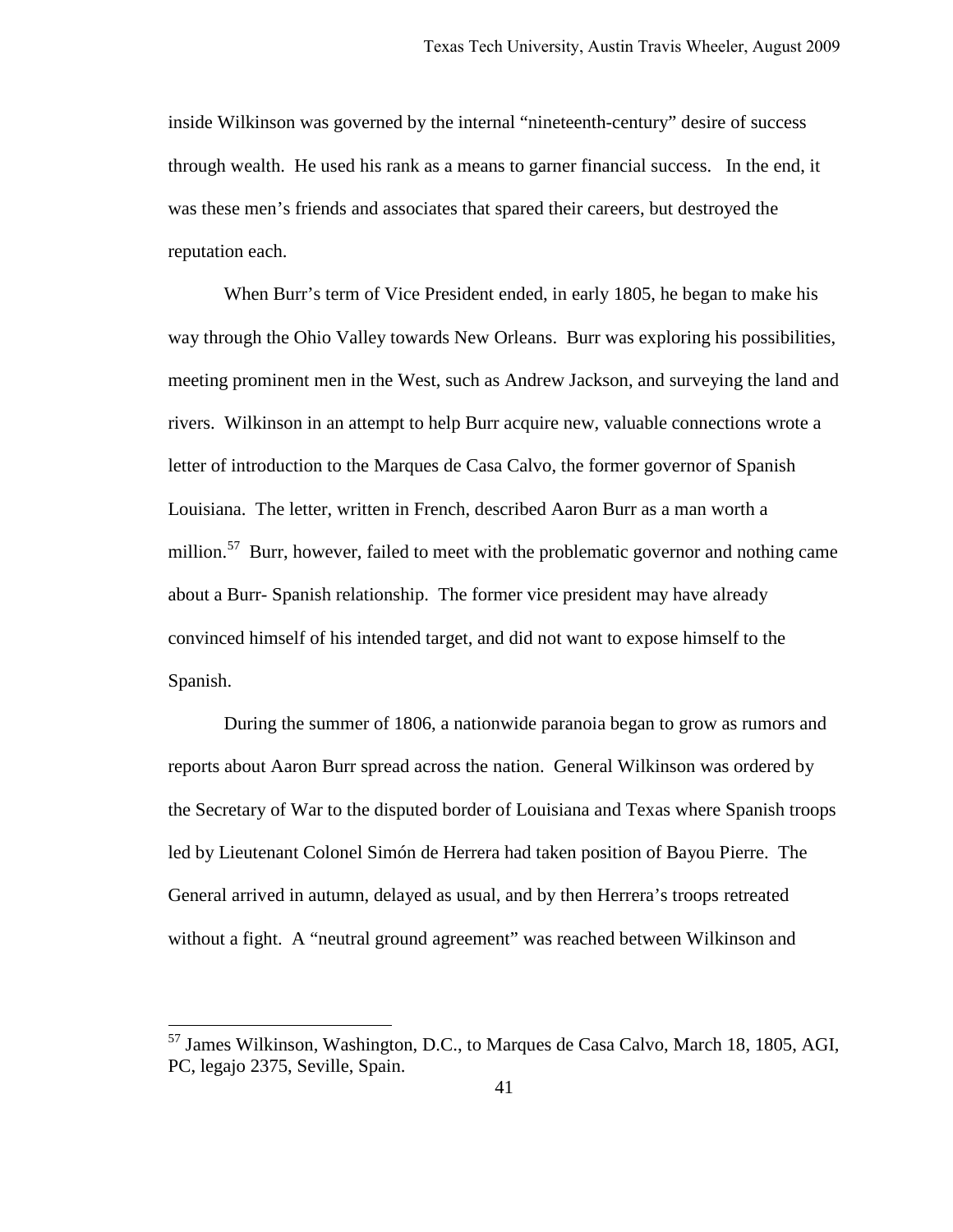Herrera outlining the Sabine River as the border between the United States and Spanish Texas.<sup>[58](#page-44-0)</sup>

Whatever Burr's intentions were, his actions led Thomas Jefferson to outlaw anybody "conspiring and confederating together, to begin and set foot, provide and prepare the means, for a military expedition or enterprise, against the dominions of Spain," continuing the administration's support of the Neutrality Act.<sup>[59](#page-44-1)</sup> If Wilkinson would have engaged Herrera troops at Bayou Pierre then Burr could have justified a filibustering expedition because United States and Spain would have been at war. However that was not to be so. And the uneasiness of the nation continued to grow as the mystery of Burr's whereabouts on the Ohio and Mississippi were spread.

On October 22, 1806, Wilkinson wrote to Thomas Jefferson explaining there was a growing conspiracy threatening the West. $^{60}$  $^{60}$  $^{60}$  The general did not take any military action to prevent Burr; instead on November 17, 1806 from Natchez, Wilkinson wrote to Viceroy Iturrigaray of New Spain warning him of a planned attack on Vera Cruz that was not authorized by the President of United States. More importantly, in the letter Wilkinson requested 85,000 pesos for shattering the plans and 36,000 pesos for

<span id="page-44-0"></span><sup>&</sup>lt;sup>58</sup> Isaac Joslin Cox, "The Louisiana- Texas Frontier During the Burr Conspiracy," *Mississippi Valley Historical Review* 10(Dec 1923): 274-284.

<span id="page-44-1"></span><sup>&</sup>lt;sup>59</sup> "Thomas Jefferson Proclamation from a newspaper clipping," enclosed in James Wilkinson, New Orleans, to Vincente Folch, January 3, 1807, AGI, PC, legajo 2375, Seville, Spain.

<span id="page-44-2"></span><sup>60</sup> Isenberg, *Fallen Founder*, 312.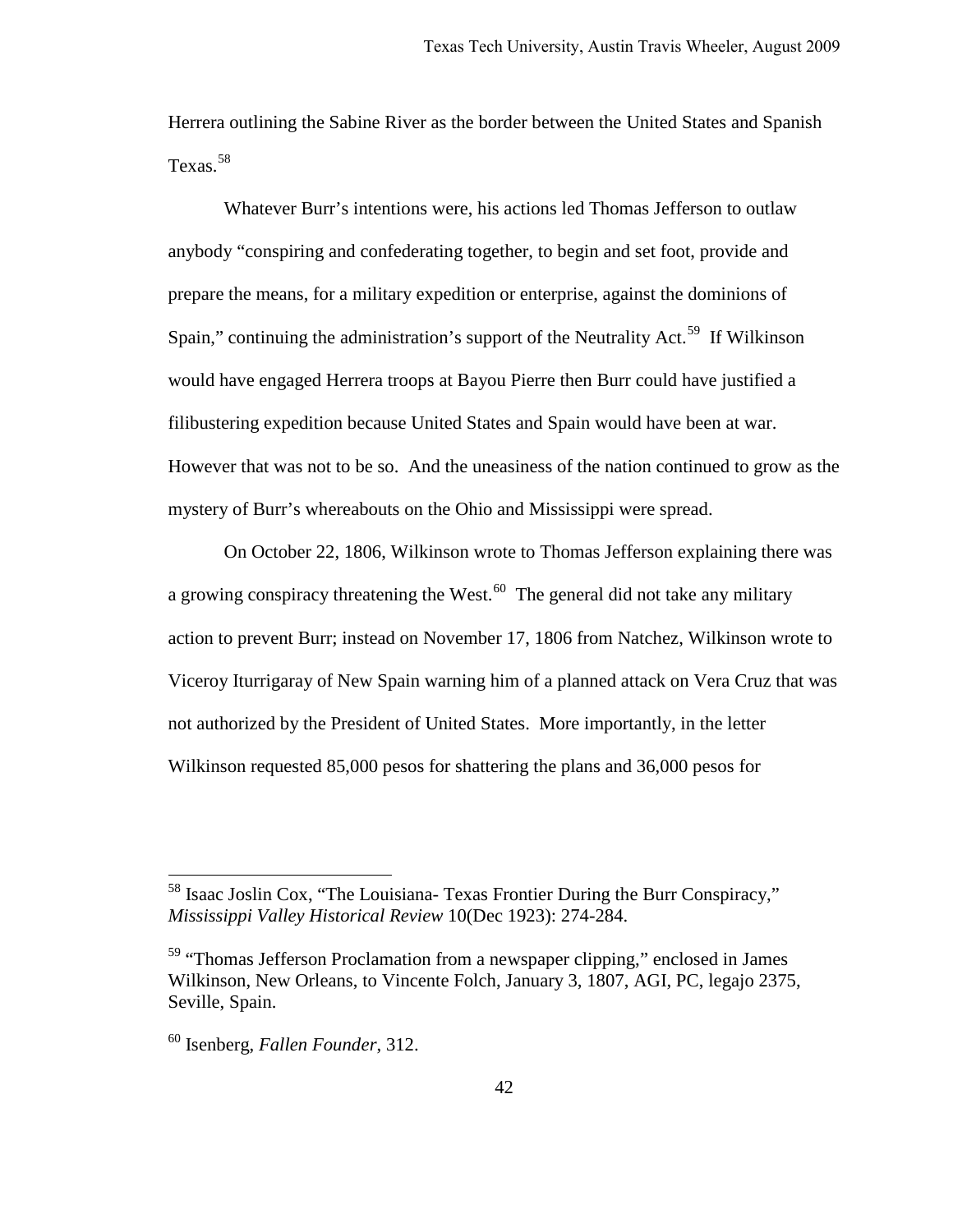supplies.<sup>[61](#page-45-0)</sup> It was not until after the General's warning to the viceroy, who had more direct contact with the treasury, that he wrote to governor of West Florida, Vincente Folch on December 6, 1806. Wilkinson told Folch to fortify the Spanish post of Baton Rouge because of a possible attack by American rebels.<sup>[62](#page-45-1)</sup> Burr was not initially named in any of Wilkinson's letters to the Spanish. It was not until nearly a month later, when Wilkinson was more aware of President Jefferson's response, that he named Burr as the leader of the conspiracy to Folch in a letter dated January 3, 1807.<sup>[63](#page-45-2)</sup>

Aaron Burr, who became aware of the President's denouncement of his travels in the west, surrendered himself on January 12, 1807. In early February that same year, Burr escaped his imprisonment and fled through Spanish West Florida. He was recaptured on February 18, 1807. Burr ran because he feared Wilkinson would send some body to kill him if he was imprisoned within the General's jurisdiction of Louisiana.<sup>[64](#page-45-3)</sup> Burr's fears were well warranted because during this same time period, Wilkinson ignited a fire storm of controversy in New Orleans by declaring martial law and arresting anybody who was associated with Aaron Burr. Wilkinson's arrests were supported by the interim governor of the Orleans Territory, W.C.C. Claiborne. Wilkinson arrested and imprisoned citizens without provocation, challenging the

<span id="page-45-0"></span><sup>61</sup> William R. Shepherd, "A Letter of General James Wilkinson, 1806," *American Historical Review*, 3(April 1904): 537.

<span id="page-45-1"></span> $62$  James Wilkinson, New Orleans, to Vincente Folch, December 6, 1806, AGI, PC, legajo 2375, Seville, Spain.

<span id="page-45-2"></span><sup>&</sup>lt;sup>63</sup> James Wilkinson, New Orleans, to Vincente Folch, January 3, 1807, AGI, PC, legajo 2375, Seville, Spain.

<span id="page-45-3"></span><sup>64</sup> Isenberg, *Fallen Founder*, 320.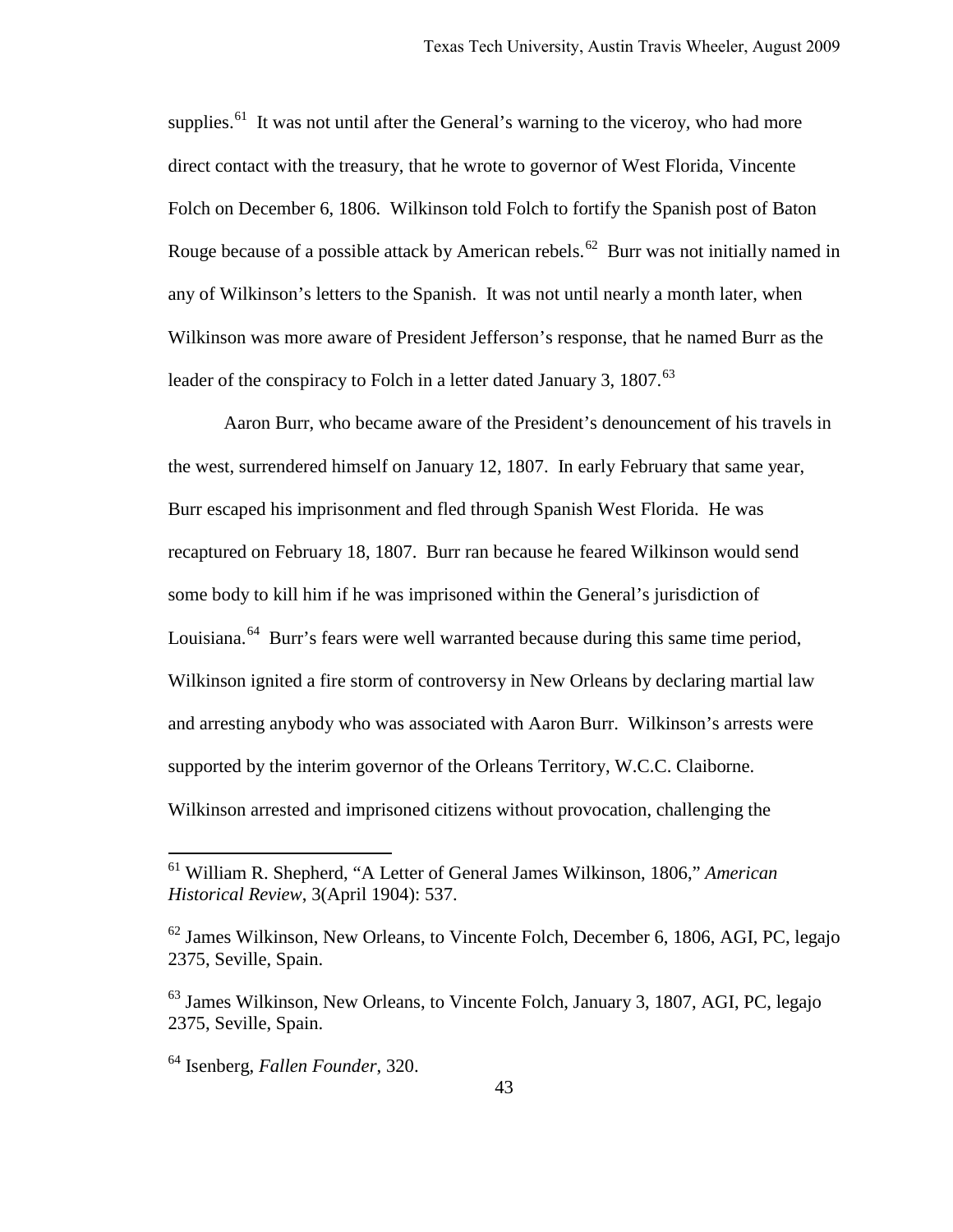constitutional right of habeas corpus. Wilkinson later explained his rash actions in New Orleans came out of his fear of his own assassination.<sup>65</sup> During Wilkinson's reign of terror in New Orleans, he wrote to his former Spanish associates to turn over deemed fugitives who were fleeing to the Spanish Floridas to escape possible arrest by the General. Wilkinson wrote to Folch requesting the return of Jacob Dumbaugh, who had fled from New Orleans.<sup>[66](#page-46-1)</sup> The General believed Dumbaugh to be a conspirator with Burr and dangerous if able to reunite with Burr and not be captured.

The fugitive Burr was recaptured and a preliminary trial was set for Richmond. The General was to be the lead witness for the state against Burr because of the evidence he had uncovered during his reign of power in early 1807. It was during this time that Wilkinson received further bad news that his wife Ana had died on February 22, 1807, which among chaos in New Orleans added more delays and excuses for his late arrival to the trial. On July 16, 1807, Wilkinson made his long-awaited appearance in the courtroom. The trial of Aaron Burr for treason began on August 3, 1807. The prosecution had a difficult task of proving Burr's guilt of treason for several reasons. One reason was because the former vice president was not present at Blennerchassett Island, where the said act of treason occurred. Second hurdle for the prosecution was that no hostile actions had been committed and nobody was attacked by a military force or a gang of rag tag young men. The third obstacle was the legal definition of treason within the American legal code was vague.

<span id="page-46-0"></span><sup>65</sup> Bradley, *Interim Appointment*, 427.

<span id="page-46-1"></span><sup>66</sup> James Wilkinson, New Orleans, to Vincente Folch, March 27, 1807, AGI, PC, legajo 2375, Seville, Spain.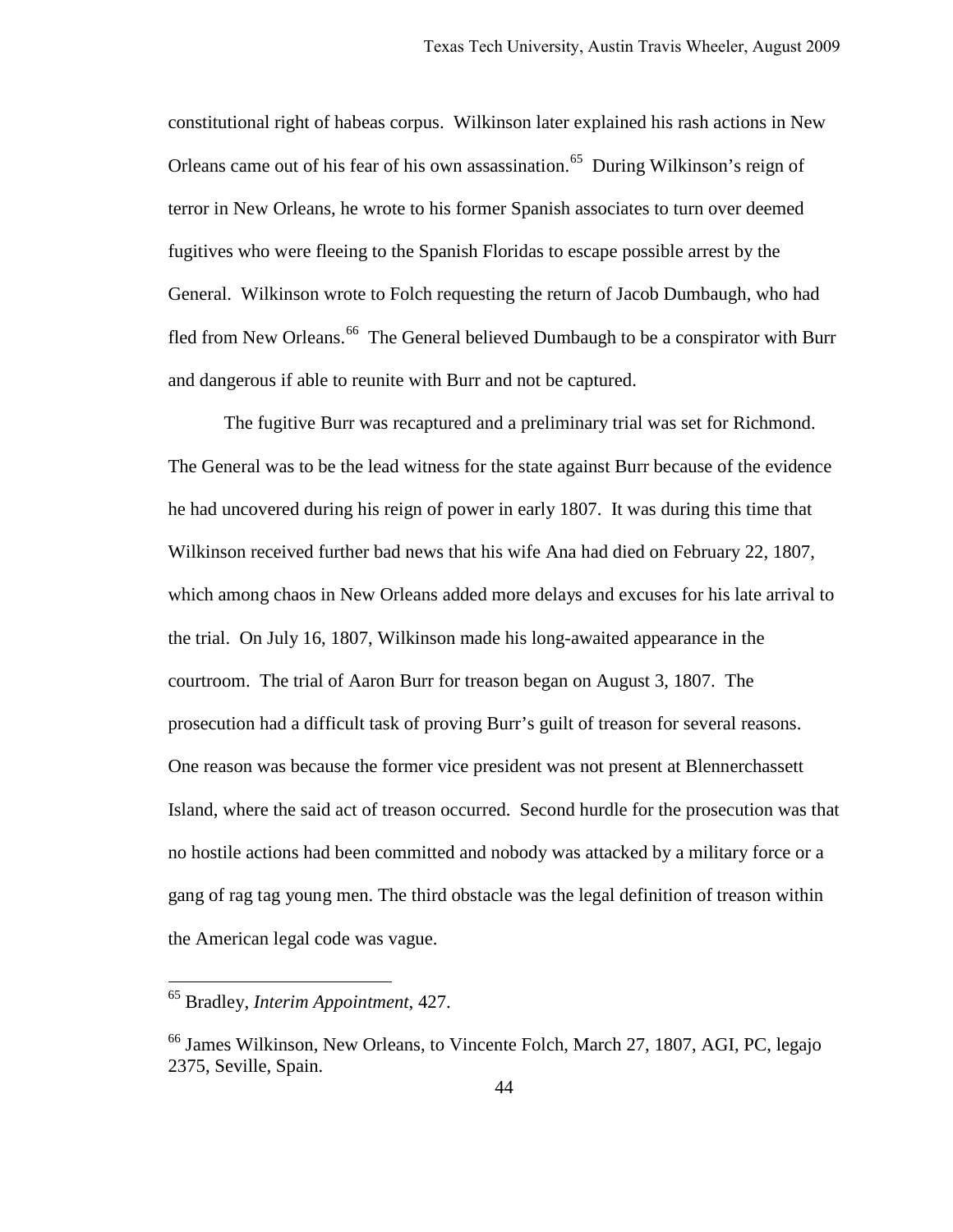On the stand, Wilkinson was unable to provide the original copy of a letter written by Aaron Burr explaining the plot to attack Vera Cruz. According to the letter presented to the court by Wilkinson, Aaron Burr would embark from New Orleans and attack Vera Cruz from there they gain control of the silver mines of Mexico. Upon return from Mexico with silver and gold, Burr and his followers were to set up a sovereign nation with a capital located in New Orleans. This nation was to be led by Burr and its army was to be directed by General Wilkinson.<sup>67</sup> Another version of the story was told by General William Eaton to Thomas Jefferson. It was very similar to Wilkinson's version, but the story did not end at the creation of a separate country. After Aaron Burr became the emperor of his own nation, he would then turn his focus towards Washington and burn the capital into the Potomac River.<sup>[68](#page-47-1)</sup>

John Randolph of Roanoake, North Carolina, who was chairperson of the jury, described Wilkinson during the proceedings as, "the mammoth of iniquity… [T]he only man I ever saw who was from the bark to very core a villain."<sup>[69](#page-47-2)</sup> During the trial Wilkinson became the center of suspicion because of his inability to give conclusive evidence against Aaron Burr. The general was the one of several people to write to the Jefferson administration telling of a conspiracy to separate the Western territories under the leadership of Aaron Burr. John Randolph demanded the arrest and investigation of treason against the General.

<span id="page-47-0"></span><sup>67</sup> Melton, *Aaron Burr Conspiracy*, 99-102.

<span id="page-47-1"></span> $68$  Ibid., 93-99.

<span id="page-47-2"></span><sup>69</sup> Chernow, *Alexander Hamilton,* 568. This quote was made in reference to Wilkinson's misleading and inconsistent testimony during the trial of Aaron Burr for treason.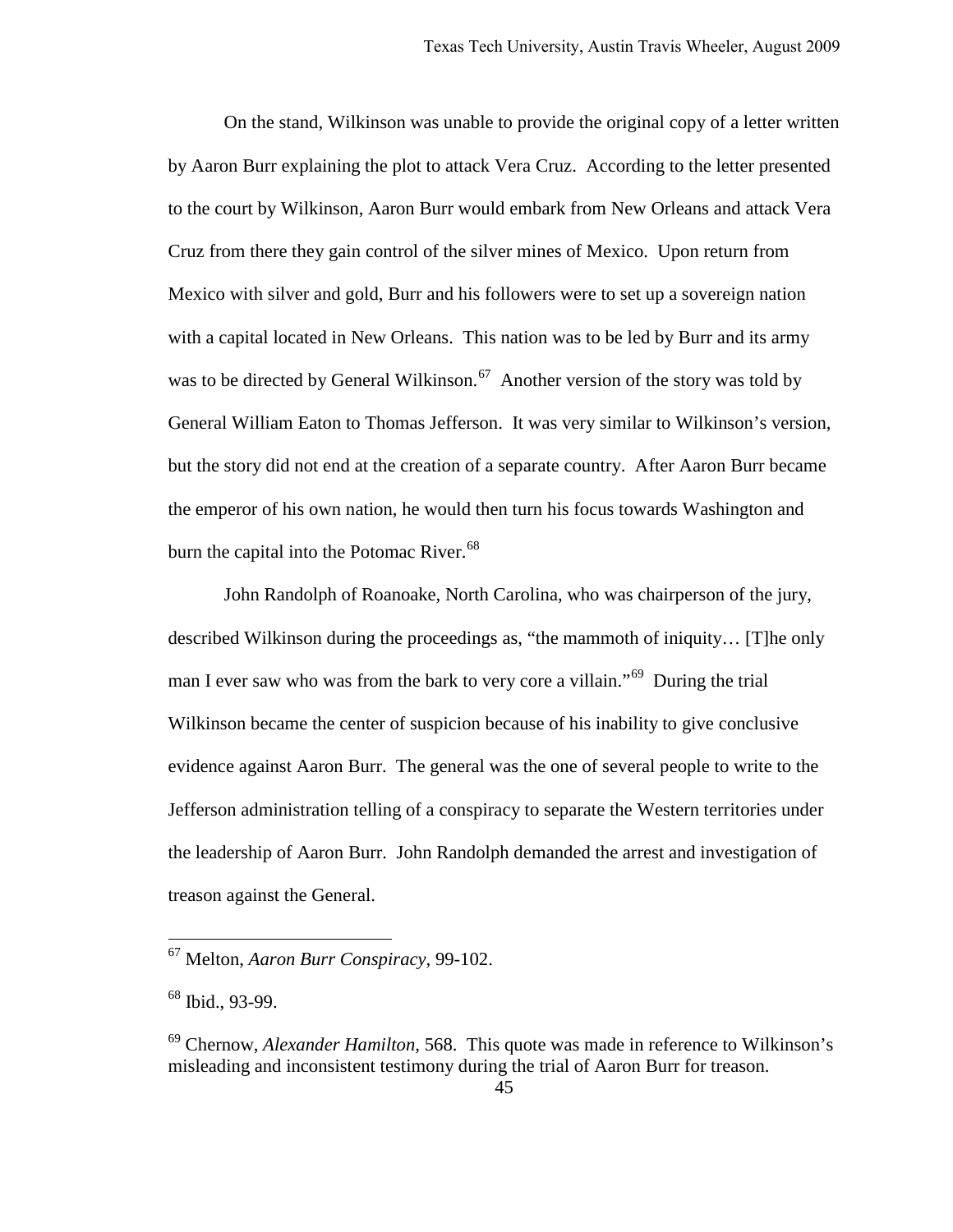In the end, the Aaron Burr trial was, at that time, the highest profile trial in American History. Aaron Burr was found not guilty on August 31, 1807, due to the failure of Wilkinson to provide irrefutable evidence and his own implication within the scheme itself. What is more in important was that everybody involved seemed to have a dirty connection one way or another due to the interpretation of Burr's message. The trial soon created enemies out of former friends, and soon saw its lead witness become a defendant in front the nation.

After the trial, Burr was a free man again, but he was still hunted. He was pursued by a misdemeanor charge that stemmed from his trial for treason and chased by his creditors. The misdemeanor charge was later dropped, and Burr went on to travel to England to escape his debts. He eventually reestablished his law practice in New York and died on September 14, 1836 in midst of a messy divorce.<sup>[70](#page-48-0)</sup>

Wilkinson was well aware of Burr's plans in the West. The latter was close friends with the uncle of Ana Biddle Wilkinson, and the two men were friends before the trial of Burr. Wilkinson waited until he could collect as much money from whoever was willing to pay, and when the threat grew too large to control Wilkinson championed opportunity to turn in a traitor and become a savior of the nation. Wilkinson's plan backfired. Instead of becoming a national hero, he became the target of an investigation of his own actions and involvements. The general's reputation and career was soon to be tested by a former associate.

<span id="page-48-0"></span><sup>70</sup> Isenberg, *Fallen Founder*, 403- 404.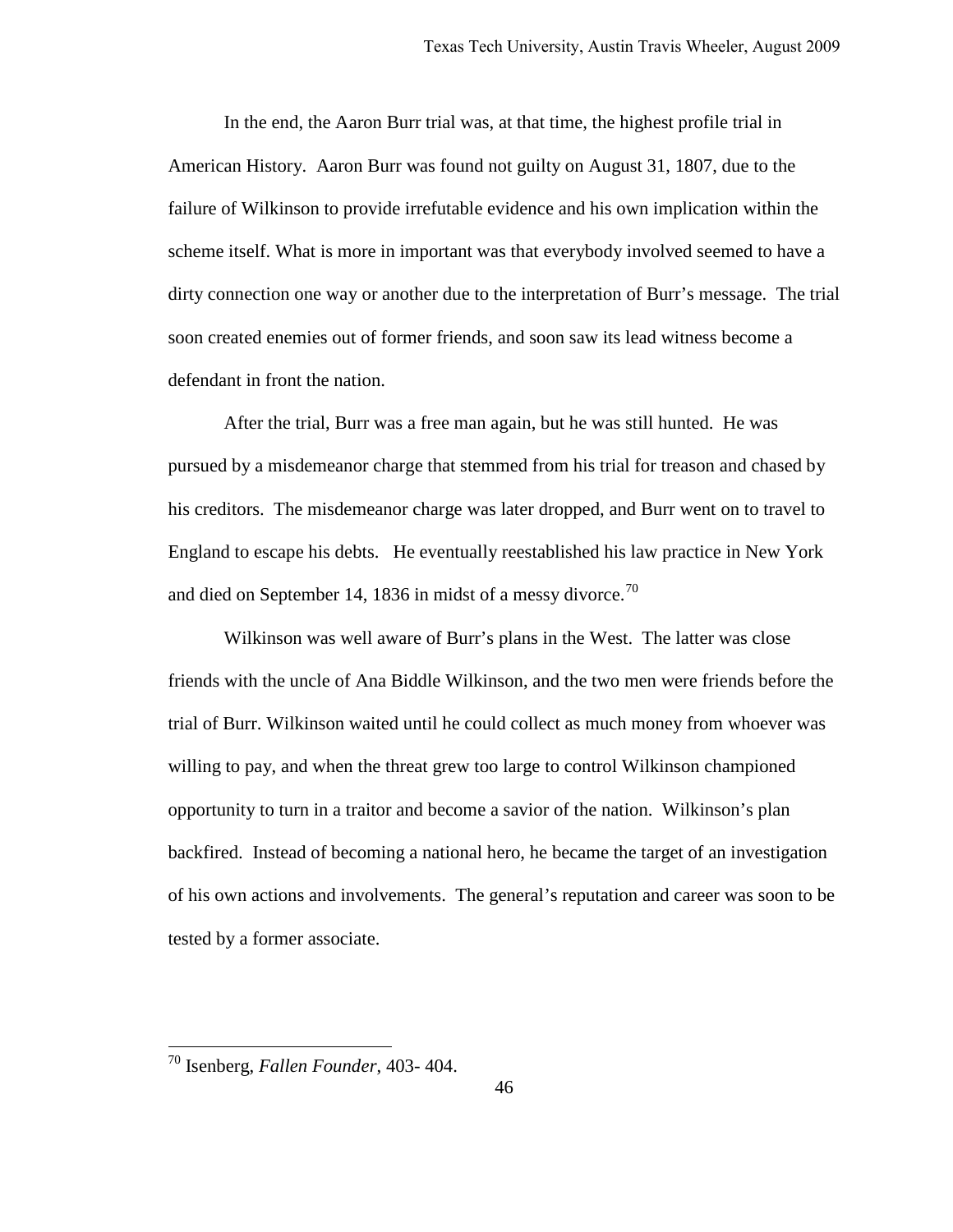### CHAPTER IV

### THE DECLINE OF WILKINSON

 "I have now completed a work which was forced upon me, in justification of my own character. I regret deeply, that the nature of this justification has obliged me to appear as an accuser; and that a task, which I cannot help repeating was the duty of a public officer, has thus devolved upon an individual. My regret on this occasion is not produced from any apprehension that my proofs are deficient, or my defence [*sic*] incomplete. My own understanding is satisfied with their force, and my conscience has always been at rest. Of the effect this address may have on my countrymen I cannot doubt. In common with the great mass of them, I anticipate much good from the approaching change in the administration; - and if I shall have furnished the new Cabinet with the means of throwing off this dishonour from the nation, I shall not regret the trouble of my research.

Daniel Clark, New Orleans, March 1, 1809."<sup>[71](#page-49-0)</sup> The decline of General James Wilkinson came at the hands of two men, Daniel Clark Jr. and John Randolph of Roanoake. James Wilkinson and Daniel Clark Jr.<sup>[72](#page-49-1)</sup> first met each other when Wilkinson traveled to New Orleans in 1787. At the time Clark was serving in the secretary office at New Orleans and was a Spanish subject.<sup>73</sup> On August 8, 1787, Wilkinson established a commercial relationship with Daniel Clark, the senior. Daniel Clark Jr. was the nephew of Daniel Clark, and was employed as a clerk in his business affairs. The trading relationship between Wilkinson and Clark Sr. dissolved after a few years due to mutual reasons,<sup>[74](#page-49-3)</sup> but the connection between Daniel Clark Jr. and Wilkinson survived for the next twenty years. It is worth noting that the initial relationship between the two men may not have been as amicable as reported by Daniel

<span id="page-49-0"></span><sup>71</sup> Clark, *Proofs of Corruption*, 150.

<span id="page-49-1"></span> $72$  There does not exist a comprehensive study on Daniel Clark.

<span id="page-49-2"></span><sup>73</sup> Green, *Spanish Conspiracy,* 125.

<span id="page-49-3"></span><sup>74</sup> Clark, *Proofs of Corruption*, 10.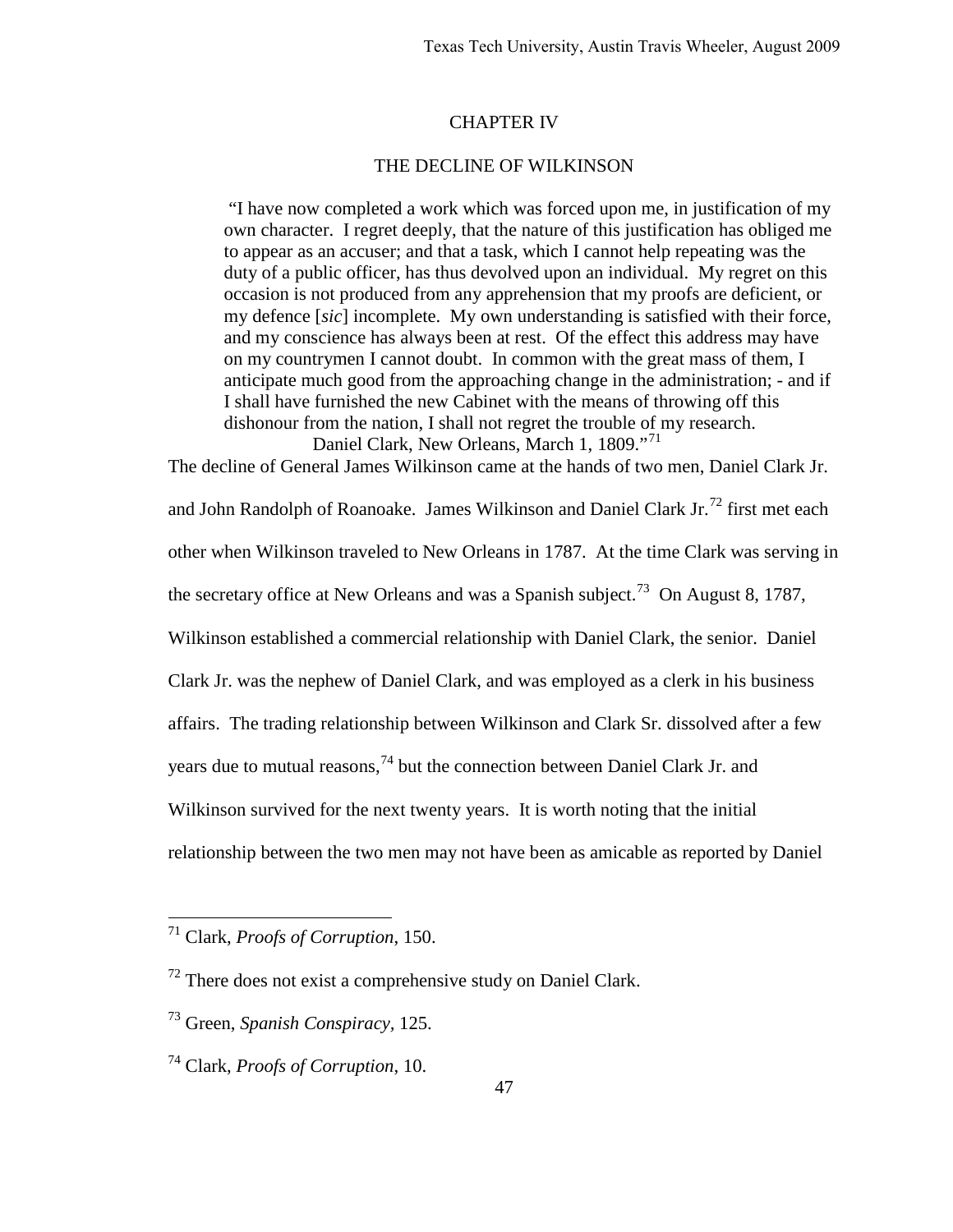Clark Jr. In a cipher sent to Governor Miró, Wilkinson was concerned about his exposure as a pensioner for the Spanish to President Washington and others in the east, as early as 1790. He wrote "For Heaven sake urge our Friend to prohibit the intercourse without delay, and suffer no American to leave the Province by sea, because that will open a direct correspondence with President Washington who I am satisfy must have spy in New Orleans. Take care of D. Clark."<sup>75</sup> From the context Wilkinson referred to Clark as a possible spy, but it was unclear which "D. Clark." As mentioned, both were associates of Wilkinson. In another letter to Miró, Wilkinson advised the governor not to allow Colonel Richard Anderson to move to New Orleans. Because the General feared the relationship between Anderson and Daniel Clark "that malignant wretch" would be "employed against me personally,  $\&$  our political views."<sup>[76](#page-50-1)</sup>

As time went on, Clark and Wilkinson obtained more social standing with Louisiana. At the time of his appointment as a consulate of New Orleans, Clark was one of the wealthiest men in Louisiana. This can be attributed to his mercantile connection with his uncle and others in merchants in Philadelphia as well as his own enterprises. When Louisiana was being transferred to the United States on Three Flags Day, Daniel Clark, serving as an American consulate, stood in the crowd viewing the exchange while General James Wilkinson stood rooted next to interim governor Claiborne. Clark wrote a letter to Thomas Jefferson about the events and the newly acquired territory. The

<span id="page-50-0"></span><sup>75</sup> James Wilkinson, Lexington, Kentucky, to Esteban Miró, [unknown month] 3, 1790, AGI, PC, legajo 2374, Seville, Spain.

<span id="page-50-1"></span> $^{76}$  James Wilkinson, Louisville, the Rapids of the Ohio, to Esteban Miró, February 1, 1790, AGI, PC, legajo 2374, Seville, Spain.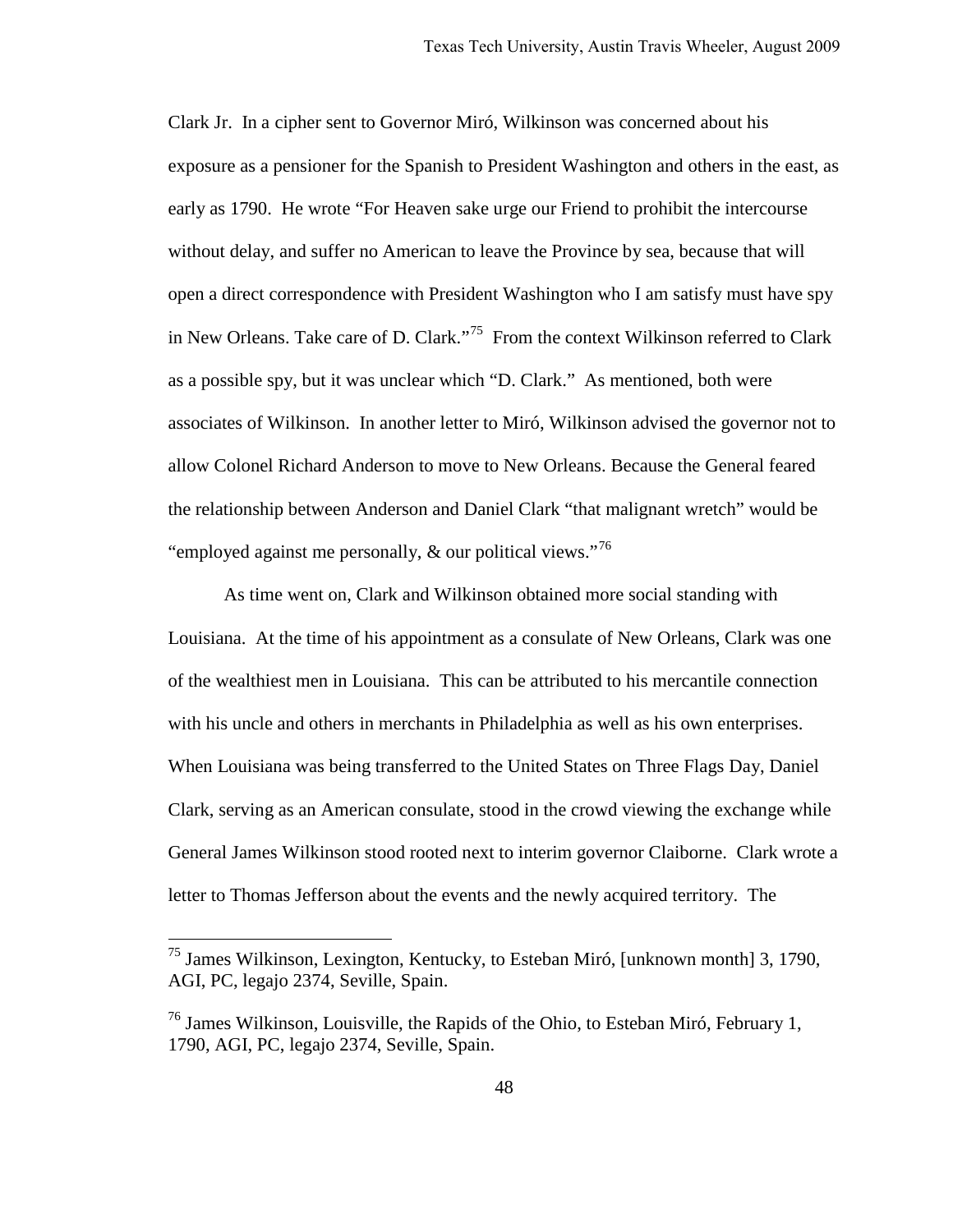dispatch described the circumstances of the transfer of Louisiana from Spain to France and then to the United States and the overall social environment in New Orleans. While detailing the smooth transfer, Clark used the opportunity to inform the President and his staff of whom they should beware of in their new territory if they wanted to achieve security and prosperity. Clark, however, did not directly refer to Wilkinson or give any precaution about his past involvements with the Spanish. Clark, as he later stated, would have been well aware of Wilkinson's previous relations with the Spanish administration by this time; however, he did not use this chance to expose Wilkinson. Clark stated that he had previous relations with the Spanish and continued to hold a respectable understanding with the recently deposed French. And yet his main concern and warning was to be suspicious of any person that had received pensions from the Spanish, was pro-French, and supported the French cause.<sup>[77](#page-51-0)</sup> Wilkinson would have been excluded by the two latter criteria.

If Clark believed Wilkinson to be a villain, he continued to cover up for Wilkinson for the next few years. A little while later in 1804, John Watkins, the mayor of New Orleans from 1803 to 1807, asked for an investigation in to the financial relationship between Wilkinson and the previous Spanish officials. Watkins was told by Daniel Clark, that Wilkinson had never received ten thousand dollars from the Spanish.<sup>[78](#page-51-1)</sup> So what caused this dramatic change of allegiance between Wilkinson and Clark?

<span id="page-51-0"></span> $77$  Arthur P. Whitaker, "Another Dispatch from the United States Consulate in New Orleans," *American Historical Review*, 2(January 1933): 291- 295.

<span id="page-51-1"></span><sup>78</sup> Bradley, *Interim Appointment*, 385-386.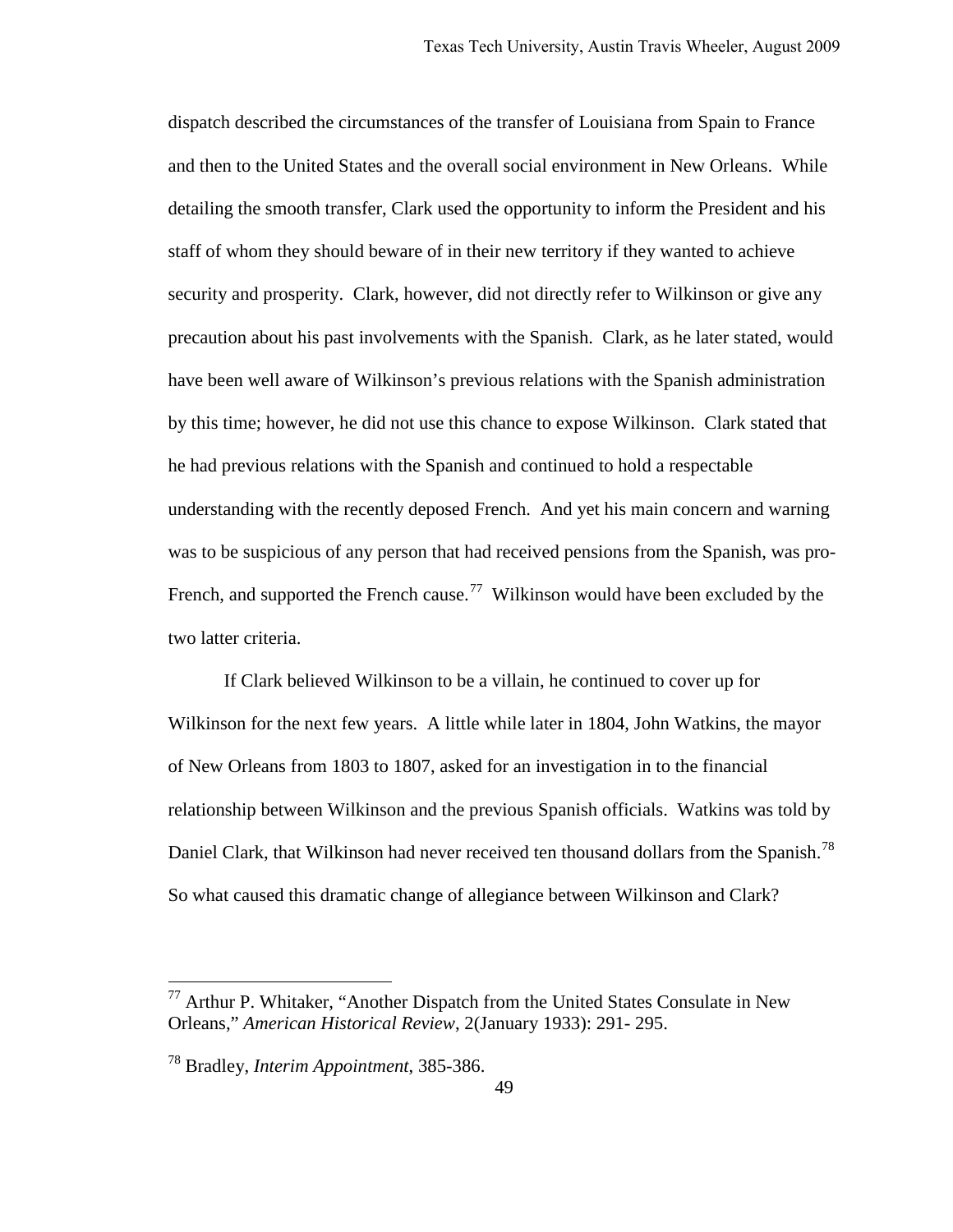Historian Jared William Bradley noticed Daniel Clark's attitude and demeanor took a violence turn around 1808. There were several factors that led Clark to turn against his former friends. Clark often criticized W. C. C. Claiborne, the interim governor of the Orleans territory, because of his own political aspirations. By May 1807, the rift between the interim governor and the former consulate turned violent when Clark had enough of Claiborne's partisanship and said some slanderous remarks about him. In return, Claiborne demanded satisfaction, and a duel was fought between the two men. Shots were fired but neither was seriously wounded.<sup>[79](#page-52-0)</sup> By that time, Clark had been implicated by Wilkinson as a conspirator in the Aaron Burr Trial, and Clark was lashing back at Claiborne for defending Wilkinson.<sup>[80](#page-52-1)</sup> The governor stood by Wilkinson because of his allegiance to Thomas Jefferson. Clark's duel with Claiborne and criticism of Wilkinson not only attacked the two, but also against pitted him against Thomas Jefferson and the Democratic Republicans. Clark felt slighted when he was passed over for the governorship of the Orleans territory in favor of Claiborne. He believed himself to be an excellent candidate because he had served as the US consulate from 1801 to 1803 and had extensive knowledge of the political and social environment of New Orleans. In 1808, Clark realized that he would not advance politically under Jefferson's Democratic- Republicans and teamed up with John Randolph of Roanoke. Randolph had long before been a critic of the Jefferson administration and recently of Wilkinson. And if the Democratic- Republicans were not re-elected back to the White House, Clark's new

<span id="page-52-0"></span> $^{79}$  Ibid, 280.

<span id="page-52-1"></span><sup>80</sup> Roger G. Kennedy, Mr*. Jefferson's Lost Cause: Land, Farmers, Slavery and the Louisiana Purchase* (Oxford, England: Oxford University Press, 2003)*,* 258-259.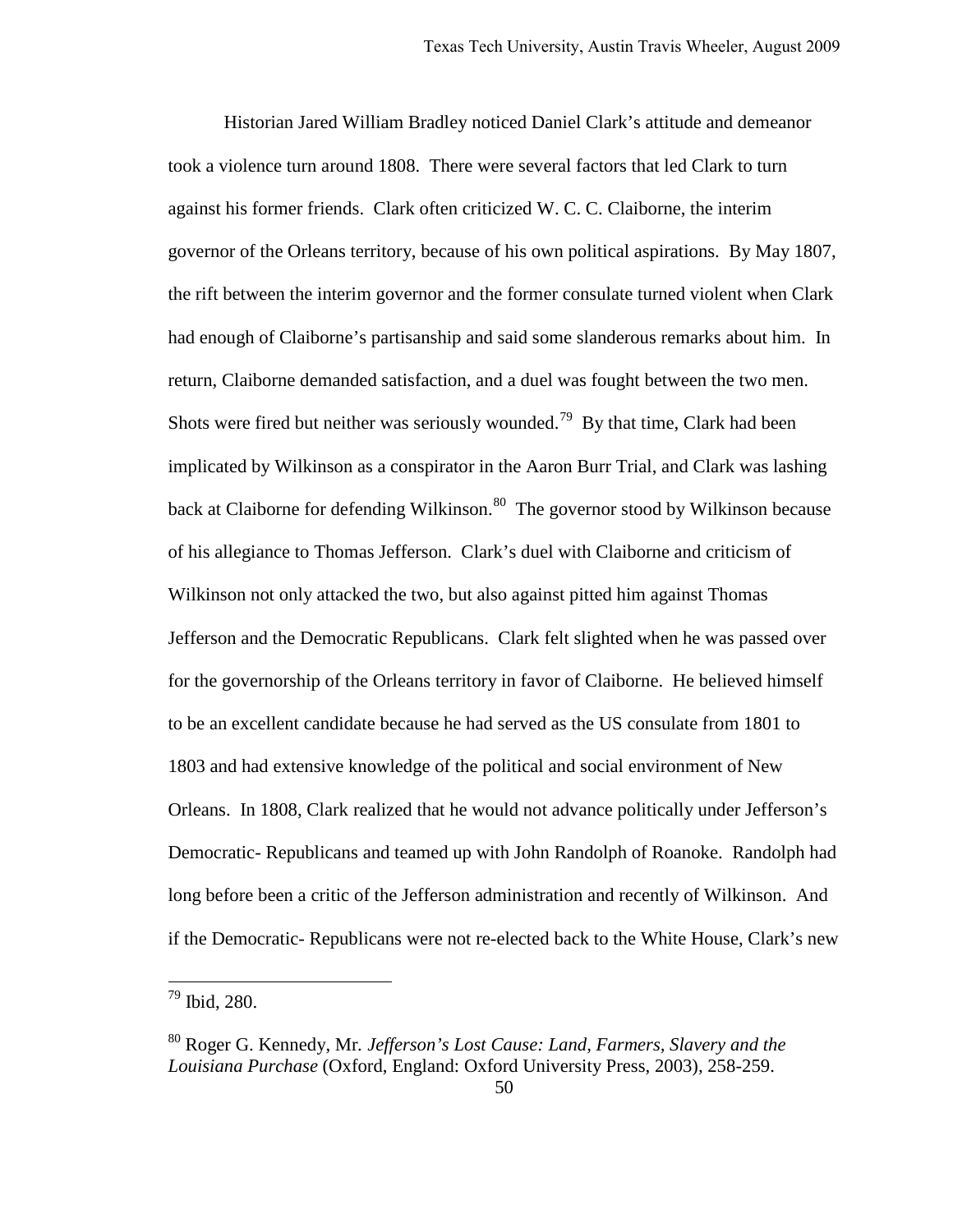affiliation with Randolph and the Quids would have helped reinvigorate his political career because the former US consulate would have been the one to expose the treason of Jefferson's trusted general in the west, thereby striking a blow against the Democratic Republicans.

While the decline of Wilkinson's social influence may have begun well before 1809, that year marked the date of Daniel Clark's publication of *Proofs of Corruption of General James Wilkinson: and of his Connexion with Aaron Burr, with a Full Refutation of His Slanderous Allegations in Relation to the Character of the Principal Witness Against Him*. In Clark's book, he accused the general of receiving upwards of some 30,000 dollars from the Spanish government and 600,000 acres of land. Clark reported Wilkinson received four payments in return for his aid in the annexation plot of the western territory of the United States. In 1807, Wilkinson and Clark had a falling out and their relationship was no longer beneficial. $81$  This was attributed to the involvement of both in the trial of Aaron Burr in 1807. General Wilkinson was the one who informed Thomas Jefferson and the Spanish officials of Aaron Burr activities in the west. Daniel Clark's book defended his own character and reputation by deliberately attacking James Wilkinson.

Yet Daniel Clark's reputation was anything but crystal clean. According to Arthur Preston Whitaker, Clark was a molelike [*sic*] individual, who burrowed his way through the life of his generation in the Southwest, leaving many surface indications of his activity, but seldom giving any sign of what activity was all about. It cannot be

<span id="page-53-0"></span><sup>81</sup>Clark, *Proofs of Corruption*, 9: 116.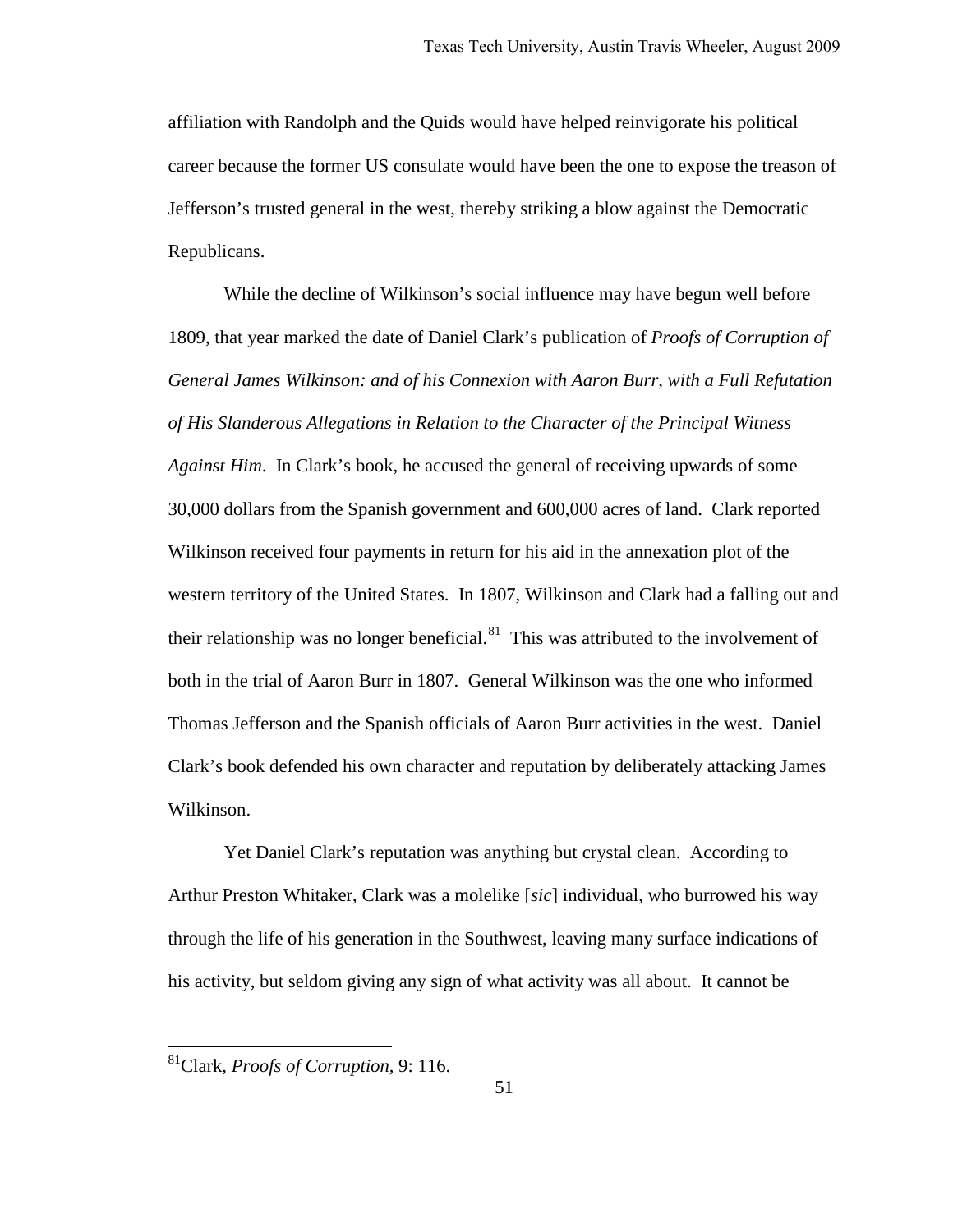proved that he was a rascal and yet one would hardly employ such terms as honor, probity, fidelity, describing him. <sup>[82](#page-54-0)</sup>

 Clark said it was not until he pledged allegiance to the United States, that he felt the urge to expose the treasonous acts of Wilkinson to Congress; however, it was some seven years after this pledge that his book was written. This explosion of patriotism appeared after Clark was unsuccessful at advancing his politic ambitions, because he was passed over for the position of interim governor of the New Orleans territory by Jefferson. Furthermore, the relationship between Wilkinson and Burr soured, because the General accused Daniel Clark of financing fifty- thousand dollars to Aaron Burr to help raise an army to capture American New Orleans, and from there attack Spanish territories in an attempt to establish an independent sovereign nation separate from the Unites States. $83$ 

 It was not until after the Burr trial, that John Randolph of Roanoake began to question the General's role in the Burr Conspiracy to the House of Representatives, but his suspicions of Wilkinson´s involvement were founded during the trial. John Randolph had served as chairmen of the jury during the Burr trial, and afterwards requested the General be arrested and charged with treason because of the flawed testimony given by Wilkinson. After the trial of Aaron Burr, John Randolph began gathering information about Wilkinson, and an alliance was formed between Clark and Randolph, in which Clark was to become the chief accuser against Wilkinson.

<span id="page-54-0"></span><sup>82</sup> Arthur Preston Whitaker, *The Mississippi Question 1795-1803: A Study in Trade, Politics, and Diplomacy* (Gloucester, MA, 1962; originally published 1934), 92.

<span id="page-54-1"></span><sup>83</sup>Clark, *Proofs of Corruption*, 60.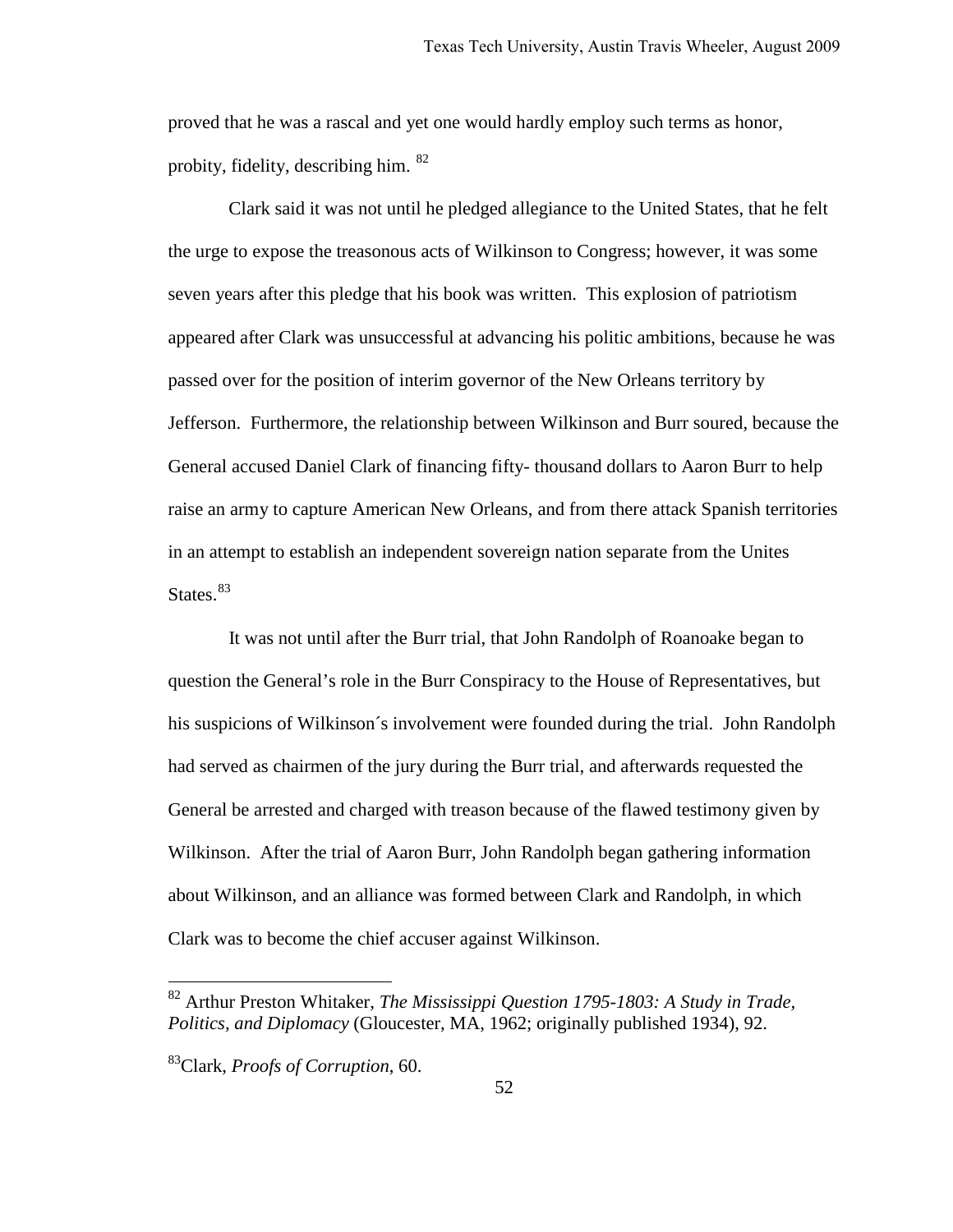Wilkinson believed the rupture in the relationship between himself and Daniel Clark occurred one night at a dinner party after the acquittal of Burr and before the opening of Congress in 1807, when Wilkinson made some remarks as to the financial status of Daniel Clark. A gentleman from Baltimore overheard the remarks and questioned the General about his statement. It turned out that Daniel Clark was courting the gentleman's daughter. The said gentleman then began asking for an expensive prenuptial financial settlement in exchange for his daughter's hand. In the end, Daniel Clark did not marry the girl, and his romantic relationships would latter catch up to his relatives in the Gaines Case.<sup>[84](#page-55-0)</sup> With the separation of friendships between Wilkinson and Clark, Clark had the opportunity to advance his political career by sinking the General's, which was a Jeffersonian symbol.

 Following the trial of Aaron Burr, while Clark and Randolph were complying evidence against Wilkinson, the General spend much of his time in Washington and surrounding areas defending his character against accusation made public by Randolph and Clark. He also began collecting evidence to support his defense. Fortunately for Wilkinson most of his former Spanish associates had died and were not available to give testimony against him. Also, the Spanish officials were not likely to implicate their own involvements in a possible scheme to garner land that was either intended to protect Spanish interest or in fostering a revolution that would have separated the western territories away from the United States. In 1808, before the publication of Clark's book,

<span id="page-55-0"></span><sup>84</sup> Shreve, *Finished Scoundrel*, 242-243.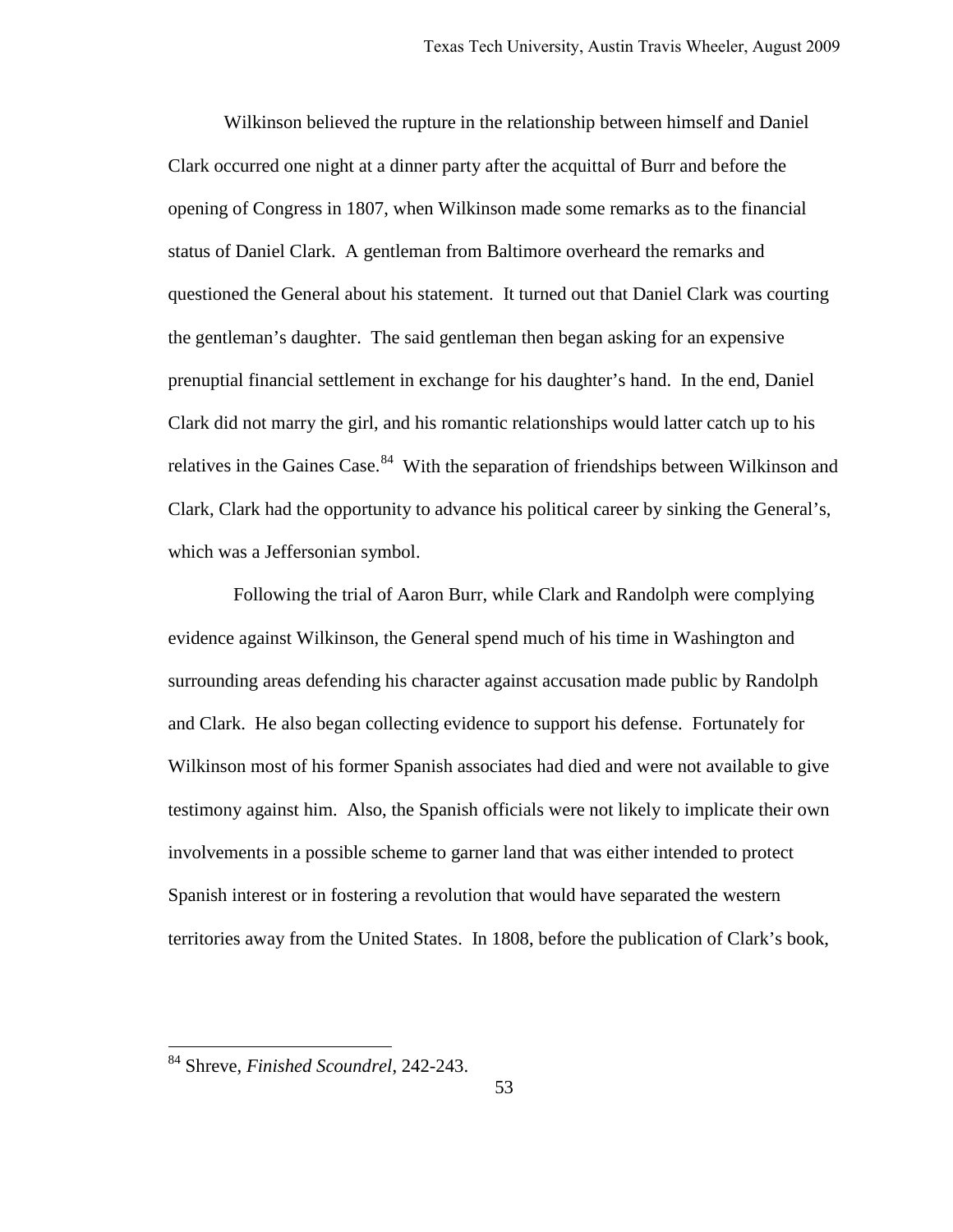Wilkinson wrote to the governor of West Florida, Vincente Folch, from Washington the

following letters:

#### Sir.

The inclosed pagette [*sic*] will exhibit my apology for this trespass; and expose to you one of the most villainous attacks ever made on a public character, by John Randolph & his infamous informer Daniel Clark. The motive of this murderous assault at this remote period may be thus resolved. For an injury done me, I called Mr. Randolph to the field of honour for reparation, he refused the Summons, and I posted [damaged] him to the world for a villain and a coward. Clark a member of the Mexican association, and an accomplice of Burr, fearing that his own party would expose him, if he did not fulfill his engagements to them to ruin me and also that I might detect him in the attempt {of which I now have proof} he made to have Baton Rouge attacked in the Summer of 1806. Believed it to be his interest to come forward  $\&$  by vile perjuries to destroy my character  $\&$ credibility. To these two other motives may be added; perhaps not less operative with Randolph, Clark, and their friends hostility to Mr. Jefferson & his own administration, & also to Spain. On the eve of a war with Great Britain as has been believed these Gentlemen who are the advocates of that Power, would wish to produce any ground of complaint against Spain, which might Serve to divert the resentments of the United States from the former power to the latter; and at the Same time believing the execution of the United States to be less friendly to Great Britain than Spain, they except by his ruin, to serve their favorite nation. Thomas Power has been corrupted to enter into this combination by Clark, and has Sworn he is a Spanish Officer; whereas I understand he was struck upon your Boles [Bowles] some years since. Indeed if he is an officer of Spain he merits the Gallows for the betrayal of his trust; when in New Orleans, and his virulent abuse of his King and all the officers of the Crown without exception; of which, I pledge you my sacred honor, I have written proof in my possession from his own Pen.

 For aid of Burr projects, Clark made two trips to Vera Cruz, between the months of Sept. 1805 & April 1806 after Burr had visited New Orleans of which the inclosed [*sic*] copy of his letter to a friend, the Original of which I have in my possession will fully set forth. You are Sensible Gentlemen of the extent of my commerce with New Orleans, and of the large Sums which I received on that account, you must also be Sensible, that whilst I have imformly [*sic*] endeavored, in all my correspondence with Louisiana to preserve the peace of our two Countries that I have never conceded a single right or interest appentenant [*sic*] To my Government.

Shall I suffer in consequence of engagements strictly innocent or for a conduct strictly Amicable? I hope not\_\_\_ but will look to you Gentlemen, for such documental testimony as may dissipate the doubts which my enemies, your enemies & the enemies of our two countries have spread\_\_\_ around me \_\_\_ The monies received from Louisiana after the year 1790, and the subsequent with the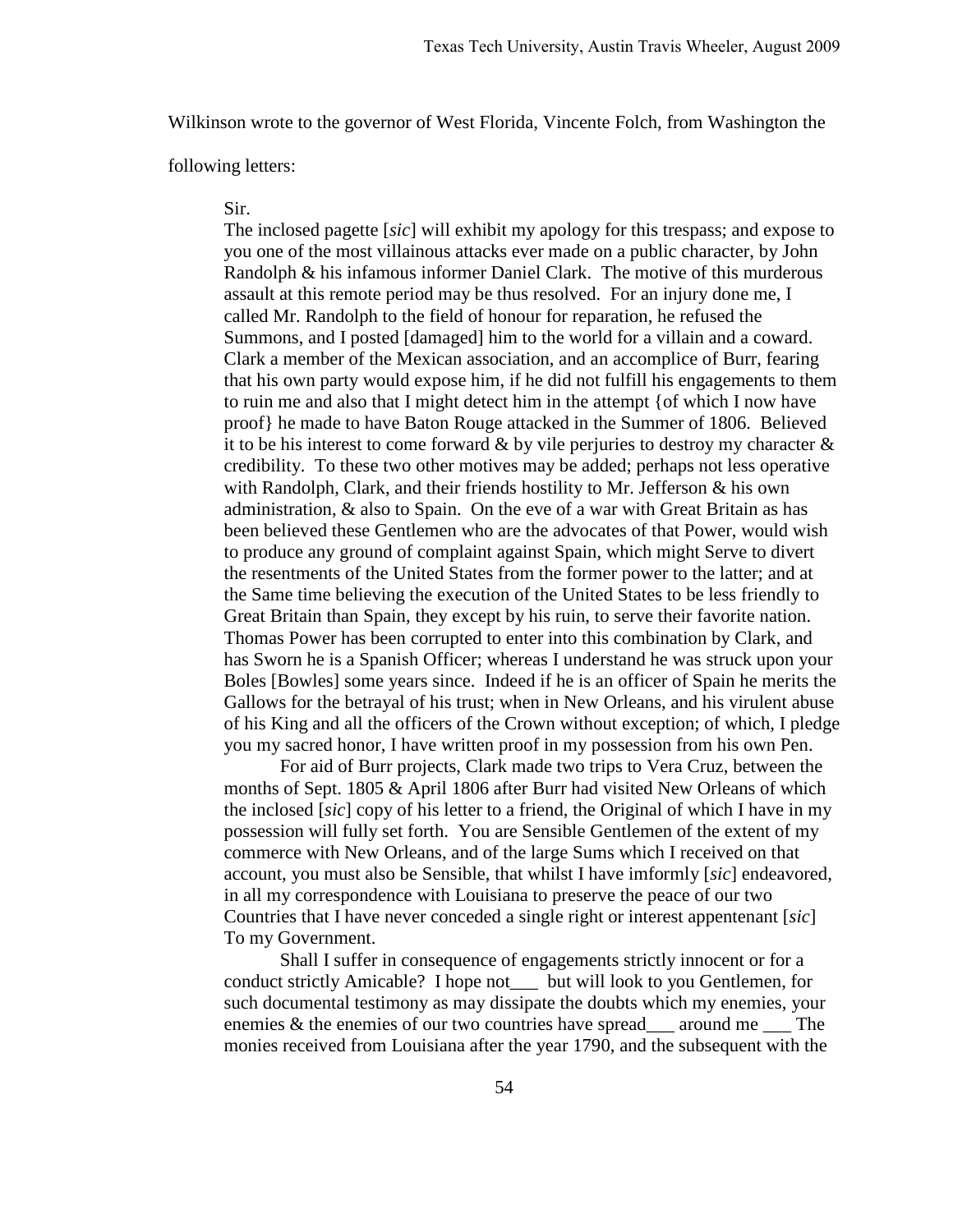termination of my trade to that Province were reported to me by Philip Nolan, my agent, & certified by Don Gilberto, as the proceed of a quantity of tobacco, which had been condemned, for being in bad condition and was afterwards received by the crown; but I have lost or missed this accounts I think the quantity was 220,000 pounds weight; for which I received \$4000 by Mr. La Cassaque \$6000 by Capt. Collins, & \$9000 by Nolan to whom it was delivered by Capt. Power, leaving a balance in my favor. Certified Statement of this transaction, would enable me to repel Clark's Calumnies, which rest it would Secur [*sic*], on the authority of Spanish Officers; and I will entreat of you Gentlemen to furnish them to me, addressed to the care of Capt. Gaim Fort Sroddart. Who will see them carefully forwarded to me. Waiting your answers I remain [damaged] with high consideration and respect. Gentlemen Your Most OBD Serv. Signed Ja [James] Wilkinson

1808 January  $16^{th}$  City of Washington To Excellency Gov. V. Folch<sup>[85](#page-57-0)</sup>

Washington January 16<sup>th</sup> 1808.

Dear Sir.

 $\overline{a}$ 

I this day addressed a publick [*sic*] letter to you and to Mr. Morales on the Subject of Clark's infamous attack on me, to gratify his political views and the vengeance of Burr and his associates to whom Clark is nearly connected and I will pray your Justice to enable me to detect the infamous Calumniator. You will perceive that Capt. Collins is higged [unreadable] into this business, and I must beg you to procure his deposition for me in reply to the Quere [Query]. under cover, and to transmit it to me as soon as possible Collins can prove Clark perjured in several instances Vir; Collins visited New Orleans on his own business, with a boat load of Flour two years after Owens was in that City and was requested to bring me round a sum of money, which was due me on account of my commercial concerns; He fitted out the boat which he Descended in and Brought on \$6000 with him of which I made no mystery. Now Clark Says he went down as my Agent and in the Same Season with Owens, that his boat was destroyed by the Hurricane and that he brought away at least eleven thousand dollars. I beg that Captain Collins may state these things fully and to say whether he did understand the money he received for me was on account of my former commercial business with Louisiana. I beg you to transmit your dispatches for me to Capt Collins who will carefully forward them. I wish you health and happiness and remain with great Personal respect and esteem. Your OBD Serv. Ja Wilkinson His Excellency Govt. Folch. N.3. Power declared publicky [*sic*] in Richmond that you were a man of such character that no person who know you would believe what asserted.

Copy of a letter from D. Clark to his correspondent in the Western Country. I have been twice, Since I last wrote you to the Land of Promise, but what is more

<span id="page-57-0"></span><sup>&</sup>lt;sup>85</sup> James Wilkinson, Washington D.C., to Vincente Folch, January 16, 1808, AGI, PC, legajo 2375, Seville, Spain.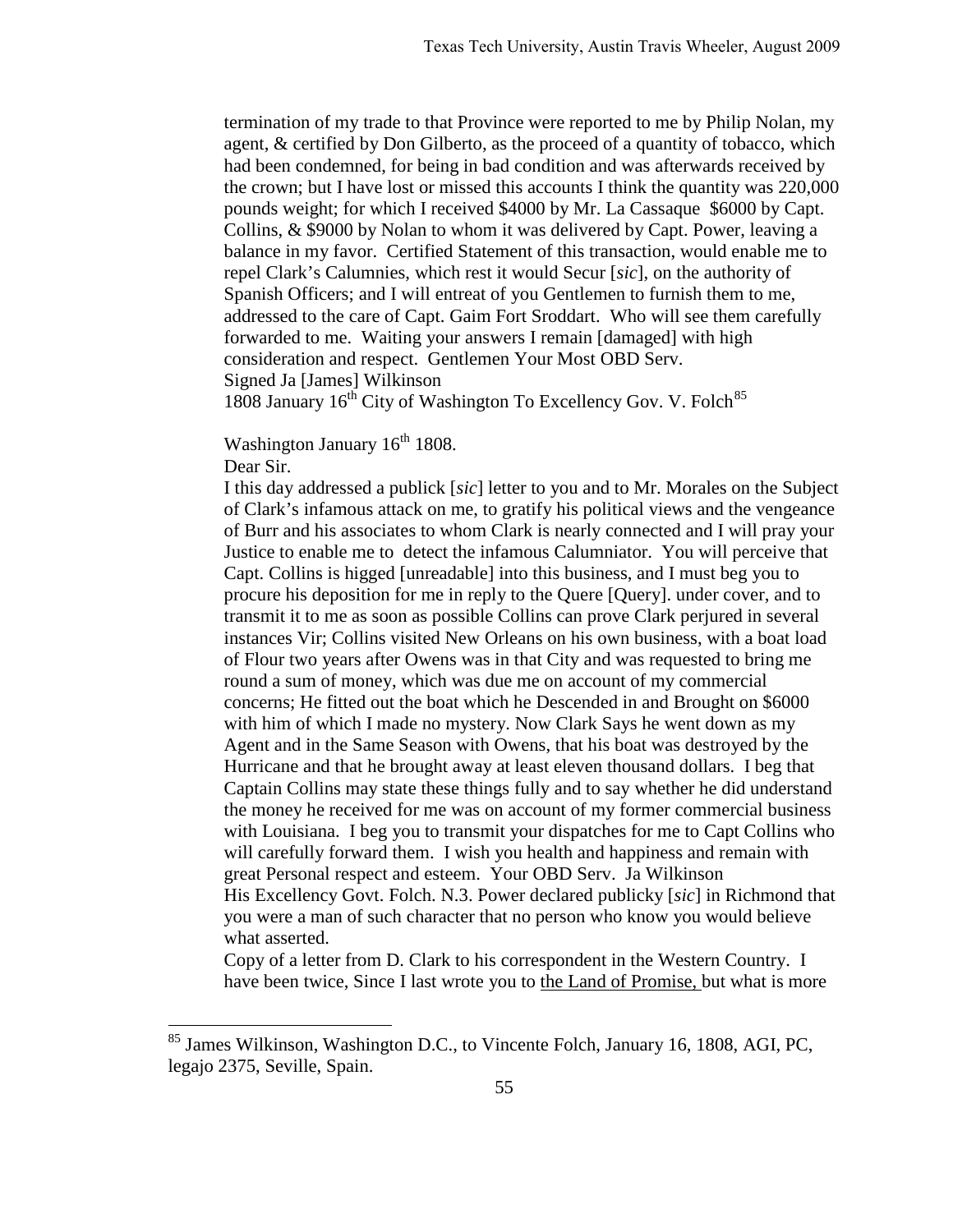surprising I have got safe back from it after having been represented to the Vice Roy, as a person dangerous to the Spanish Government and who had visited that country with no other view, than that of acquiring information of its Strength  $\&$ how & where it might be afraid with greatest probability of Success. I knew all this before I undertook the cost [damaged] voyage but was fool-hardy enough to attempt it. I have made some money  $\&$  acquired more knowledge of the country its productions & resources and made those of our own Country better known to them than before there is you know no harm in this interchange of useful information & at a future Day, I shall communicate to you all I have picked up during my Stay there. Vera Cruz

A true Copy from the Original in my possession upon my honour. Ja [James] Wilkinson

Washington Jany [January]  $16<sup>th</sup> 08$ .

 $\overline{a}$ 

Clark has lately shipped a large quantity of goods from Philadelphia, Said to be for Vera Cruz in the Ship Comet & Power it is said went in the same vessel thus he receives the hire of Corruption.<sup>[86](#page-58-0)</sup>

Wilkinson pled with the Spanish to help provide evidence to counterattack Daniel Clark.

The general depicted Clark as an enemy to Spain who led a reconnaissance mission into

Mexico, the "land of promise." The original copy of the letter Wilkinson said he

possessed was not enclosed in the packet, and it may never have existed. Wilkinson's

motives were to secure the assistances from the Spanish to defend his reputation against

Clark by reiterating Burr involvement in the Burr Conspiracy. On December 30, 1808, in

Washington D.C., Wilkinson wrote to governor Folch saying that he had received his

alibi.<sup>[87](#page-58-1)</sup> The General had the insurance necessary to fight back against his accusers. And

in the following year Clark's book was published and all of Wilkinson's intrigues were

open to the public. Not everything was so bleak for Wilkinson. The General remarried

<span id="page-58-0"></span><sup>&</sup>lt;sup>86</sup> James Wilkinson, New Orleans, to Vincente Folch, April 14, 1808, AGI, PC, legajo 2375, Seville, Spain.

<span id="page-58-1"></span><sup>87</sup> James Wilkinson, Washington, D.C., to Vincente Folch, December 30, 1808, AGI, PC, legajo 2375, Seville, Spain.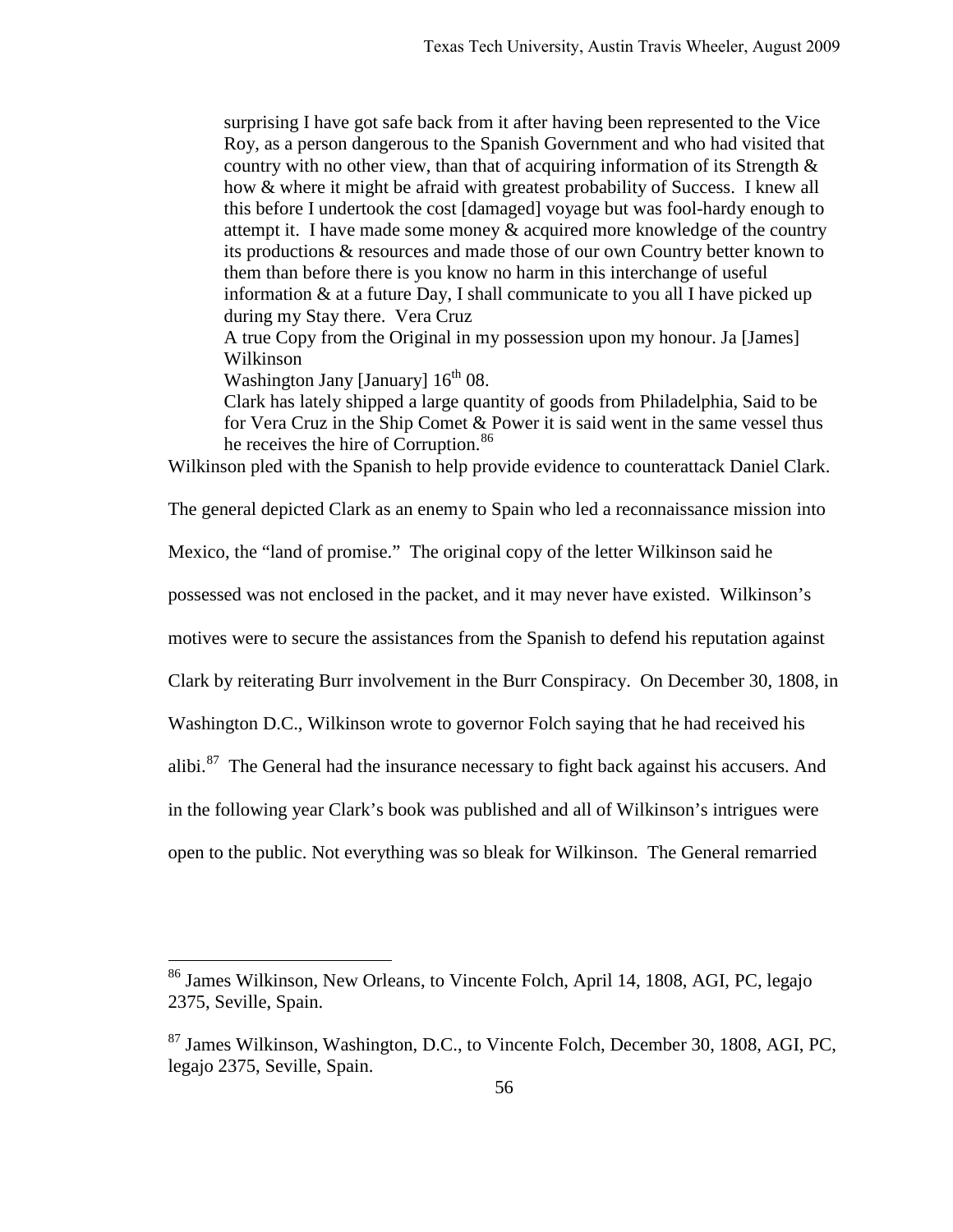on March 5, 1810 to Celestine Laveau Trudeau. Celestine was the widow of Thomas Urquehart and daughter of Charles Laveau Trudeau, a former associate of Wilkinson.

On July 7, 1811, Wilkinson received his first orders to appear in front of a courtmartial at Frederick, Maryland. The General had to answer to twenty-six specific charges under eight accounts. The charges filed against him were from events throughout his lifetime starting with his transactions with Governor Miró, to his relationship with Aaron Burr, and finally his military expenses and negligence.

The first charge alleged the General received payments from Spain with ten specifications of crime. The second charge was "Combining and confederating… to dismember the United States." The charges were derived from the *Proofs of Corruption* by Daniel Clark. Wilkinson faced his accusers by addressing their character in the same manner they addressed him, by throwing mud and doubt on their reputation. The principal witnesses were Daniel Clark, Thomas Power, and Andrew Ellicott. Thomas Power at the time of the said crime was acting as a Spanish pensioner and the middle man through which Wilkinson communicated with the Spanish Governors. Wilkinson dispelled Power's credibility by saying he was a proven Spanish spy and his testimony could not be trusted. Also if the court was to believe the testimony of Power, the General had written proof of no such corruption from Governor Folch, whom Power had public exalted as trustworthy. Daniel Clark's testimony was discredited by the number of allegiances to different nations he had. Finally Ellicott's character was also discredited by the testimony delivered by Thomas Freeman about Ellicott and his son's sexual relations

57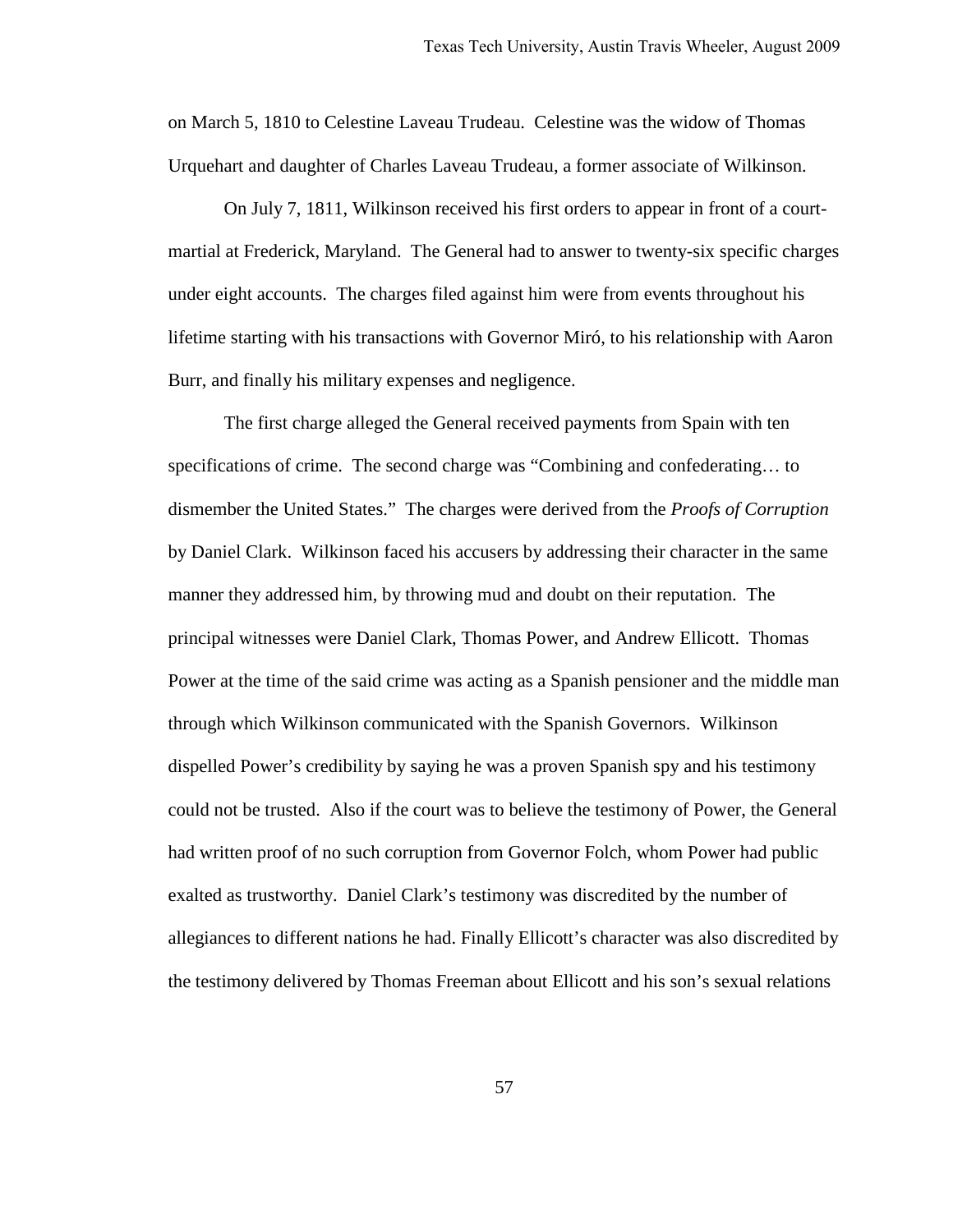with the family's washerwoman, Betsy.<sup>[88](#page-60-0)</sup> Ultimately the General reiterated that all the money he had received was accredited to a tobacco sale in 1790 were his payment was not received in full by then Governor Miró. This was always his defense when explaining the money received from the Spanish.

 The third charge of "Conspiring with known traitors…viz., Aaron Burr…to dismember the Union" stood on no ground considering Burr was previous found not guilty of the charge of treason; therefore, Wilkinson was not conspiring with known traitors. Now say if Burr was found guilty of the charges in 1807, Wilkinson trial for being a traitor would have occurred much sooner than 1811. The fourth charge "Conniving at and permitting a treasonable conspiracy and aiding and abetting the same" spawned from the uncertainty of the General actions before Aaron Burr arrest. The lack of military movement and attention by Wilkinson led to the speculation that Wilkinson was waiting for Burr's descend down the Mississippi; however, once again the charge of treason had already been disproved in the court of law. The sixth charge was of disobedience to orders to move troops from Terre aux Boeuffs to Natchez and Fort Adams. The order was issued by Dr. William Eustis the Secretary of the War Department on April 30, 1809, but the camp at Terre aux Boeuffs was not abandoned until September 14. Wilkinson blamed the war department for the tardiness: poor supplies, and poor transportation. Also the area that was picked out for the new encampment was full of diseases typical of the swamp ground. Wilkinson picked out the campsite because it was the least flooded and as close to New Orleans as ordered, but

<span id="page-60-0"></span><sup>88</sup> Shreve, *Finished Scoundrel*, 266.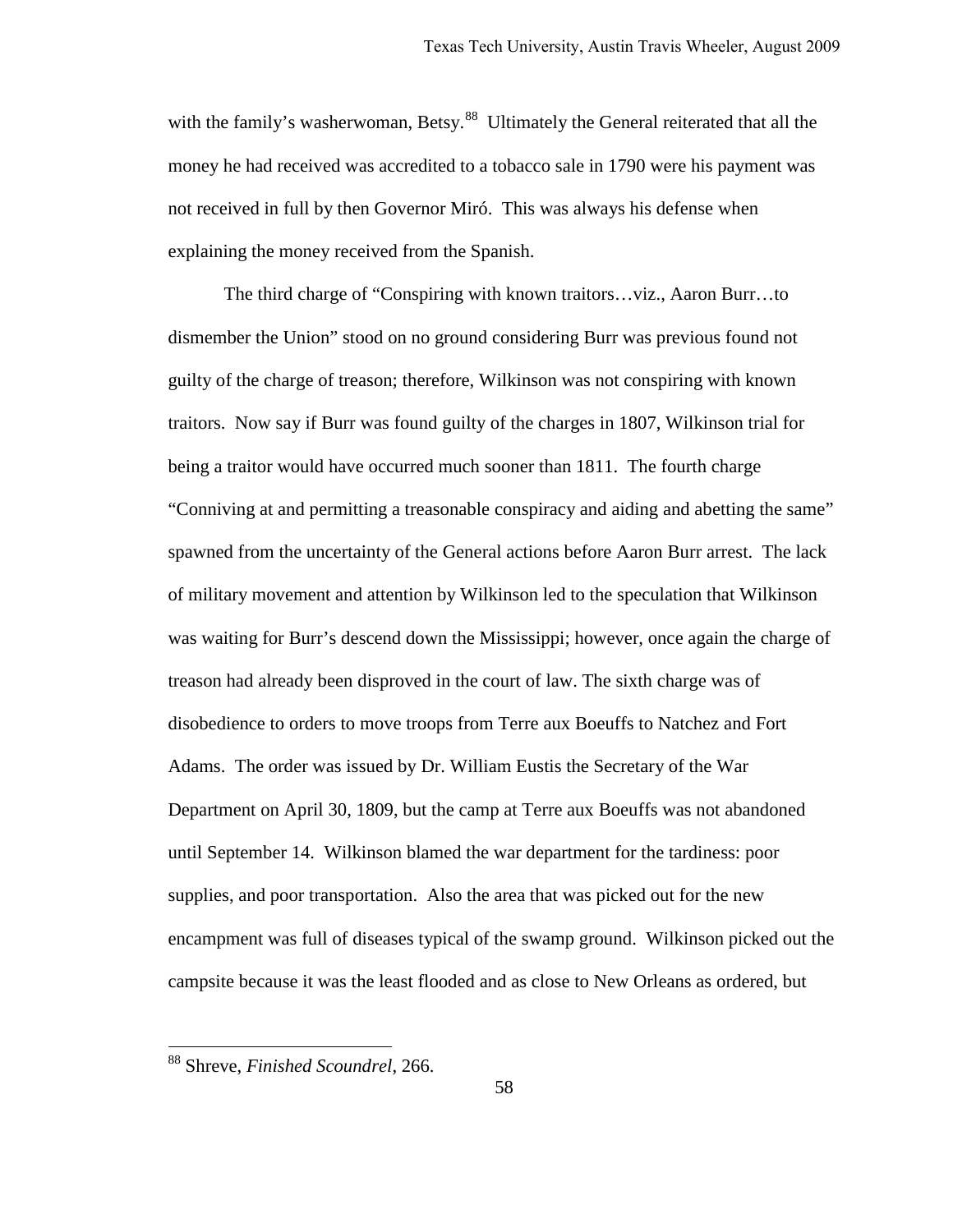nearly every location selected on the Mississippi River in Louisiana was a swamp. The seventh charge was neglect of duty in the Terre aux Boeuffs affair. Somebody had to pay for the number of deaths, and the weakening of the military in the west. Neither Wilkinson nor the Madison Administration, who had appointed Dr. Eustis as the Secretary of War, however, did.

The final charge of misappropriation and waste of public money and supplies was created by John Randolph's discovery of the receipts for Wilkinson's expenses due to traveling and his expectation of reimbursement for the loses do to him for his involvement in the military. John Randolph believed the law stated the Commander-in-Chief was responsible for all cost and expenses that occurred outside of his position and the General's two hundred and fifty dollar monthly salary should have sufficed for all expenses incurred.<sup>[89](#page-61-0)</sup> The senator felt that Wilkinson was abusing his position and was asking for excessive compensation of his travel expenses from the US government.

 Wilkinson was cleared of all charges. One reason why he was spared was because of the growing tension between England and the United States. The War of 1812 seemed imminent and James Wilkinson was restored to the rank of General. After his trial, he was ordered to go to New Orleans and to prepare his troops for a defense from a possible invasion from the English. Another reason why Wilkinson was found not guilty was because the General was able to rely on his former Spanish associates to solidify his defense and provide a counterargument to Clark's accusations.

<span id="page-61-0"></span><sup>89</sup> Shreve, *Finished Scoundrel*, 257.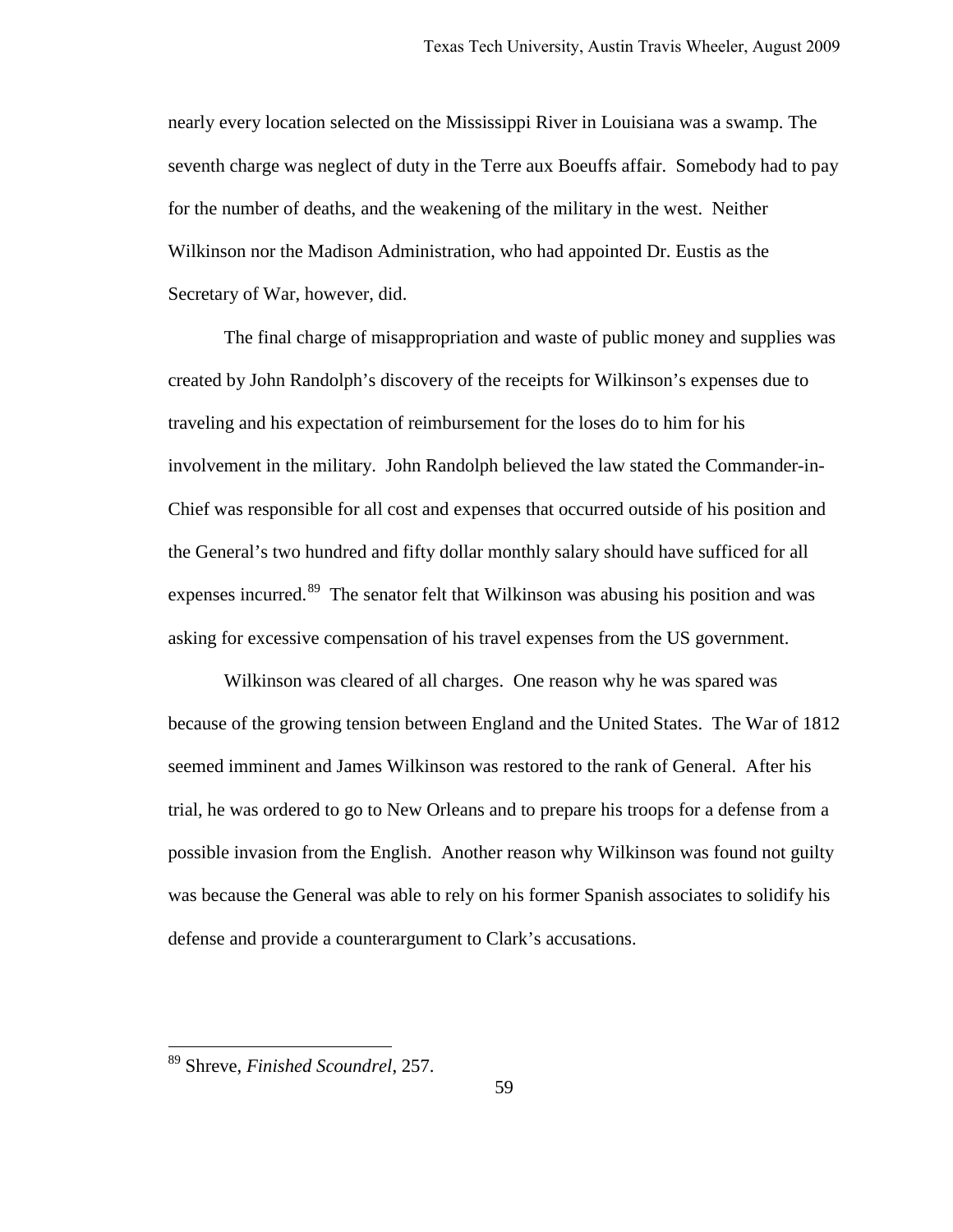## CHAPTER V

# WILKINSON'S FINAL YEARS

 James Wilkinson saw a short revival of his career after his court martial. The general was sent to New Orleans on April 10, 1812, to take command of the troops in the west. Wilkinson delivered one of the last blows to his former employers when he took Mobile, Alabama on April 13, 1813. The General's capture of the Spanish in Mobile was an example of Wilkinson protocol. On April 13, Wilkinson wrote to Mauricio Zuniga explaining the situation surrounding the attack on Spanish Mobile. "In taking possession of the Fortess [Fort Charlotte] I have obeyed the orders of the President of the United States, to assert the laws of the Government & enforce the civil Institutions of the Mississippi Territory as far as the River Perdido." The 600 troops led by Wilkinson captured Fort Charlotte without the "effusion of a drop of Blood."<sup>[90](#page-62-0)</sup> While the rest of the Florida territories were not obtained by the Americans until the ratification of the Adams-De Onis Treaty in 1819. The declining Spanish presence in continental North America had become apparent since the transfer of Louisiana to France.

 After the War of 1812, Wilkinson was again court martial led for his military campaign in the north after the battle of Montreal. Once again Wilkinson was cleared of all charges blaming the War Department's mismanagement of the campaign as the reason for failure. Wilkinson's relief was short lived. After the war, the United States Army began to cut back on its expenses. Wilkinson, who was ineffective in the north and had advancing age, was selected for release. Wilkinson retired from the army in 1814. The

<span id="page-62-0"></span><sup>&</sup>lt;sup>90</sup> James Wilkinson, Fort Charlotte, to Mauricio Zuniga, April 13, 1813, AGI, PC, legajo 2375, Seville, Spain.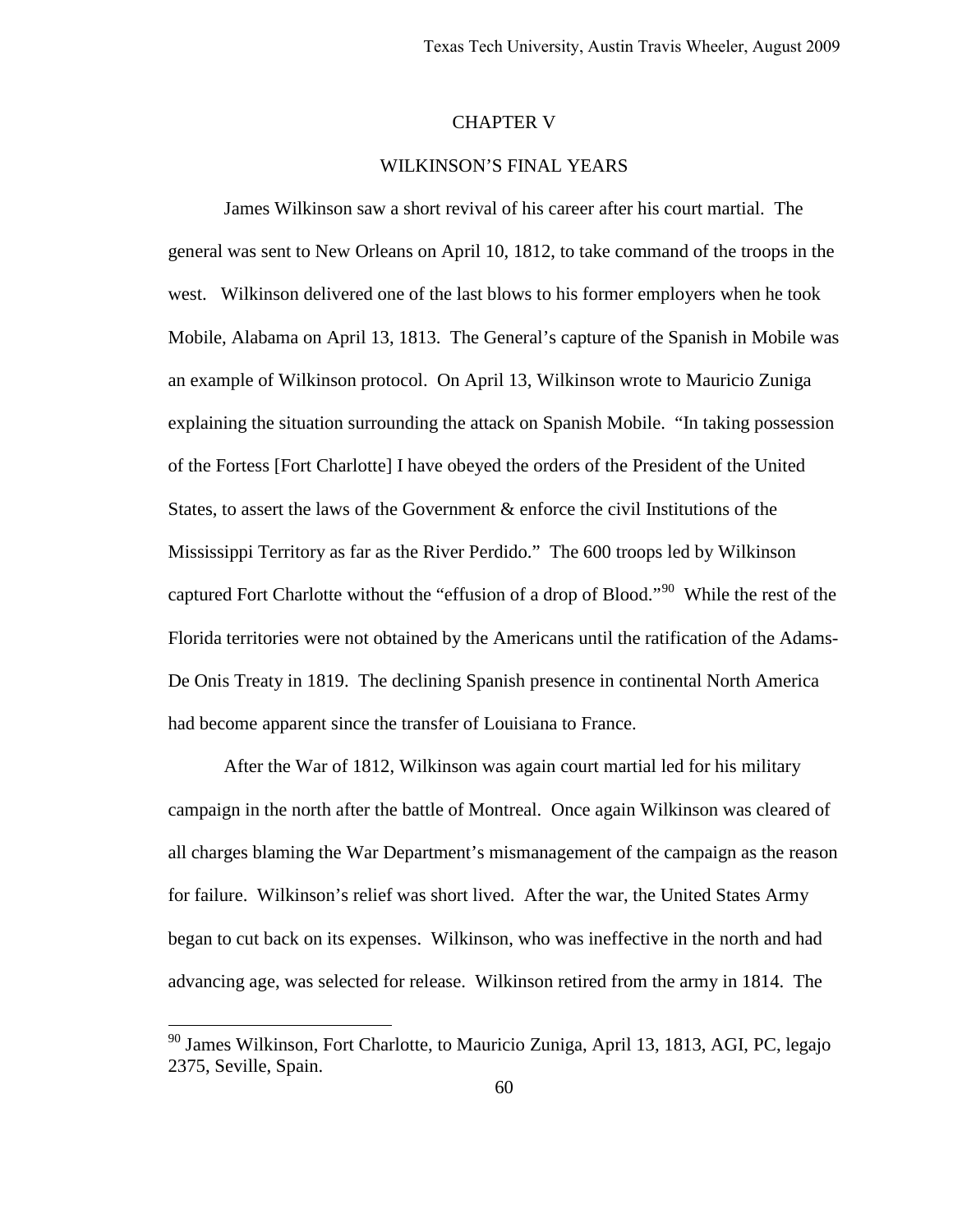General was awarded, in December of 1815, a 3,500 dollar retirement pension for his long years of service. After his retirement Wilkinson began to write his Memoirs that were released in a three volume set.  $91$ 

 The American borders did not stop expanding after the Louisiana Purchase. Settlers were still looking for cheap, unsettled land. The retired General among many others realized the opportunity in land speculation in the province of Texas was lucrative. After some years spent writing his memoirs and raising cotton in New Orleans, Wilkinson believed he could be of some service to the developing nation of Mexico and at the same time serve the United States of America as ambassador to Mexico. Although he never served officially as ambassador, he was able to submit a proposal to Agustín Interbide, who later became Emperor Agustín I. In 1822, Wilkinson wrote to the Emperor Interbide his observations about the current state of affairs for the newly created Mexican government. These suggestions were discovered by the historian Herbert E. Bolton in the Archivo General de la Nación of Mexico. One of the articles was titled *"Observations about the Important Branch of Commerce that Respectfully Presented to the Emperor*." The aged Wilkinson still relied on his tactics of written observation and suggestion of commercial policy that he employed nearly thirty five years earlier with the Spanish governors of Louisiana. However in his "Observations" of 1822, he does not request a guarantee of exclusive trading privileges. Instead, he suggested that the Mexican government should look to the United States as a possible trading partner, because the US was the most modern nation in the world that did not rely on outdated

<span id="page-63-0"></span><sup>91</sup> Thomas Robson Hay, "General James Wilkinson- The Last Phase," *The Louisiana Historical Quarterly*, 19(April 1936): 409.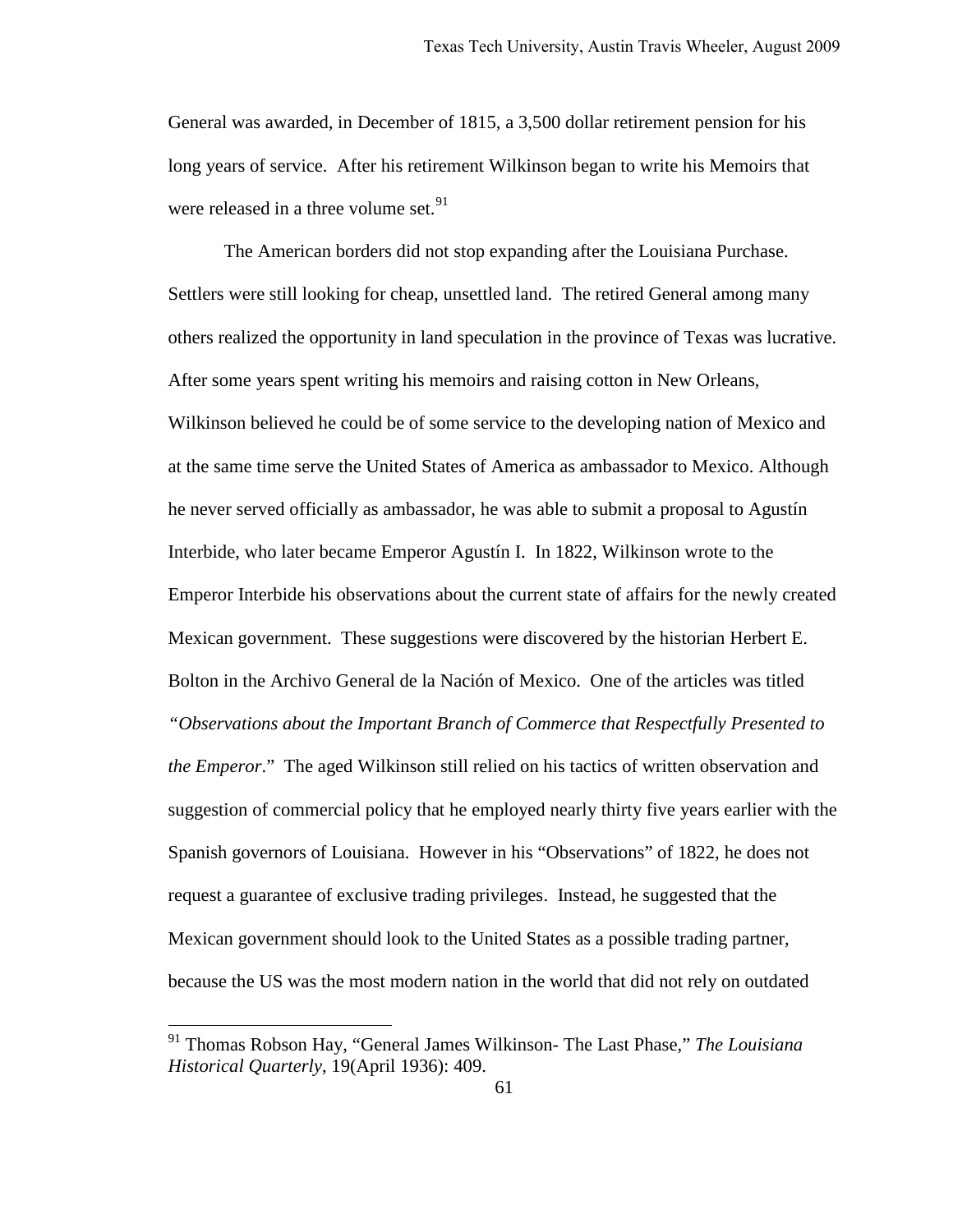trading policies that helped corrupt and weaken the European Nations such as Spain. In his second letter, he addressed the topic of immigration to Texas, but instead of using western settlers from the U.S., Interbide should recruit Catholic citizens from the former colonies of Florida and Louisiana. He also recommended that the province of Texas be divided into two territories. One of the territories should be governed by a person with experience and prestige.<sup>[92](#page-64-0)</sup> The hint of his own appointment was clearly expressed in his proposal.

In his final attempt to establish a lucrative position for himself, it was clear where his allegiance truly lay. While Wilkinson advocated a commerce relation with the United States, he was negotiating with the former Spanish subjects by himself.<sup>93</sup> And after all of his Hispanic relations and intrigues, Wilkinson died in a foreign country under a foreign flag still looking for his fortune. Investigators of Wilkinson believed that he suffered problems caused by diarrhea and used opium, laudanum or opiates to help battle the discomfort and pain.<sup>[94](#page-64-2)</sup> It seems unlikely to think that Wilkinson might have died from diarrhea, or an acute overdose of medication, when it is more probable to believe his advanced age and many years of traveling had finally caught up to him. Whatever the reason, Wilkinson died on December 28, 1825. His body was buried at the Church of San Miguel in Mexico City.

<span id="page-64-0"></span> $92$  Herbert E. Bolton, "General James Wilkinson as Advisor to Emperor Interbide," *Hispanic American Historical Review*, 2(May 1918): 164- 174.

<span id="page-64-1"></span><sup>&</sup>lt;sup>93</sup> Ibid., 178- 180.

<span id="page-64-2"></span><sup>94</sup> Jacobs, *Tarnished Warrior*, 340; Shreve, *Finished Scoundrel*, 294-295.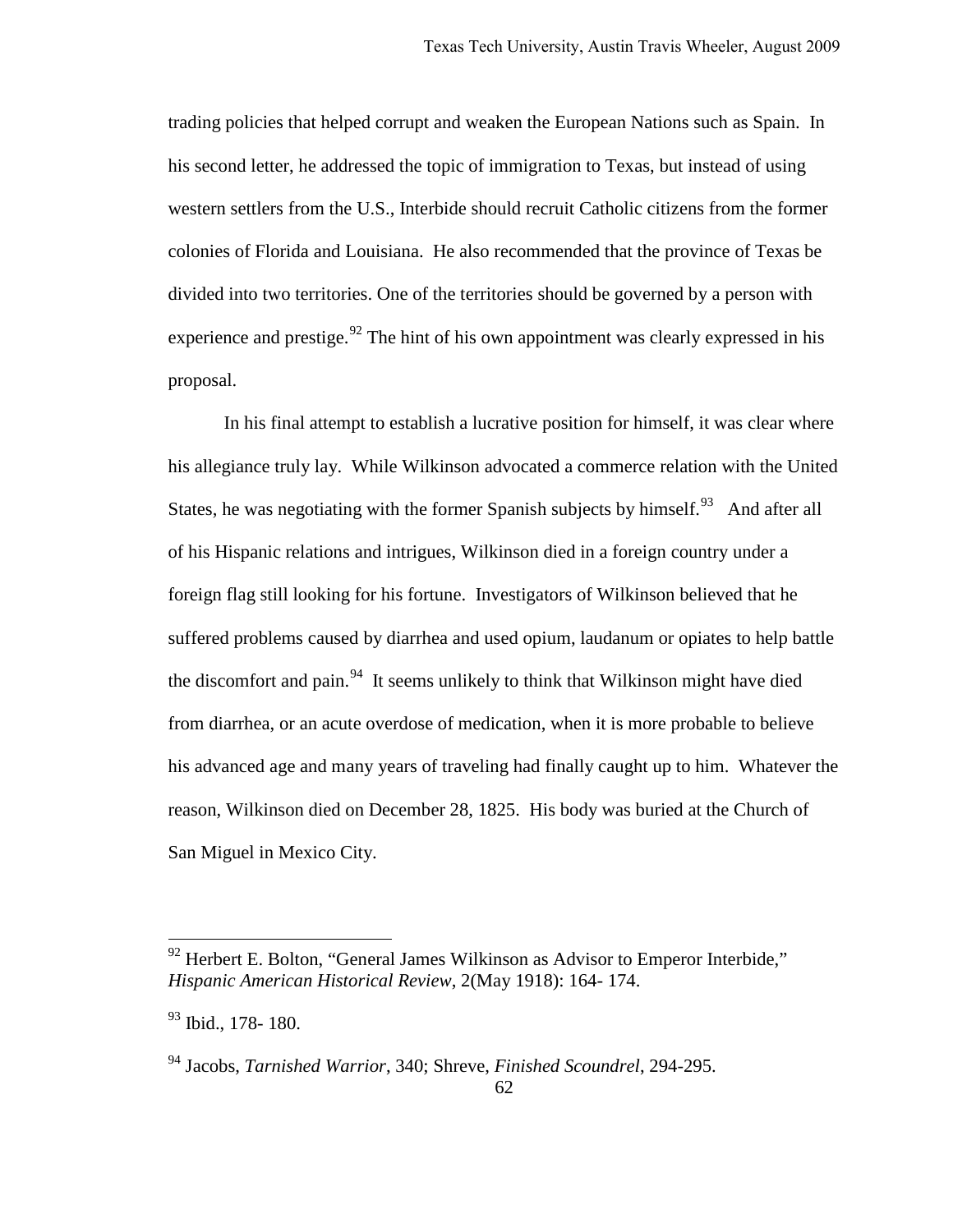In conclusion, "The founders [of the United States of America] were far more numerous than popular history suggests, and far less righteous and dignified… [they were] imperfect men in a less than perfect nation gasping at opportunities.<sup> $.95$ </sup> They fought against the English and bickered amongst themselves. And like the founding fathers, General James Wilkinson was a sterling example of an early American patriot. He was imperfect, flawed, vain, deceitful, ruthless, intelligent, and manipulative. But he fought and serviced his country for over twenty years. He was a man that "followed a policy of controlling his competitor."<sup>[96](#page-65-1)</sup> Wilkinson wanted what was best for himself, and that was to watch, wait, and see whom the most secure investment was. The General could not be called an idiot or a fool. He was a shrewd and calculating man who believed himself to be the epitome of gentry and the United States Army.

The Archivo General de Indias (AGI) helps investigators to understand the full complexity and development of James Wilkinson. The AGI proved Wilkinson along with many other prominent Americans pledged allegiance to Spain in order to trade, own property, and promote the interests of the Spanish Nation. It also unraveled many plots, conspiracies, and accusations that other archives could not provide. As previously mentioned, the AGI contains few correspondences between Wilkinson and the Spanish in the Old-southwest after the Louisiana Purchase, however, the few letters here revealed display interesting tidbits that help to shed more light on the still perplexing actions of Wilkinson, Burr, and others. The AGI also illuminates how the General relied on the

<span id="page-65-0"></span><sup>95</sup> Isenberg, *Fallen Founder*, 414.

<span id="page-65-1"></span><sup>&</sup>lt;sup>96</sup> Parish, "Intrigues of Doctor James O' Fallon," 240- 241.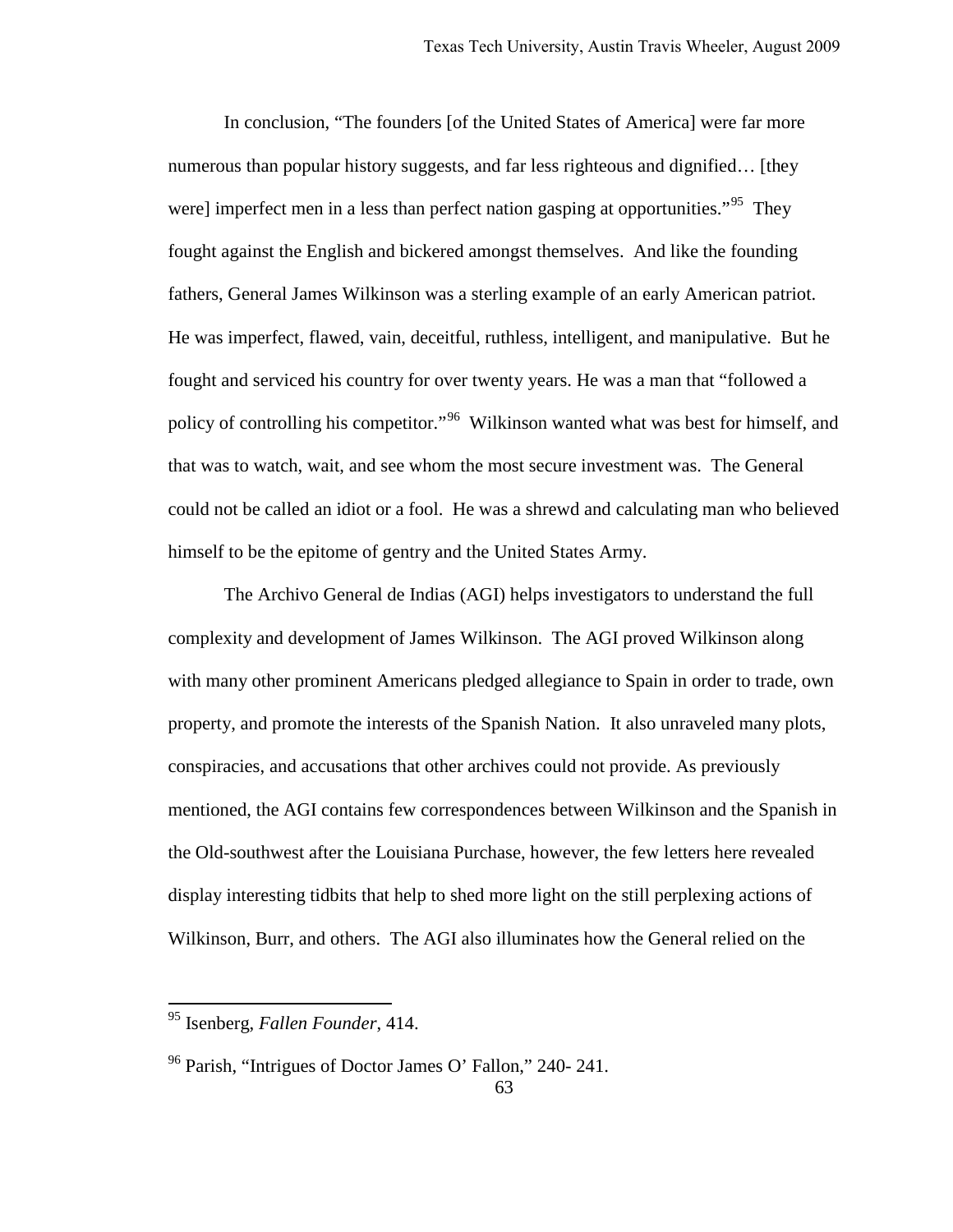testimony of Vicente Folch to support his defense against Daniel Clark and John Randolph of Roanoake. Finally the AGI shows how the Wilkinson was able to able to capture Mobile, Alabama in 1813 using only a pen and paper.

In the end, General James Wilkinson was well aware that his relationship with the Spanish was not copasetic with his position in the United States Army, and he took numerous measures to secure that his exposure would never be brought to public view. Was the General guilty of treason? Wilkinson was never proven guilty of treason in a court of law for various reasons. One reason for his acquittal was the limited definition of treason in the untested American legal system of that time, another being his political association with the Democratic- Republicans, and finally his ability to provide a strong defense. But by today's standards, Wilkinson would most certainly be court- martial and convicted of treason. We cannot judge the past with the standards of today, however, General James Wilkinson will remain an innocent scoundrel.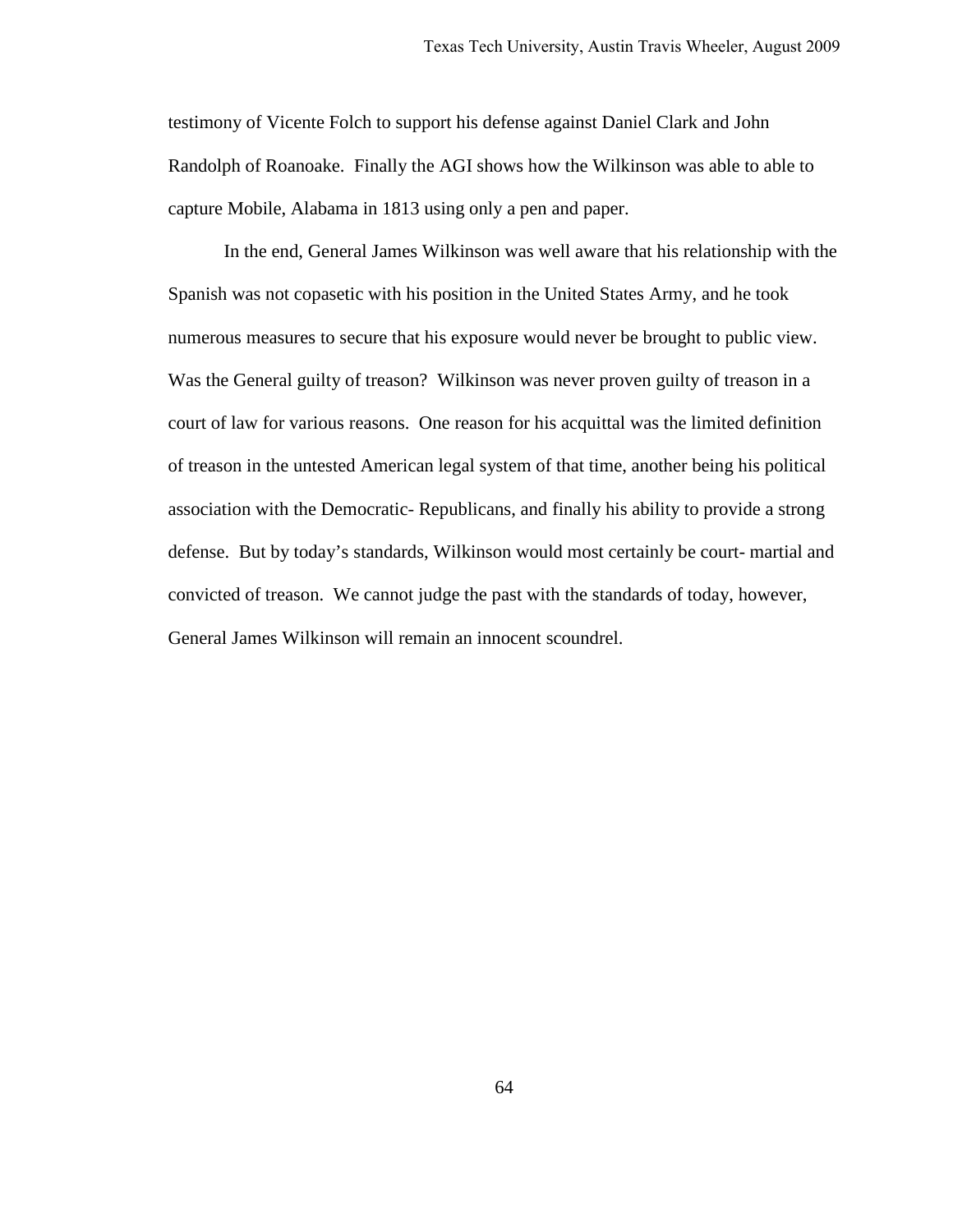### SELECTED BIBLIOGRAPHY

- Bolton, Hebert E. "General James Wilkinson as Advisor to Emperor Iturbide." *Hispanic American Historical Review*, 1(May 1918): 163-180.
- Bradley, Jared William, ed. *Interim Appointment: W. C. C. Claiborne Letter Book, 1804-*  1805. Baton Rouge: Louisiana State University Press, 2002.
- Chernow, Ron. *Alexander Hamilton*. New York: Penguin Press, 2004.
- Clark, Daniel, Jr. *Proofs of Corruption of General James Wilkinson: and of his Connexion with Aaron Burr, with a Full Refutation of His Slanderous Allegations in Relation to the Character of the Principal Witness Against Him*. Freeport, NY: Books for Libraries Press, 1809.
- Coker, William S. and Thomas D. Watson. *Indian Traders of the Southeastern Spanish Borderlands: Panton, Leslie & Company and John Forbes & Company, 1783- 1847.* Pensacola, FL: University of West Florida Press, 1986.
- Cox, Isaac Joslin. "General Wilkinson and His Later Intrigues with the Spaniards." *American Historical Review*. 19(July 1914): 794-812.

\_\_\_\_\_\_\_\_. "The New Invasion of the Goths and Vandals." *Proceedings of the Mississippi Valley Historical Association*. 8(1914): 176-200.

\_\_\_\_\_\_\_\_. "The Louisiana- Texas Frontier during the Burr Conspiracy." *Mississippi Valley Historical Review*. 10(December 1923): 274-284.

- Ellis, Joseph J. *American Sphinx: The Character of Thomas Jefferson*. New York: Alfred A. Knopf, 1997.
- Garraty, John A. *The Nature of Biography*. New York: Vintage Books, 1957.
- Gayarré, Charles. *The History of Louisiana*. 4 vols. New York: W. J. Widdleton, 1866.
- Giles, Janice Holt. *The Land Beyond the Mountains*. Lexington, Kentucky: University Press of Kentucky, 1958.
- Green, Thomas Marshall. *The Spanish Conspiracy: A Review of the Early Spanish Movements in the South-West*. Cincinnati, OH: R. Clarke & co., 1891; reprint, Gloucester, MA: Peter Smith, 1967.
- Hay, Thomas Robson. "General James Wilkinson- The Last Phase." *Louisiana Historical Quarterly*. 19(April 1936): 407- 435.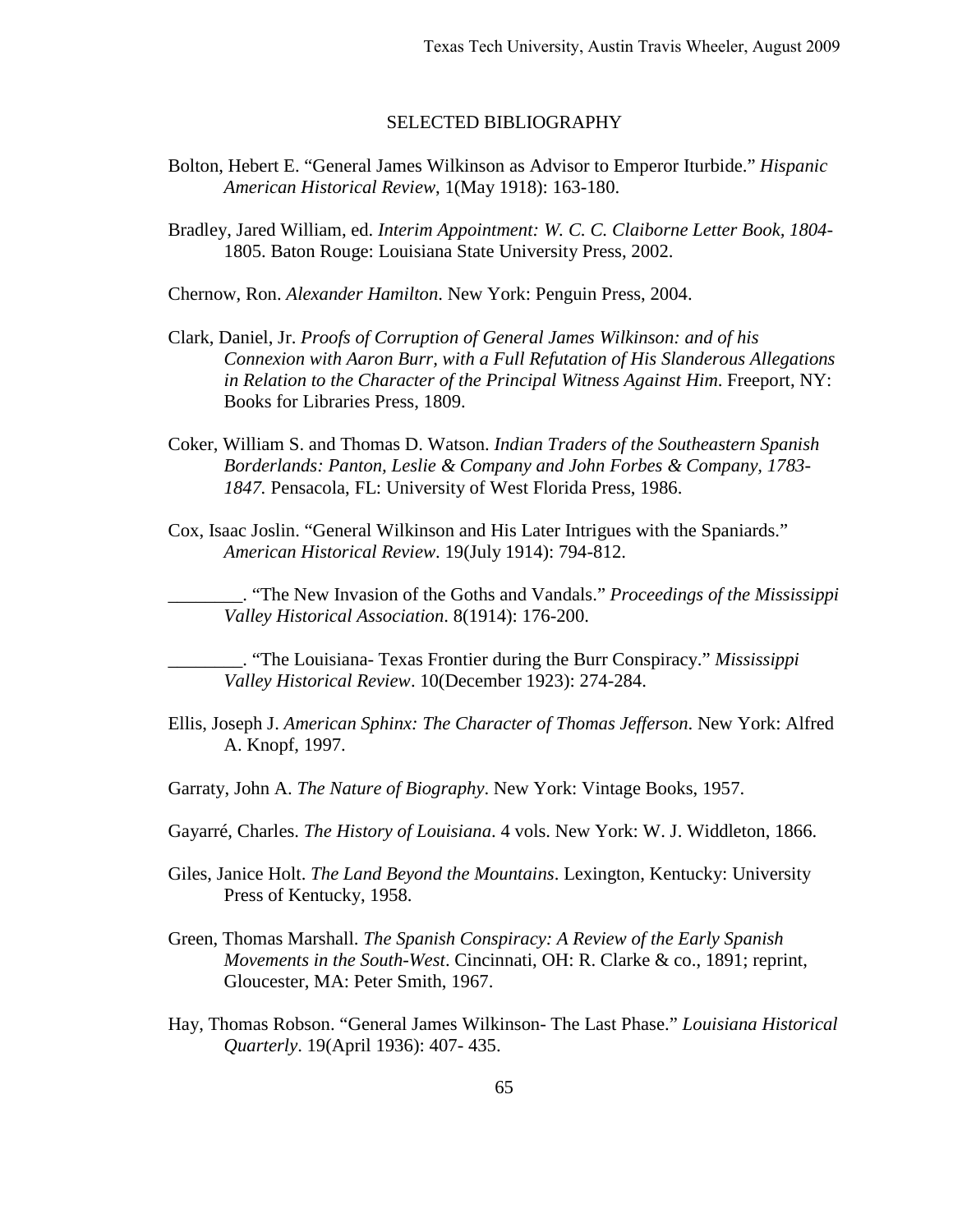- Hay, Thomas Robson and M. R.Werner. *The Admirable Trumpeter: A biography of General James Wilkinson*. Garden City, NY: Doubleday, Doran, & Company, 1941.
- Hill, Roscoe R. *Descriptive Catalogue of the Documents Relating to the History of the United States in the Papeles Procedentes de Cuba Deposited in the Archivo General de Indias at Seville*. Washington, DC: Carnegie Institution of Washington, 1916.
- Holmes, Jack D. L. *Gayoso: The Life of a Spanish Governor in the Mississippi Valley 1789- 1799*. Baton Rouge: LA: Louisiana State University Press, 1965; reprint, Gloucester, MA: Peter Smith, 1968.
- Hoffer, Peter Charles. *Past Imperfect.* New York: Public Affairs, 2004.
- Isenberg, Nancy. *Fallen Founder: The Life of Aaron Burr*. New York: Viking Penguin, 2007.
- Jacobs, James Ripley. *Tarnished Warrior: Major-General James Wilkinson.* New York: The Macmillan Company, 1938.
- Jordan Terry G. and Matti Kaups. *The American Backwoods Frontier: An Ethnic and Ecological Interpretation*. Baltimore: John Hopkins University Press, 1989.
- Kennedy, Roger G. *Mr. Jefferson's Lost Cause: Land, Farmers, Slavery and the Louisiana Purchase*. Oxford, England: Oxford University Press, 2003.
- McGiverin, Rolland H. "Dictionaries Published in the United States, 1703-1832." [http://library.indstate.edu/about/units/rbsc/cordell/american\\_dictionaries.pdf](http://library.indstate.edu/about/units/rbsc/cordell/american_dictionaries.pdf) (accessed on October 25, 2007).
- Melton, Buckner F., Jr. *Aaron Burr Conspiracy to Treason*. New York: John Wiley & Sons, Inc., 2002.
- Nevin, David. *Treason*. New York: A Tom Doherty Associates Book, 2001.
- Papeles Procedentes de Cuba. Legajos 199, 211, 2373, 2374, & 2375, Archivo General de Indias. Seville, Spain.
- Parish, John Carl. "The Intrigues of Doctor James O' Fallon." *Mississippi Valley Historical Review*. 17(September 1930): 230- 263.
- Remini, Robert V. "Andrew Jackson Takes an Oath of Allegiance to Spain." *Tennessee Historical Quarterly* 54(Spring 1995): 2-15.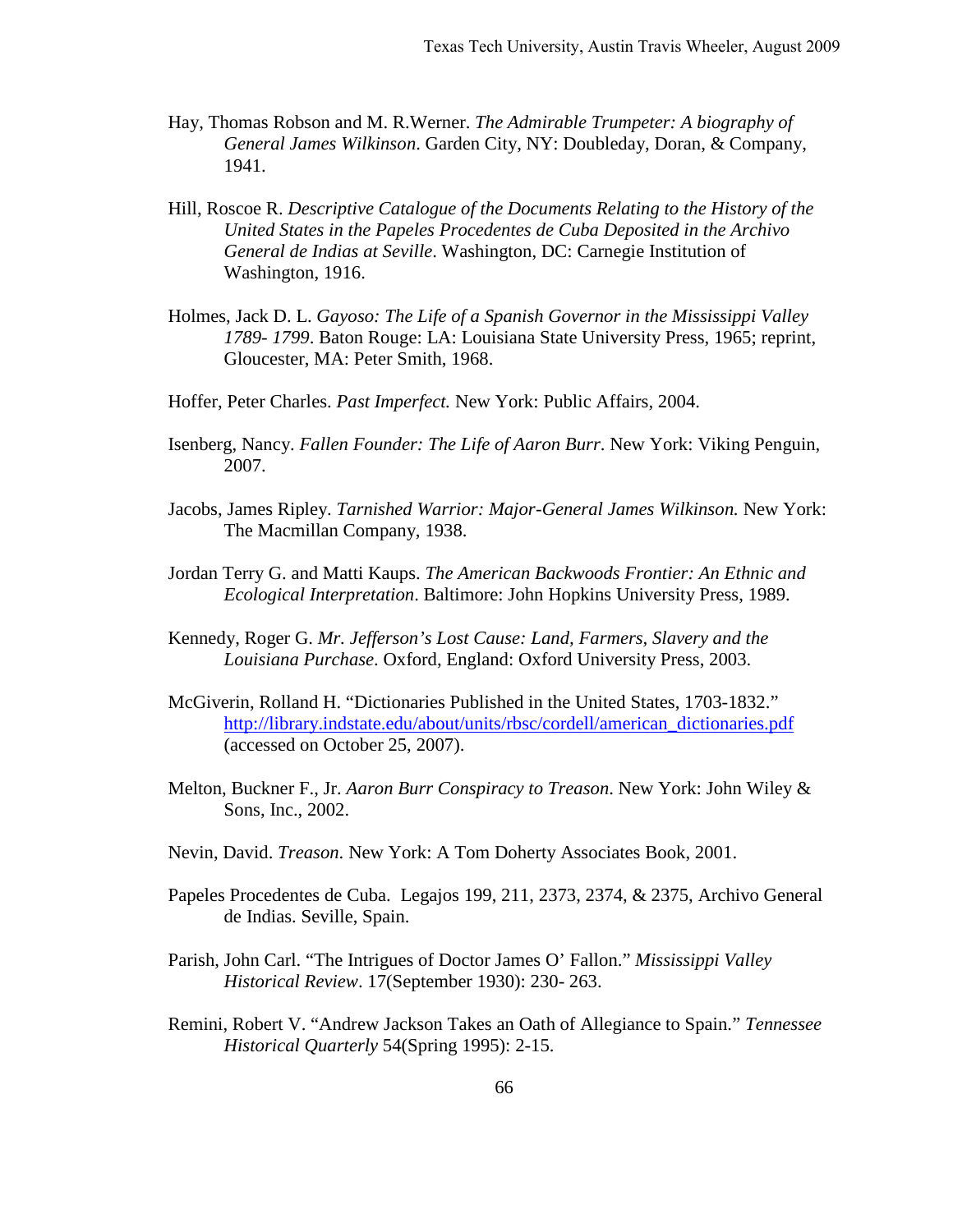Robinson, John, ed. *Entick's New Spelling Dictionary, in Which the Parts of Speech are Accurately Distinguished, and the Syllables Accented According to the Just and Natural Pronunciation of Each Word; With a Comprehensive Grammar of the English Tongue, Teaching to Read and Write the English Language with Propriety and Ease. To Which are Subjoined, a Brief Account of the Heathen Deities, and Other Fabulous Persons, Together with Principal Heroes and Heroines of Antiquity: Recompiled from the Best Authorities. The Most Usual Christian Names of Men and Women. A Table of Precedency of Rank. Complete Directions for Addressing Persons of Every Rank in Society, Either Personally or by Letter. A Concise Explanation of the Most Common Abbreviations of Words Used in the English Language. An Alphabetical Arrangement of Maritime and Inland Counties, with Their Chief Towns and Rivers. A List of Cities, Boroughs, Market-Towns, and Principal Villages, in Great Britain, with Their Distances from London in Measured Miles, revised, stereotype edition.* London: W. Wilson, St. John's Square, 1812.

Ruiz Zafón, Carlos. *La Sombra del Viento*. Barcelona, Spain: Planeta, 2001.

Shepherd, William R. "A Letter of General James Wilkinson, 1806." *American Historical Review*. 3(April 1904): 537.

\_\_\_\_\_\_\_\_. "Papers Bearing on James Wilkinson's Relations with Spain, 1787-1816." *American Historical Review*. 9(July 1904): 748-766.

- Shreve, Royal Ornan. *The Finished Scoundrel: General James Wilkinson, Sometime Commander-in-Chief of Army of the United States, Who Made Intrigue a Trade and Treason a Profession*. Indianapolis: The Bobbs- Merrill Company, 1933.
- Turabian, Katie L. *A Manual for Writers of Term Papers, Theses, and Dissertations, 6th edition*. Chicago: The University of Chicago Press, 1996.
- Whitaker, Arthur Preston. "Despatches[*sic*] from the United States Consulate in New Orleans, 1801-1803." *American Historical Review*. 32(July 1927): 801- 824.

\_\_\_\_\_\_\_\_. "James Wilkinson's First Descent to New Orleans in 1787." *Hispanic American Historical Review*. 8(February 1928): 82-97.

\_\_\_\_\_\_\_\_. "Another Dispatch from the United States Consulate in New Orleans." *American Historical Review*. 38(January 1933): 291-295.

\_\_\_\_\_\_\_\_. *The Mississippi Question 1795- 1803, A Study in Trade, Politics, and Diplomacy*. New York: C. Appleton-Century company, 1934; reprint, Gloucester, MA: Peter Smith, 1962.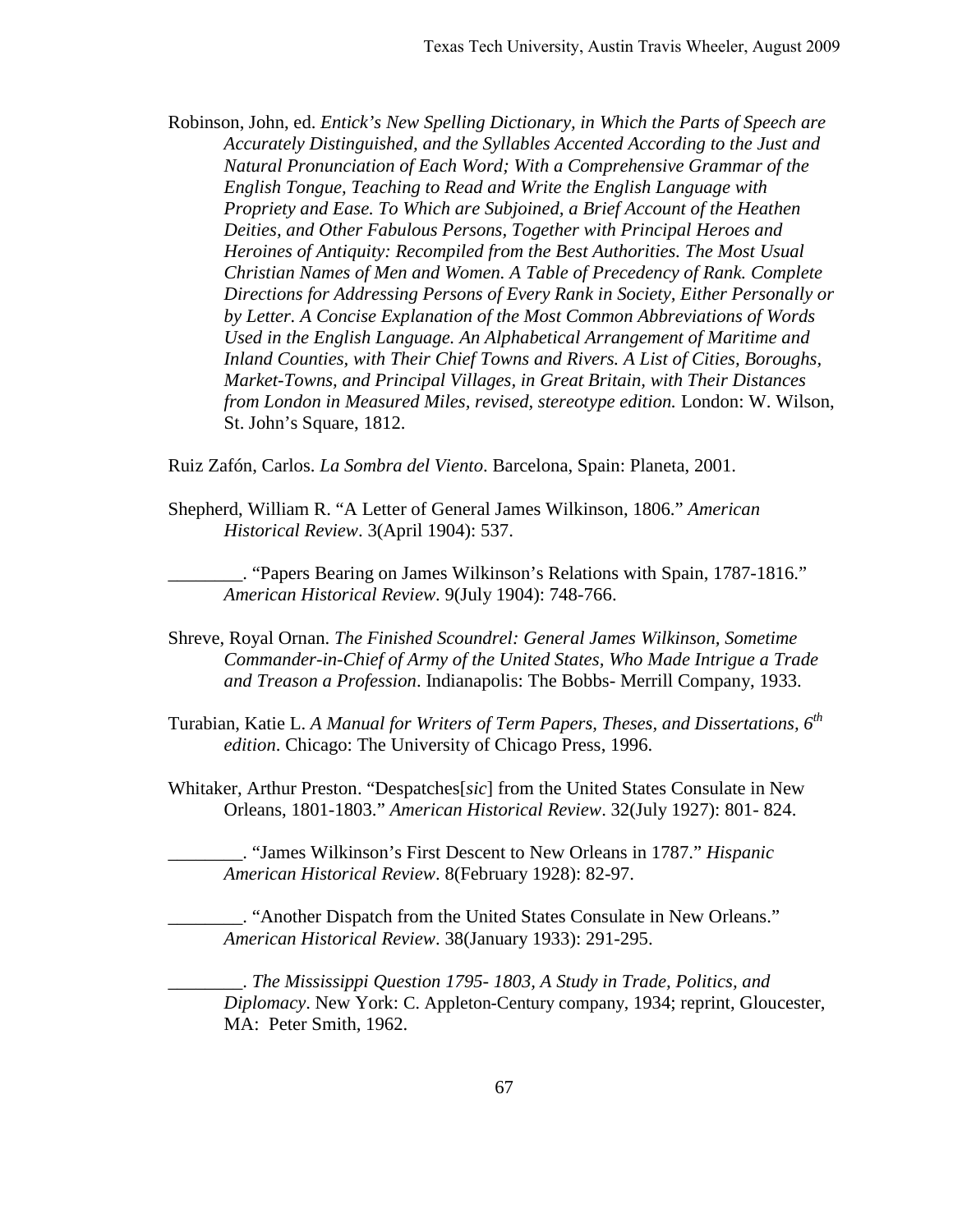Wilkinson, James. *Wilkinson, Solider and Pioneer*. New Orleans: Rogers Printing Company, 1935.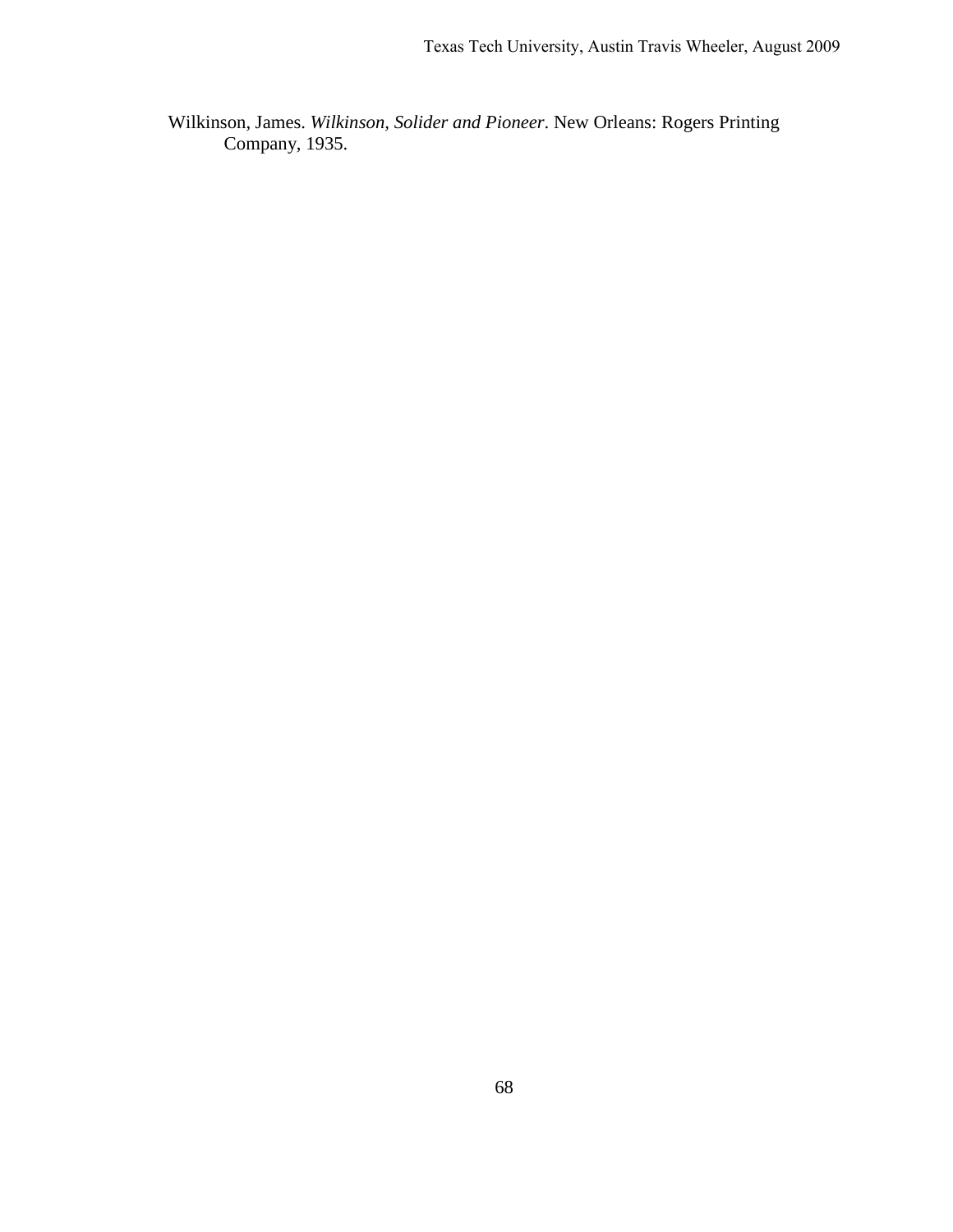### APPENDIX A

## TRANSCRIBED CIPHER<sup>97</sup>

697.70. 1068 7[Damaged] 18.8 7971 694. 5.6 1068 270.15 794 1208. 696 794 22d 297.23, 162 176 1068 288.4 1095. 654. 869.5 1206 1067 345.15 38 1068 270.15 794 150 186.86 794 1068 897 136.23s. 262 794 15.7 164.6 942 1096 19 303 1068 58.3 794 1068 188.35 E\_ \_ \_ \_ T; 1223 1153 788 248.20 1096 515 150 243.25 253.16 794 260.4ng 1068 112.17 794 1068 848s: 979 1067 1068 546 794 84 1152 34.28 87.4d 162 1068 112.17 794 1085 794 379.22 368s 162 1245 12.24 58.3d 1169 22.26ng 213.3 794 1068 253.6 1067 W \_\_\_ E 62 E\_ \_ \_ T 351d 162 1067 1068 8.32 848s 1165 1096 278 84.24d 1187 1078 546 162 297ngs: 694 858 795 113.17 1080, 741ng 685n 1096 E\_ \_ \_T 1067 374.6 1068 278.10 794 804 278.23 390s 377.20 1068 350.3 296.18 223.3 66.12 794 1068 2d 19.30 794 1068 347.12 1068 849 Of 379.22 638s 1249 and tom----ee 389.27 788 219 219.23 275.5d 786 112.16d 386.7 1067 94.31 219ng 9.17 1068 909ning 794 1067 188.12 1172 666 1096 219 746 802.

 E---T 384.18 48.2 666 788 150 246.26 799, 162 [Next page] 356.29 375.14 17.10d 151.14 1096 1024 1139 1068 169.8 1245 862 1096 93.25 1068 223.26 794 19, 219.25ng 1067 619 aout 114.21 150 232.5 794 98 1098 152 9.17 1235 287.2 162 1067 794 1235 112.3 162 279.23 1187 1178 176 1068 1095 1068 98 1165 175.17d 618 21ng en 95.14 1172 481 en 984 77.13 150 77.9 ng. 176 1235 19.11 619 152.8d 1068 57.25 794 1068 U----S. 223.14 1096 1235 336.28 619 1236 339.33 323.13 321.27s 1175 19: 271 1203 1164 979 494 173 1096 741 377.21 794 331.8ng 162 169.11 387.15s: 341.14 1068 252.25 1095. E---T 92.20d 1096 581 1225 150n 221.13 4.30: 794 1235 19.11 1096 1068 260.2 794 1172 654 suis 1068 57.30 en 340, 786 389.26 a 389.8n 1096 1225 1235 253.7d 322s 794 1235 93.24 223.3 92.1 1185 742 618 173.18, 1068 95.15 387 618 481d en 150n 222.17 286.30 1187 190 999 33.24 560 113.17 959.

<span id="page-71-0"></span> $97$  [Cipher] James Wilkinson, New Orleans, to Manuel Gayoso de Lemos, April 20, 1797, AGI, PC, legajo 2375, Seville, Spain.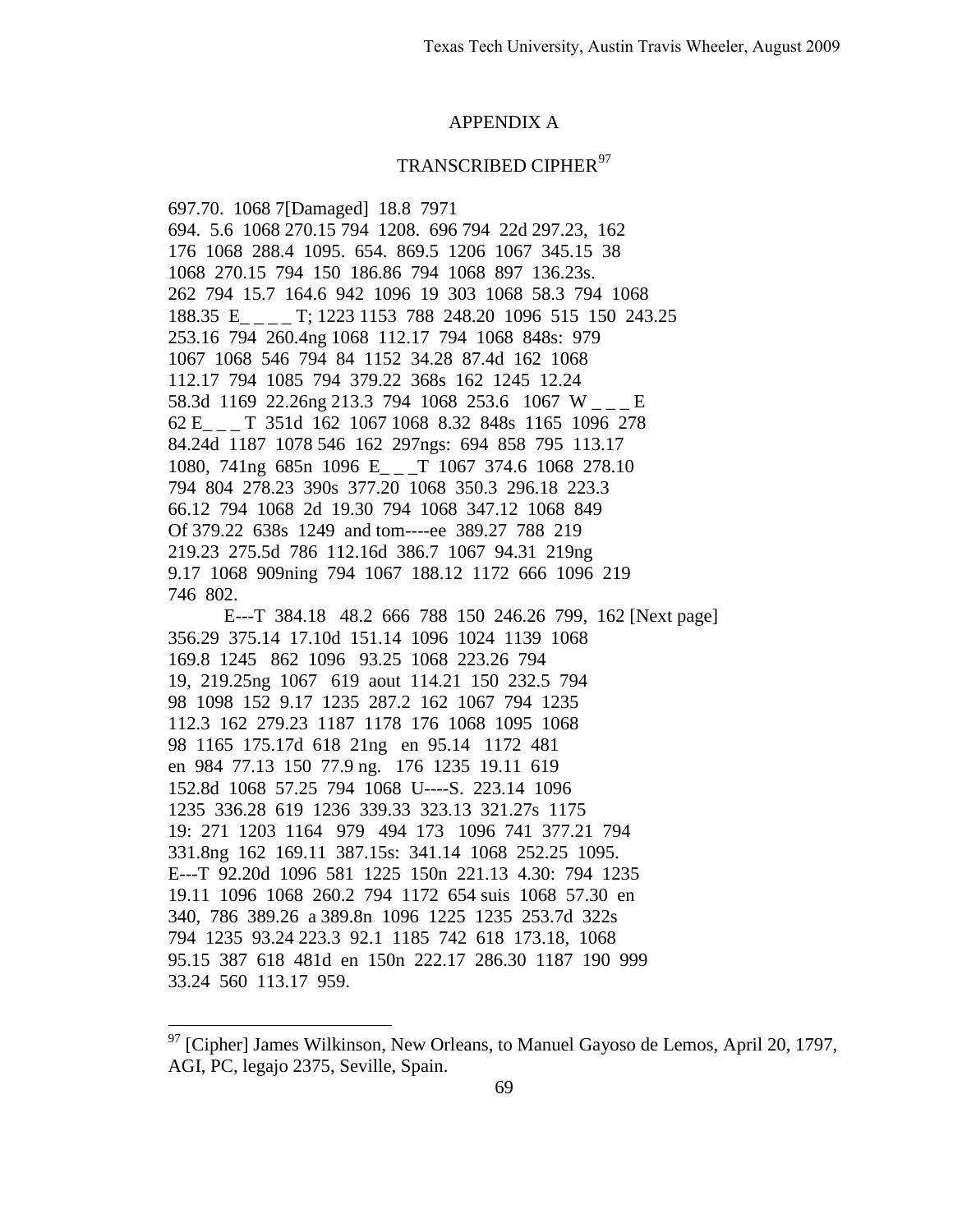1223 1181 219 637ly 69.18 1067 8 755 52.17 E-T 1096 1235. 58.4, 162 1096 942d 150n 221.11 794 48.2 162. 386.10 1096 1052 1068 57.31 794 1068 349.26s, 1176 167 19.12d 162 1176 4.27 1225y 223.26s 167 1096 219 190.28d 168 1113d 173 1222 797s: 301 955 1223 219 en 1208 249.8 1096 330.27 1078 378nd 447 1068 283.20 [Next Page] 1198 1181 219 356.29 772 836d 176 1223 969 1096 909 1068 713 1068. 25. 742 794 E---T 112.3 167 637ly 326.3. 1206 1181 618 1068 596 1206 310.14 [Unreadable Markings] en 75. 162 1206 800 1096 85.4 377.20 190n 15.27 235.25 794 4. 339.33 98.29s 1172 995 219 84.24d 176 1208 223.26, 162 1096 1068 238.19 1206 749 166.16: 654 618 581n 1096 249.8 1068 295.1 794 1068 188.35s 58.4 1187 50. 98.29s 208.25 176 1208 270.23: 36 178.15 790 634. 654 1181 102.22 106.32 1068 223.10 794 219ng 377.23, 1096 1224: 654 Suis 788. 2.3 794 586ng 120.25 303 1086 301.3 794 1095 162 1068 253.18 794 1067 396.1 1172 237.12 s 1225 222.5 1096 64.28 1187 1206 377.20 1068 882 794 57.30 en 340 794 1068 12[damage] 1206 618 220.3d, 1208 15.15s 425, 162 1068 223.10 1206 618 794 69.25 1068 1225 794 1208 350.3 6.10 1096 632 173.17: en 1068 751 1095 654 274.18 1187 1068 599test 8.30 162 769 303.29 22.20 1208 769 119.6 8.31 132.10 101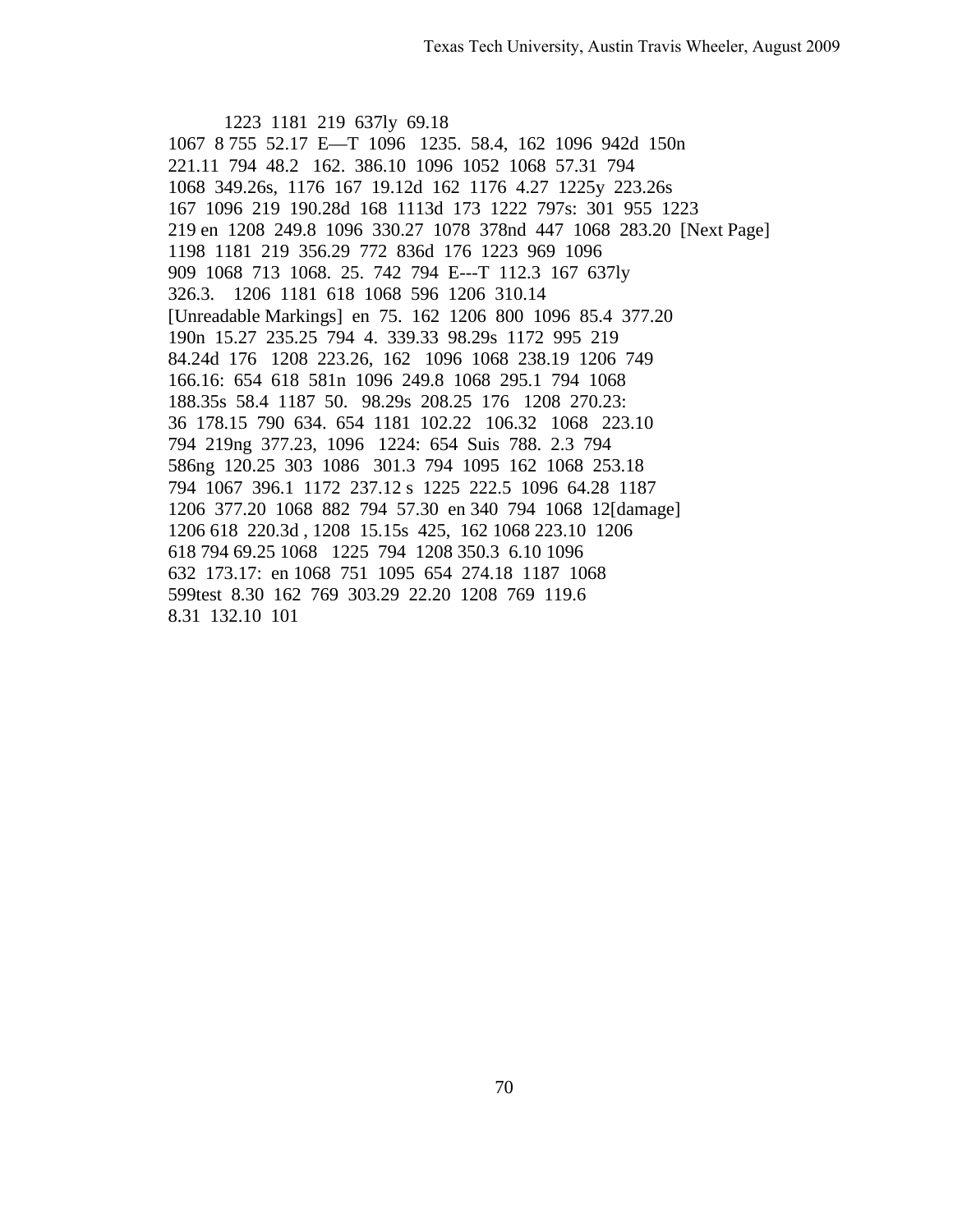#### APPENDIX B

# DECRYPTED LETTER [98](#page-73-0)

#### Sir

 $\overline{a}$ 

I acknowledge the receipt of your last [unreadable] of  $22<sup>nd</sup>$  September & at the same time I inform you that till after the receipt of a letter of the late G. Wayne, & of another sent to Gayoso by the comissary [*sic*] of the same [damaged] Its Mr. Elicot [unreadable] it was not terrible to find a plausible pretext of dilaying[ *sic*, delaying] the evacuation of the Posts: so that the Fort of Chicasaw Bluffs was totally destroyed & the evacuation of those of Walnut Hills & Natchez already began when availing myself of the pretense that Wayne & Elicot claimed and excepted that the afore said Posts were to be delivered with their fortifications & building I put off everything making known to Elicot that until the revolution of our respective Courts upon the true sense or construction of the  $2<sup>nd</sup>$  Article of the Treaty the Posts of Walnut Hills, Natchez, & Tombeebe [Tombigbee] shall not be rendered (with a line through it) neither / rendered not evacuated, without that disposition being against the Cummuning [*sic*] of the boundary line which is to be marked out.

 Elicot whose character is not political one & very unwise aplyed [*sic*] himself to stir up the inhabitants of Natchez & to dislike the orders of Governor Gayoso fancing [*sic*] that he had excited a party of Chactaw to act, against his safety & that of his escort and fellows with whom at the time the Indian were entoxicated [*sic*] had truly some dispute which ended in some cuffs & cudgellins at his arrival he hoisted the American colours oposite [*sic*] to his tent, he had thousand cross storyes [unreadable] With Gayoso; both even went so far as to make use of swering [*sic*] and undecent [*sic*] words till the present time Elicot disdained to give me an official account of his arrival to the Province of which, I am the commander in chief, nor even to our [damaged]ten to me his pretended causes of his dislike, or discontent with Gayoso, so much that should I not have send, should not some wise men have interfered the dispute, could have ended in an open rupture with a great bloodshead [*sic*] from every side.

It will be highly convenient that Congress might circumscribe Elicot to his commission & to send an officer of character and wisdom to take the commandement [*sic*] of the troops who are arrived; & who according my orders are to be lodged, & treated as Spanish ones: but should it be in your power to suspend their coming down the river wee [*sic*] will be very much pleased, at it since to run of the line the 25 men of Elicot escort are highly sufficient.

You will have the Grant you sollicit [*sic*] in the Illinois Country, & you ought to depend upon an annual bounty of four thousand dollars which shall be delivered at your order & to the person you may indicate; I have given to Power the secretaryship [*sic*] of the [unreadable]mits commission with fifty dollars per month at your recommendation: Philip Nolan is with me I will eagerly embrace the oportunity [*sic*] of being useful to him: I am not able of going farther by the Shortness of time and the pressure of this vessel

<span id="page-73-0"></span><sup>&</sup>lt;sup>98</sup>[Decrypted Letter] James Wilkinson, New Orleans, to Manuel Gayoso de Lemos, April 20, 1797, AGI, PC, legajo 2375, Seville, Spain.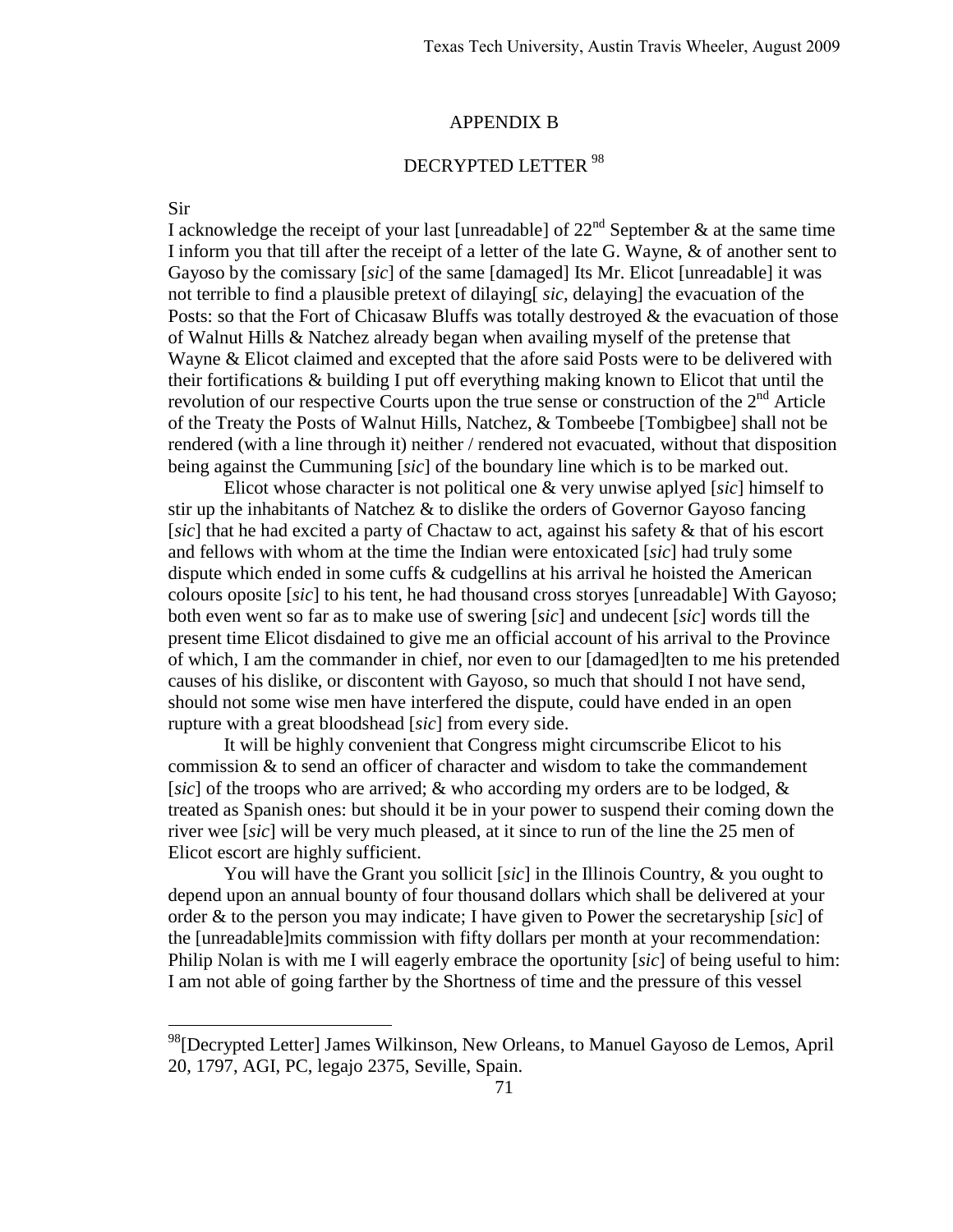which permits me only to congratideite with you upon the rank of commander in chief of the army you obtained Your Antagonists death & the opportunity you have to convince the pain of your truly adhere on to his interest in the mean [*sic*] time I remain with the greatest afection [*sic*] & most sincere atachment [*sic*] your most faithful affectionate friend.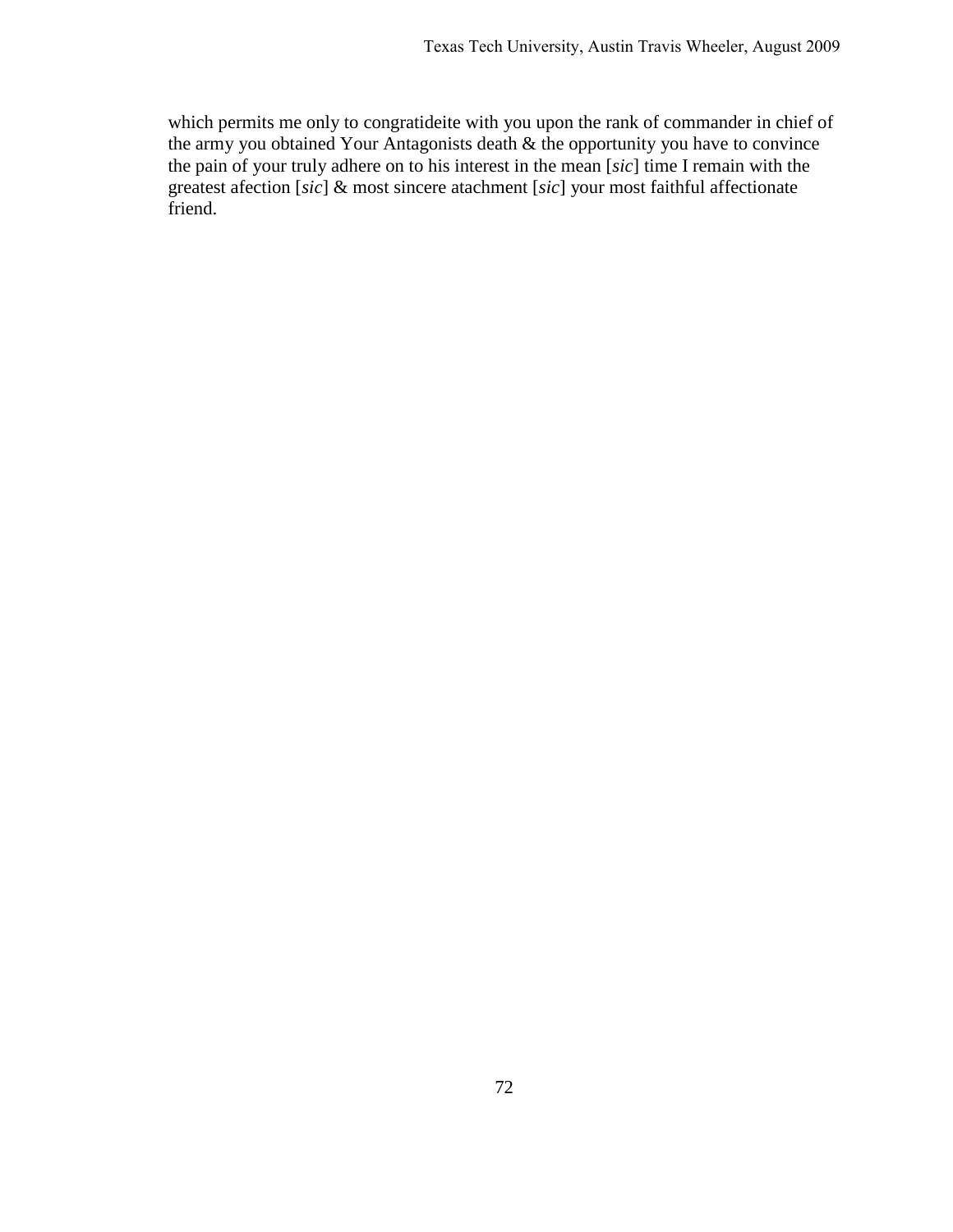## **APPENDIX C**

## CIPHER LETTER FROM 179999

<span id="page-75-0"></span><sup>&</sup>lt;sup>99</sup> James Wilkinson, Louisville, to Manuel Gayoso de Lemos, March 10, 1799, AGI, PC, legajo 2374, Seville, Spain.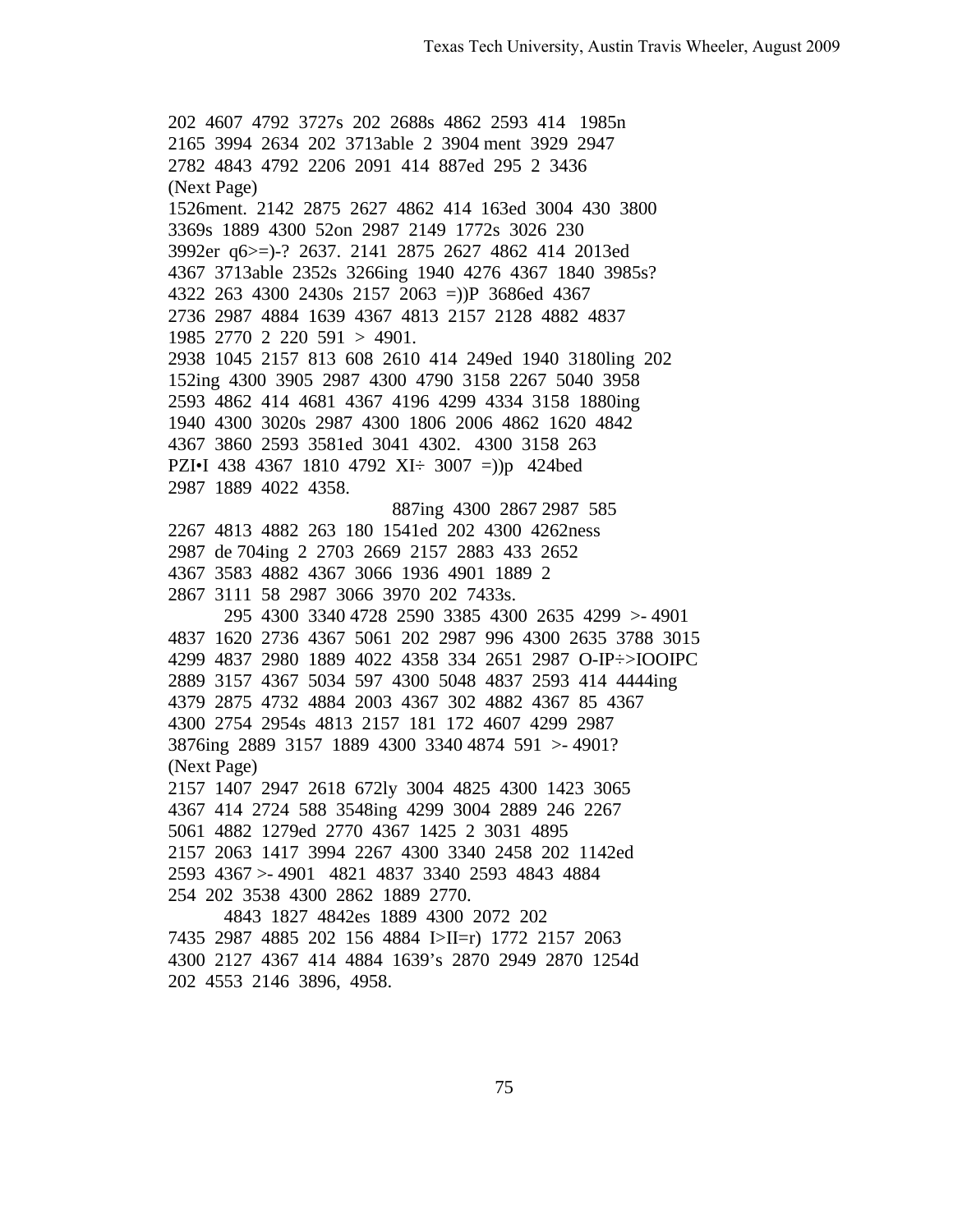## APPENDIX D

# COPY OF A LETTER FROM WILKINSON TO ANDRES L. ARMESTO<sup>[100](#page-78-0)</sup>

#### My Dear Don Andres.

 You will find enclosed a list of characters for your Government. There are many Men of Indifference whom I have not mentioned, & still more Rascals.

 If Providence spares me, you shall again hear from me in December, but if the Fates should prove unpropitious,  $\&$  my Death should be the Consequence of my depending voyage. In that case let me implore you good offices, in obtaining for my wife & children, the indulgence which his Esq. & the Intendant, have been pledged to give me; I Humbly conceive, that in Equity, they would have a Tithe to this consideration, and sure every principle of generosity & humanity must plead in their favor. You will be so good as to consult & take me assure with our common Friend Mr. Clark in this Business who has my particular arrangements in the Case of Misfortune to me.

 Adeau my good Sir. My Heaven protect. Bless & make you & yours happy, is the fervent prayer, of your affectionate & obliged Friend. Signed: James Wilkinson

### Enclosed:

 $\overline{a}$ 

Daniel Brodhead, the Bastard Son of a General in the American Service, of the Same Name. He is plausible, has some ingenuity, & Enterprize, but is destitute of Liberal Education, and is as unprincipled a Scoundrel as ever went unhung. He has a good property, in Land Bonds & the paper Securities of America.

Patrick Joyes, an Irishman, Educated in Spain, a Merchant & in equivocal Circumstances. He is a Fool, a Knave, & a most abominable liar.

Maurice Nagle, another Irishman, without principle or property.

William Dadge [Dodge], a third Irishman, awful, subtle Scoundrel, in desperate circumstances.

B Tardiveau, a French Man, of considerable abilities, with the Arts& address peculiar to his Nation, he speaks & writes English elegantly, & is a great Seheman [shaman], both in politics & commerce, but always deceives himself.

P. Tardiveau, the Junior Brother, a Man of good parts, but much addicted to drink.

John Rhea, a young Gentleman of Philadelphia a Merchant of good Character and Family.

McCaughey, a Irish young man, an Agent assistance of Mr. Hares, a Merchant, & I believe honest.

There are the only Persons who I expect may come down the River before my return. In general it may be card down as a such, that no man of worth will come down without bringing letters to some person here.

<span id="page-78-0"></span><sup>&</sup>lt;sup>100</sup> James Wilkinson, New Orleans, to Andres L. Armesto, September 14, 1787, AGI, PC, legajo 2373, Seville, Spain.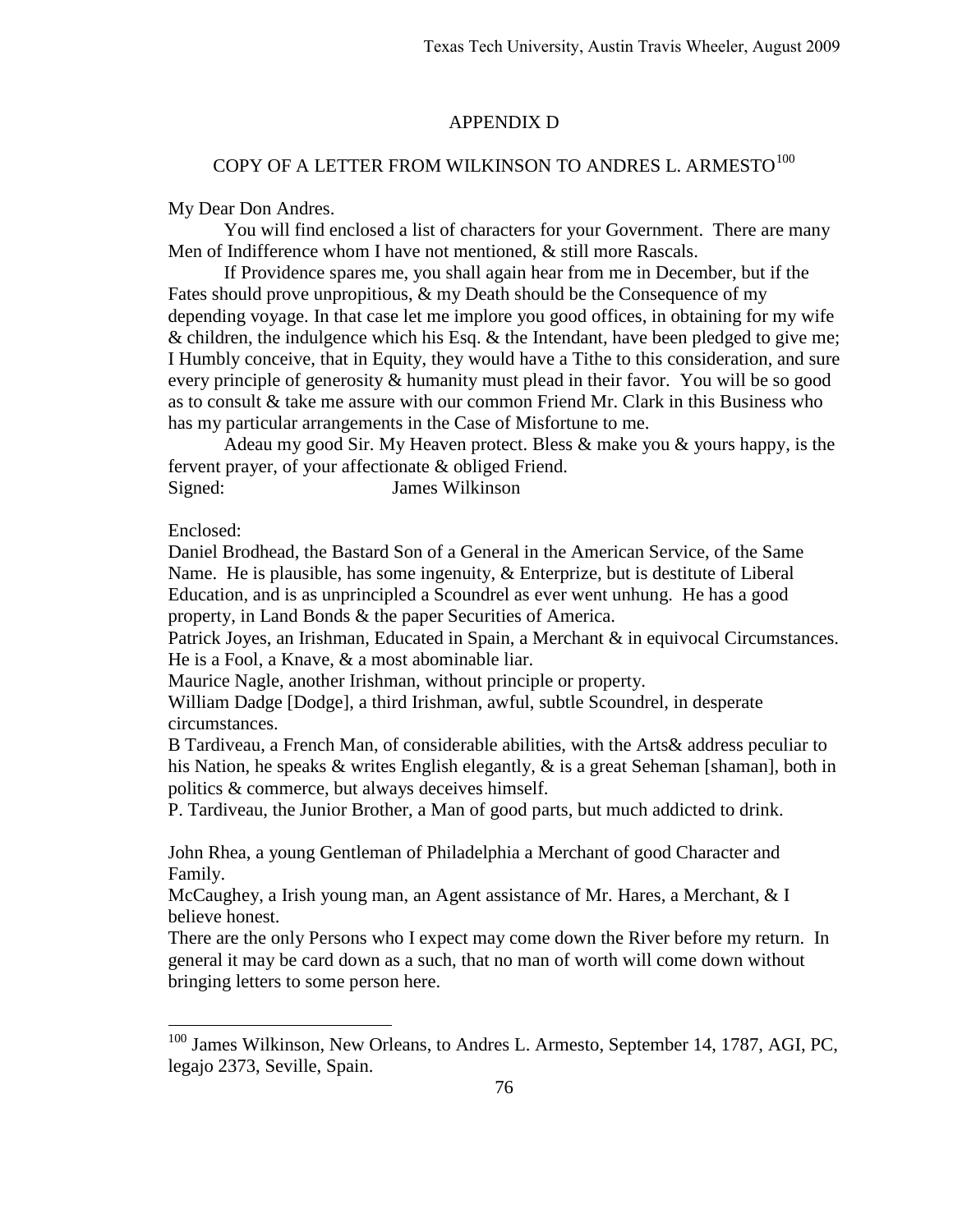Brown, Innes, Hunter, Wallace, Marshall, Garrett, Bullitt, Shelby, Lyne, Taylor, Groonus, Logan, McDowell, Todd, Craig, Johnson, McClung, Campbell, Anderson, Sebastian, Phillips, Cox, Edwards, Scott, Cohaun & Peterson, are the men of influence in the country. But Mr. Brown is unquestionably, superior, both in personal Influence  $\&$ abilities and I must recommend in Case any misfortune should happen to myself that application he made on the subject of my Essay, the my name must not be mentioned,  $\&$ the first proposition to him must be made in a private manner  $\&$  on the general ground of negociation [*sic*]. Engage his attention, without alarming any idle Fears, and I think you may be sure of him.

His address John Brown Esq. Attorney at Law In case Mr. Brown Death I should recommend. Benjamin Sebastian Esq. Attorney at law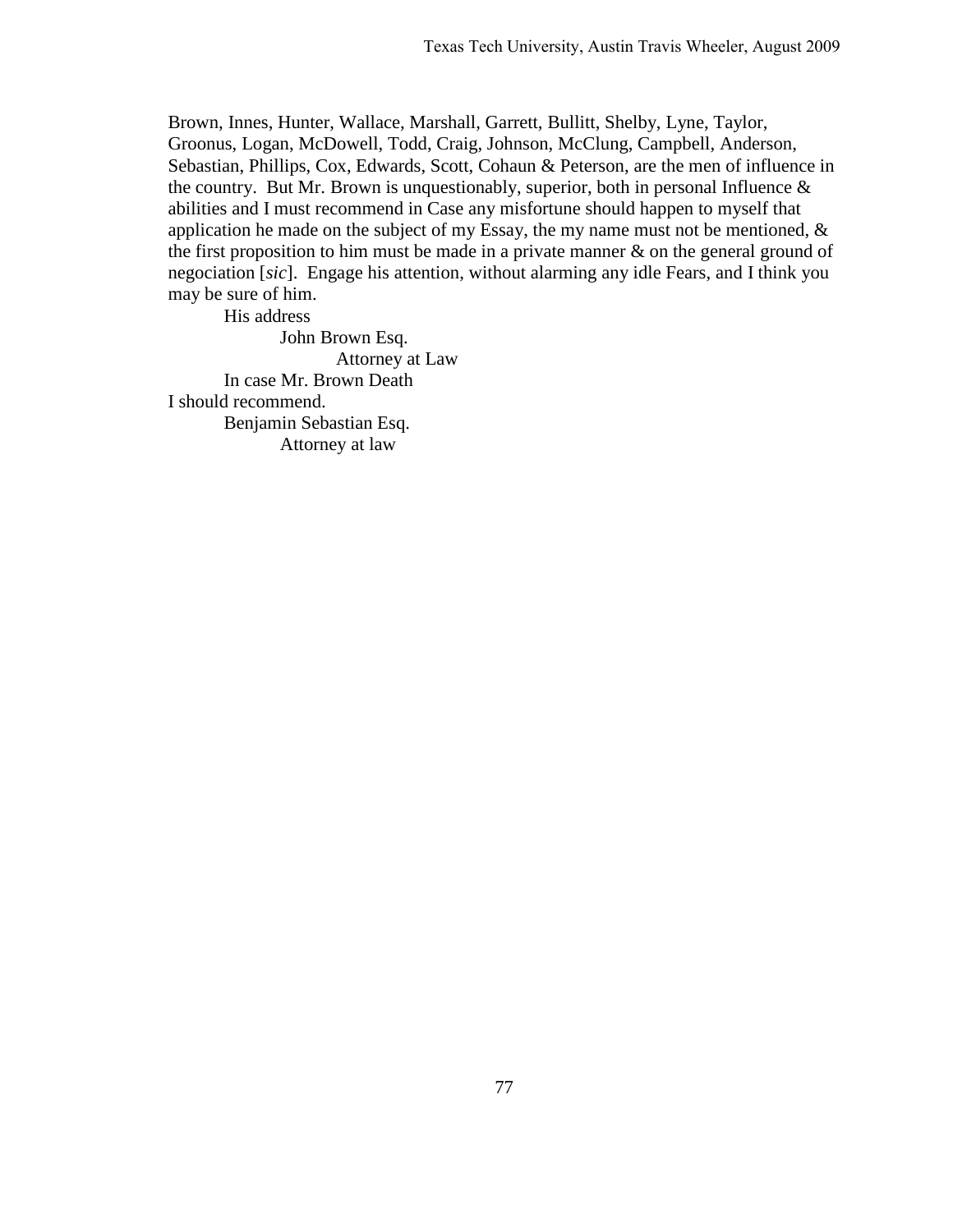#### APPENDIX E

# TRANSCRIBED COPY OF WILKINSON'S DECLARATION<sup>[101](#page-80-0)</sup>

## **Declaration**

 $\overline{a}$ 

 Interest is the ruling Passion of Nations, as well as of Individuals, and He who imputes a different motive to human conduct, either deceives Himself, or means to deceive others: the [damaged] I contend for this truth. I will not deny that every Man owes something to the Country, which gave Him Birth & Education. This something, in whatever way it demonstrates itself, is founded in Self-Love, For example, an Irishman in Spain, A Spaniard in France, a French man in England, or an Englishman any where, will each take pride in recapitulating, the Virtues & renown of their respective Nations, and are pained & disgusted at any Instance of their disgrace or dishonor: But to assert that an intelligent being, endowed with powers of free agency, should be fixed, like the regitable [regrettable] creation, to the spot which happens to witness his Birth would be to arraign the Wisdom of providence, & to condemn the inaivey practice of mankind.

 But when an Individual of Distinction, intends to expatiate Himself, he should proceed with extreme circumspection & caution, he should weigh well the obligations, subsisting between Himself & His country, and examine impartially, whether he is bound to Her Service by any existing tie of public trust, positive or implied: He should recollect, that to measure must wound the self- Love of those whom he abandons; consequently will subject his whole life & actions to the feverest scrutiny, and expose his Fame & character, to the Shafts & arrows of Calumny & do traction deeply impressed with these importance truths, after silencing every passions & every prejudice, I appealed to those reflecting faculties, with which a bountiful God has endowed me, and matured my decision conformably to the dictates of Reason. Honor & conscience.

 Professing these principle & believing in these opinions, I hope it cannot be said of me, with Justice, that I transgress any law of Nature or Nations, of Morality or Honor, in changing my allegiance from United States of America, to His Most Catholic Majesty.

 Born & Educated in America. I embraced Her cause in the Late Revolution, & steadfastly adhered to Her Interest, until She triumphed over Her Enemy; This Event, by rendering my Services unnecessary discharged me from my Engagement, dissolved every obligation, but those of Nature, and left me at Liberty after having contended for her happiness, to look for my own: the Circumstances & Policy of the United States; rendering it impossible for me to attain, this most defineable Object, under their Government. I have determined (without wishing them Evil) to search for it in Spain where, I am persuaded, my Conduct will be directed, by such principles of loyalty to my Sovereign, & of justice to my Fellow Subjects, as will See to myself, the "Mens sisie consced recti" and transmit my Name fullied to posterity.

 Thus much, regard to my own Fame. Dearer to me infinitely more than Life, & respect for the Gentlemen whom I have the Honor to address, have induced me to

<span id="page-80-0"></span><sup>&</sup>lt;sup>101</sup>James Wilkinson, New Orleans, to Esteban Miró, August 22, 1787, AGI, PC, legajo 2373 Seville, Spain.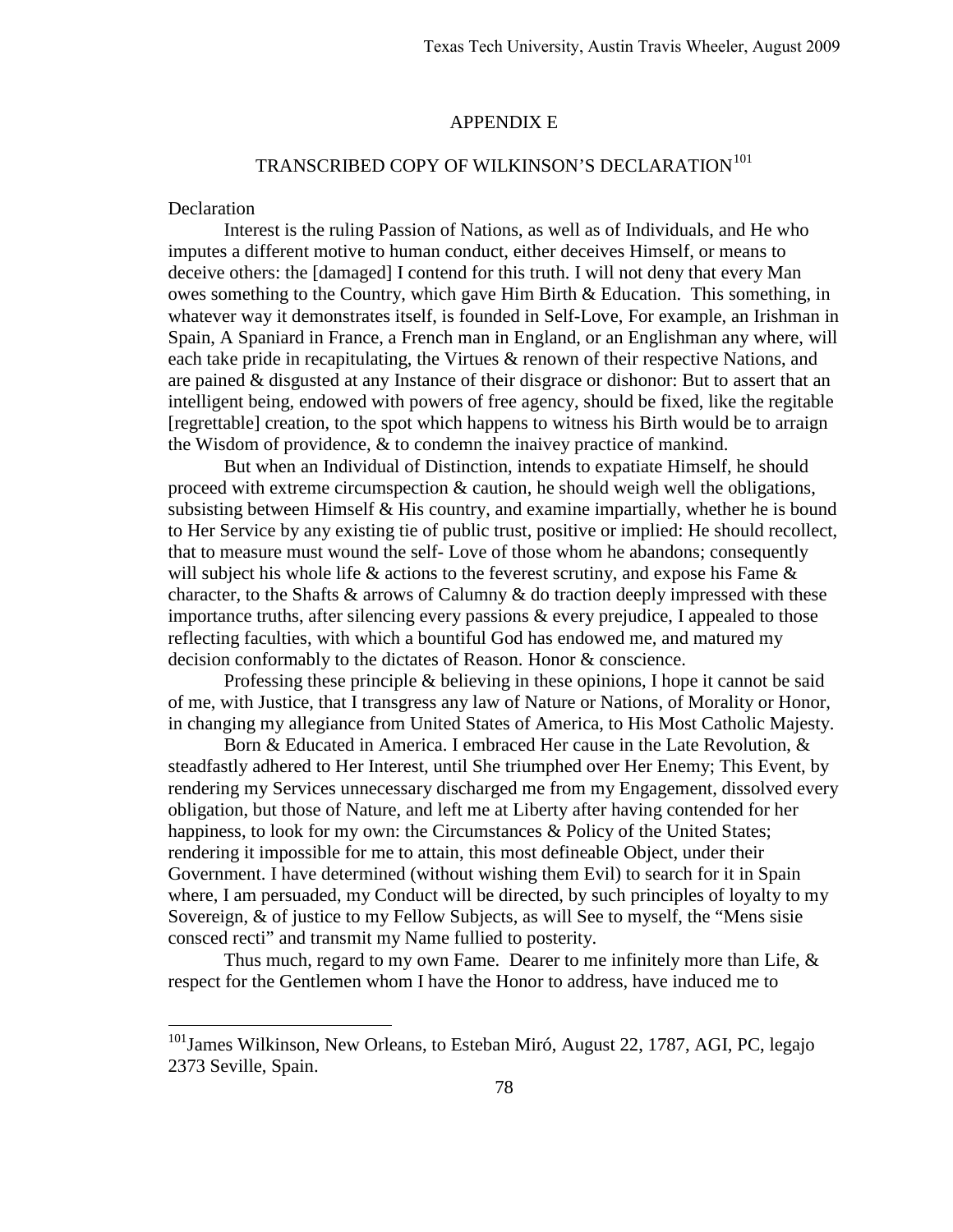premise; in any Issue of my future Fortunes. I call upon you Gentlemen, as the Guardians of my Honor to bear Testimony to my \*\* that the Motives of my Conduct were the real good of the Country in which I live, as well \*\* as the Interest  $\&$ aggrandizing \*\* Spanish Monarchy [the rest of the letter is heavily damaged but it is signed by James Wilkinson in August 22, 1787]